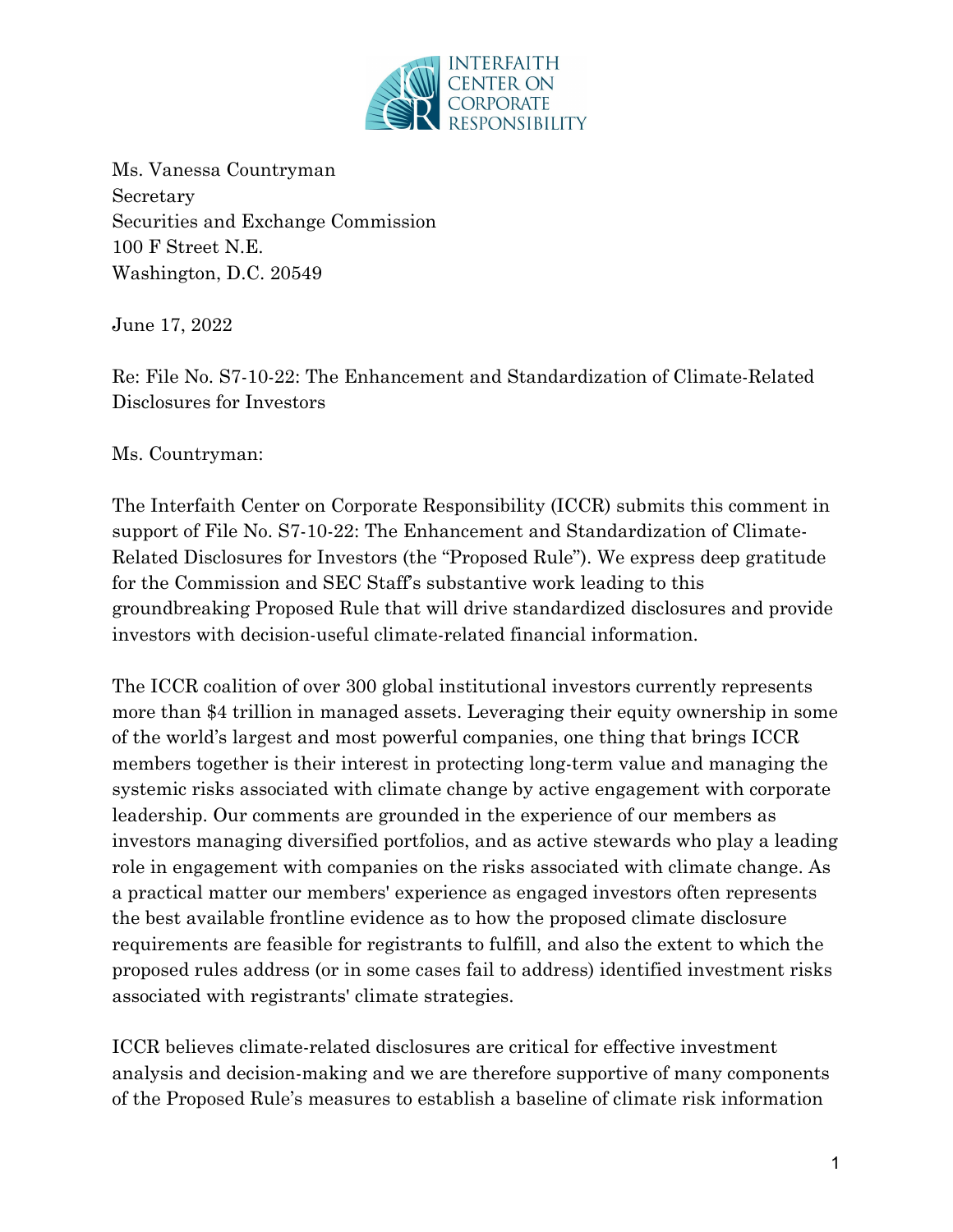accessible to investors of all sizes; however, we also offer recommendations for the Proposed Rule to be strengthened to improve the consistency and comprehensiveness of the disclosures that will result from the rule. We have outlined these perspectives in the letter below but would like to highlight key aspects of our comments, which convey a unique perspective supported by our members:

- **Scope 3:** We strongly recommend that the SEC require Scope 3 emissions disclosure for all public companies, phasing in Scope 3 disclosures for smaller registrants on a longer timeframe. This information is essential both for investors and for companies that have adopted GHG emissions reduction commitments, and that are working to manage climate risk.
- **Just transition:** We recommend that the SEC modify the definitions of physical and transition risks to include potential and actual impacts on communities and a company's workforce, as well as the changing perceptions of the public, as these impacts may lead to a variety of business risks that can affect the likelihood of success of companies' climate transition plans due to the lack of just and equitable opportunities to these stakeholders in the transition.
- **Policy alignment with climate strategy**: We would also like to highlight the importance to investors of understanding the extent of corporate alignment of federal and state policy advocacy with internal corporate climate strategies, and whether companies have aligned their policy positions, and their trade association memberships with the goals of the Paris Agreement.

# **More About ICCR**

Currently celebrating our 51st year, ICCR pioneered the use of shareholder advocacy to press companies on environmental, social, and governance issues. Our members represent faith-based investors, pension funds, asset managers, endowments, and other long-term investors working alongside a global network of NGO and business partners. Together we are committed to moving businesses towards sustainable strategies that advance the common good.1 Our fundamental proposition as investors is that responsible and sustainable business practices - and a strong corporate culture of ethics -- are in the long-term interest of both companies and investors.

<sup>&</sup>lt;sup>1</sup> Many of ICCR's member organizations are also members of other coalitions, including the United Nations-supported Principles for Responsible Investment (PRI), whose collective assets under management total \$60 trillion, and CDP which represents in excess of \$100 trillion in assets under management.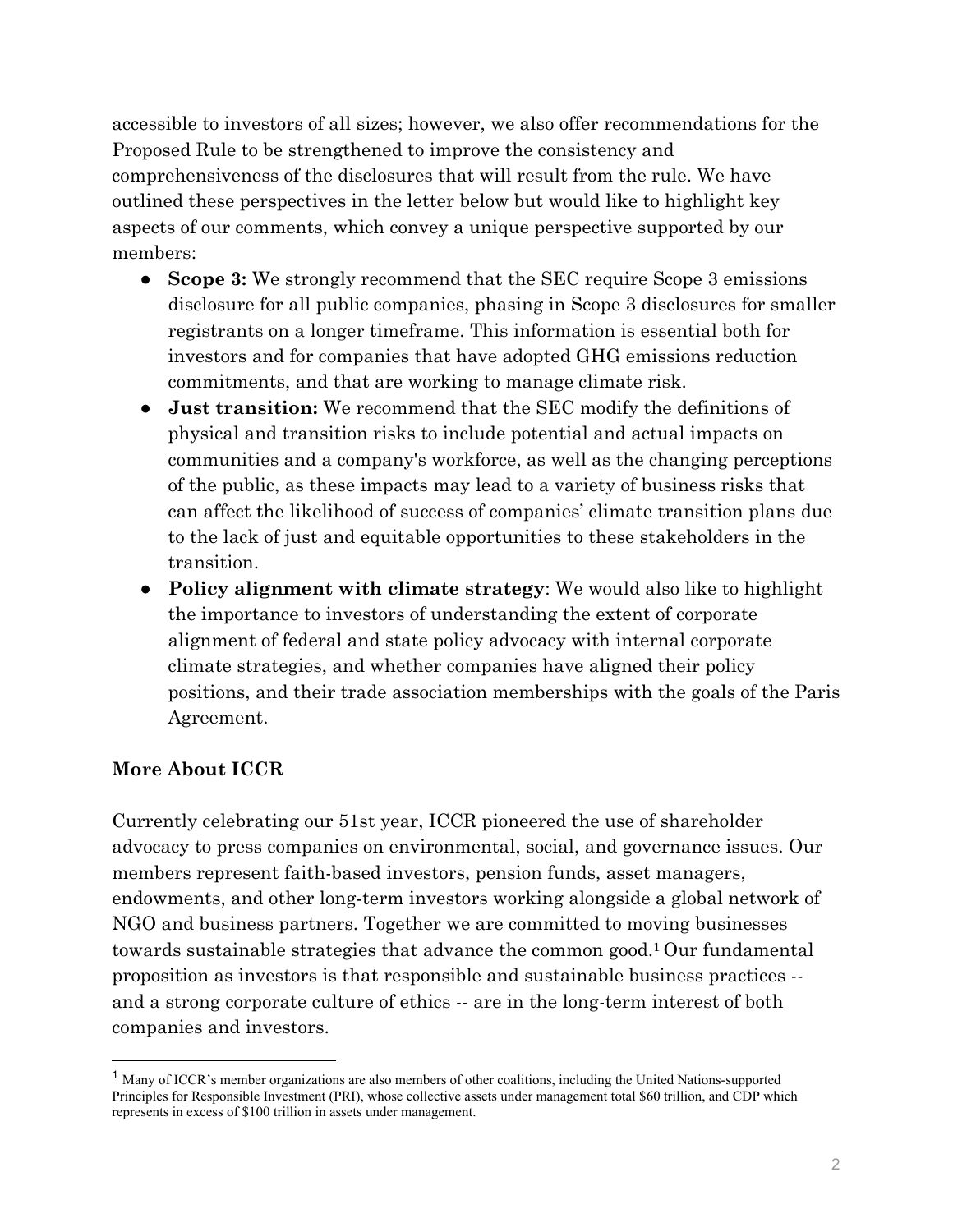ICCR's members focus investment and engagement strategies on key areas of Environmental, Social, and Governance (ESG) concern, including human rights, health equity, food and water sustainability, and the protection of our environment (including climate change). Members integrate these concerns into their investment decision-making processes. In instances where dialogue alone is unproductive, ICCR members sometimes file shareholder resolutions. Strong votes are a signal to management that change is needed. ICCR members have filed more than 490 resolutions for the 2022 proxy season. These numbers indicate the commitment of faith and values-based investors to engage in shareholder advocacy on ESG issues, and specifically, on climate change.

ICCR members engage hundreds of global corporations annually to promote more sustainable and equitable practices. Increasingly, our members advocate for these practices not just on the basis of improved risk management at the company level, but also out of concern for broader, systems-level risks. As many ICCR members and other investors are long-term, diversified shareholders that are broadly invested in the market (often called "universal owners"), their portfolios are exposed to significant financial risk from systemic, market-wide risks such as climate change and therefore, find it within their best interests to advance corporate action on ambitious climate risk mitigation strategies.

While ICCR has a rich history of engaging with companies on climate issues (our members filed the first proposal on global warming with General Electric in 1989), we would like to highlight some key trends from our engagements over the last 10 years that demonstrate both the investor demand for disclosure of climate-related information and the feasibility of corporate action on these investor demands, as indicated by withdrawals of proposals and established agreements for companies, ultimately supporting actions similar to those requested by the rule:

● Since 2012, ICCR members have filed over **250 proposals related to GHG emission disclosures or reduction targets**. During this period, nearly half of all proposals were withdrawn for agreement, demonstrating the capacity for corporate action in line with investor requests for such information and commitments. Over 40% of those withdrawals occurred during the last three proxy seasons, further indicating that GHG-related disclosures and targets are becoming more accepted as common business practice.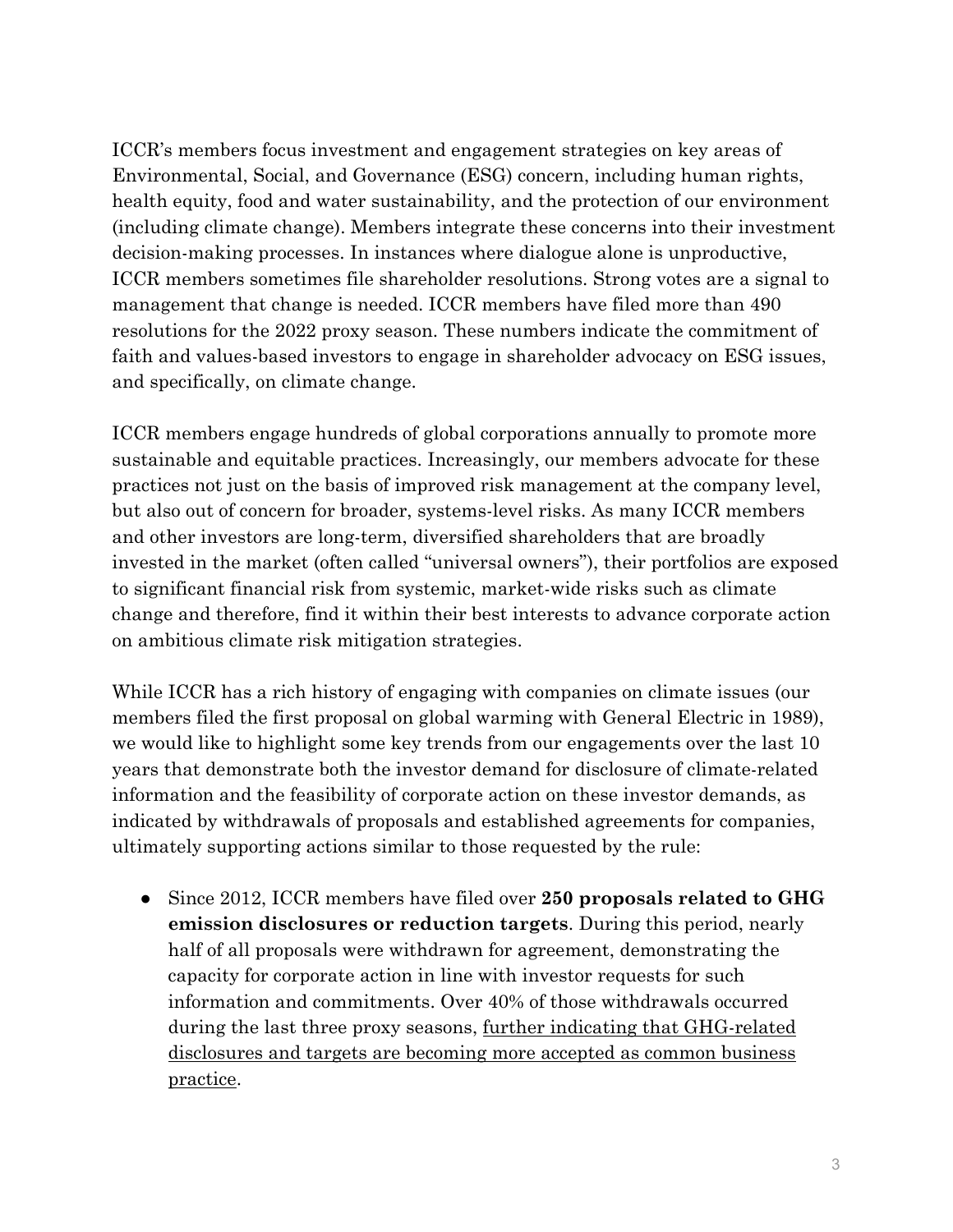- Of these proposals, 104 specifically called for **Scope 3-related risk, disclosures, or targets**, including those on emissions associated with lending and financing activities. Similarly, half of these Scope 3-related proposals were withdrawn for agreement during this period, but more than 60% of those withdrawals occurred during the last three proxy seasons, highlighting again the momentum of corporate action and capacity to meet the investors' demands on Scope 3.
- In more recent years, ICCR members have filed 13 proposals focused on **climate transition plan** disclosures across multiple sectors, from energy to industrials to consumer discretionary. Six of these 13 proposals, nearly 50%, were withdrawn for agreement, demonstrating the increasing demand for and the feasibility of disclosure of corporate climate transition plans.

Our extensive experience in engagement with registrants in this work is reflected in these comments. Thank you for considering our input, and for the work of the Commission and Staff in proposing and finalizing this important rule. We have organized our comment in the following manner:

| <b>CROSS-CUTTING ISSUES</b>                                                                                                                                      | 7  |
|------------------------------------------------------------------------------------------------------------------------------------------------------------------|----|
| A. Climate change is a systemic risk to long-term diversified investors                                                                                          | 7  |
| B. TCFD: An important but insufficient foundation for SEC climate disclosure                                                                                     |    |
| regime: relationship to scenario analysis, materiality, and just transition                                                                                      | 8  |
| C. Congruency analysis and greenwashing prevention                                                                                                               | 10 |
| D. Accommodations                                                                                                                                                | 11 |
| <b>SCOPE 3 EMISSIONS DISCLOSURE</b>                                                                                                                              | 12 |
| A. The need and feasibility of Scope 3 disclosures and targets in a wide array of<br>sectors                                                                     | 12 |
| B. Institutional investors seek Scope 3 data but materiality determinations of<br>companies and the courts will not produce consistent and comparable disclosure | 16 |
| C. In the absence of establishing Scope 3 disclosure requirements for all public                                                                                 |    |
| companies, the SEC can provide guidance to clarify when Scope 3 disclosures are                                                                                  |    |
| likely to be material                                                                                                                                            | 17 |
| <i>i.</i> Using Percentages of GHG footprint                                                                                                                     | 17 |
| ii. Specifying Sectoral Guidance                                                                                                                                 | 18 |
| G. Coping with data limits and uncertainties                                                                                                                     | 19 |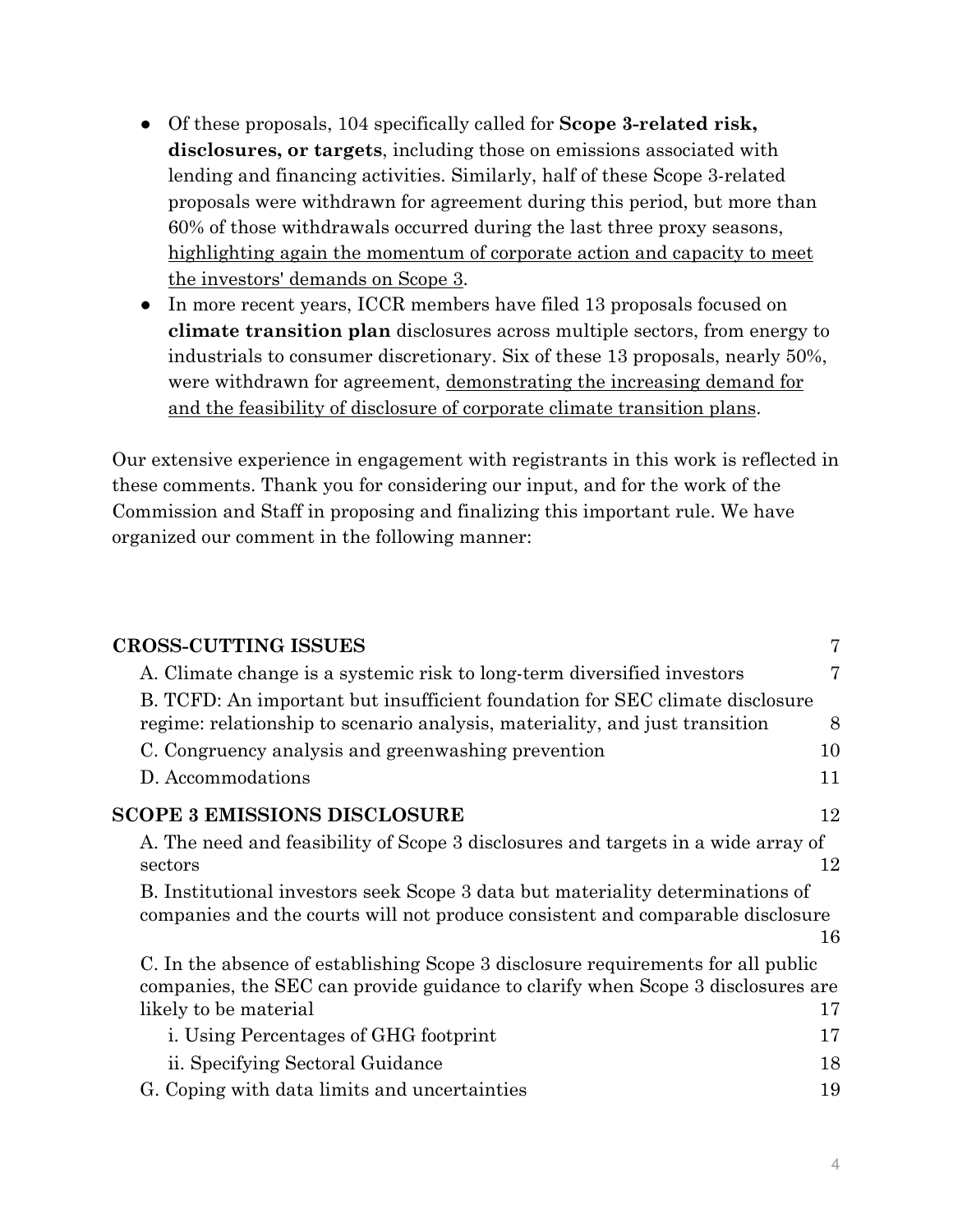| H. Scope 3 emissions disclosures – Require for all emissions reduction<br>commitments                                                       | 21        |
|---------------------------------------------------------------------------------------------------------------------------------------------|-----------|
| I. Safe Harbor for Scope 3 Emissions                                                                                                        | 22        |
| <b>OFFSETS</b>                                                                                                                              | 23        |
| A. Disclose GHG emissions without deducting any offsets                                                                                     | 23        |
| B. Disclose criteria regarding offsets including authentication and location                                                                | 23        |
| C. Recommendations                                                                                                                          | 26        |
| ATTESTATION OF GREENHOUSE GAS REPORTING                                                                                                     | 27        |
| A. Phase in and upgrade attestation requirements                                                                                            | 27        |
| B. Include attestation for Scope 3 emissions                                                                                                | 29        |
| <b>JUST TRANSITION</b>                                                                                                                      | 29        |
| A. Market signals and investor support for a just transition                                                                                | 30        |
| B. Just transition risks to investors and companies                                                                                         | 34        |
| C. Examples of just transition risks in corporate activity and decision-making                                                              | 36        |
| i. Low road strategy in McDermott International's LNG projects leads to<br>bankruptcy                                                       | 36        |
| ii. Energy Transfer Partners' Dakota Access Pipeline and Indigenous Peoples'<br>rights                                                      | 37        |
| iii. First Solar and Duke Energy solar development impeded by community<br>opposition                                                       | 38        |
| D. Indigenous Peoples' rights in the just transition                                                                                        | 39        |
| E. Recommendations regarding the integration of just transition to the final rule                                                           |           |
|                                                                                                                                             | 40        |
| i. Business strategy and risk management                                                                                                    | 40        |
| ii. Targets and goals                                                                                                                       | 43        |
| iii. Guidance in the background section of the release                                                                                      | 44        |
| <b>GOVERNANCE</b>                                                                                                                           | 47        |
| A. Disclosing climate competency of the board                                                                                               | 47        |
| B. Board leadership of, and oversight on, climate change impacts and scenario                                                               | 48        |
| analysis<br>C. Public policy and business strategy obligations of the board                                                                 | 49        |
|                                                                                                                                             |           |
| POLICY ACTIVITY ALIGNMENT WITH CLIMATE STRATEGY                                                                                             | 50        |
| A. Why corporate climate policy engagement is material to investors                                                                         | 50        |
| B. Financial case for improved disclosure on climate policy alignment                                                                       | 52        |
| i. The number and types of investors supporting the request to companies<br>making it themselves—for increased climate lobbying disclosures | -or<br>52 |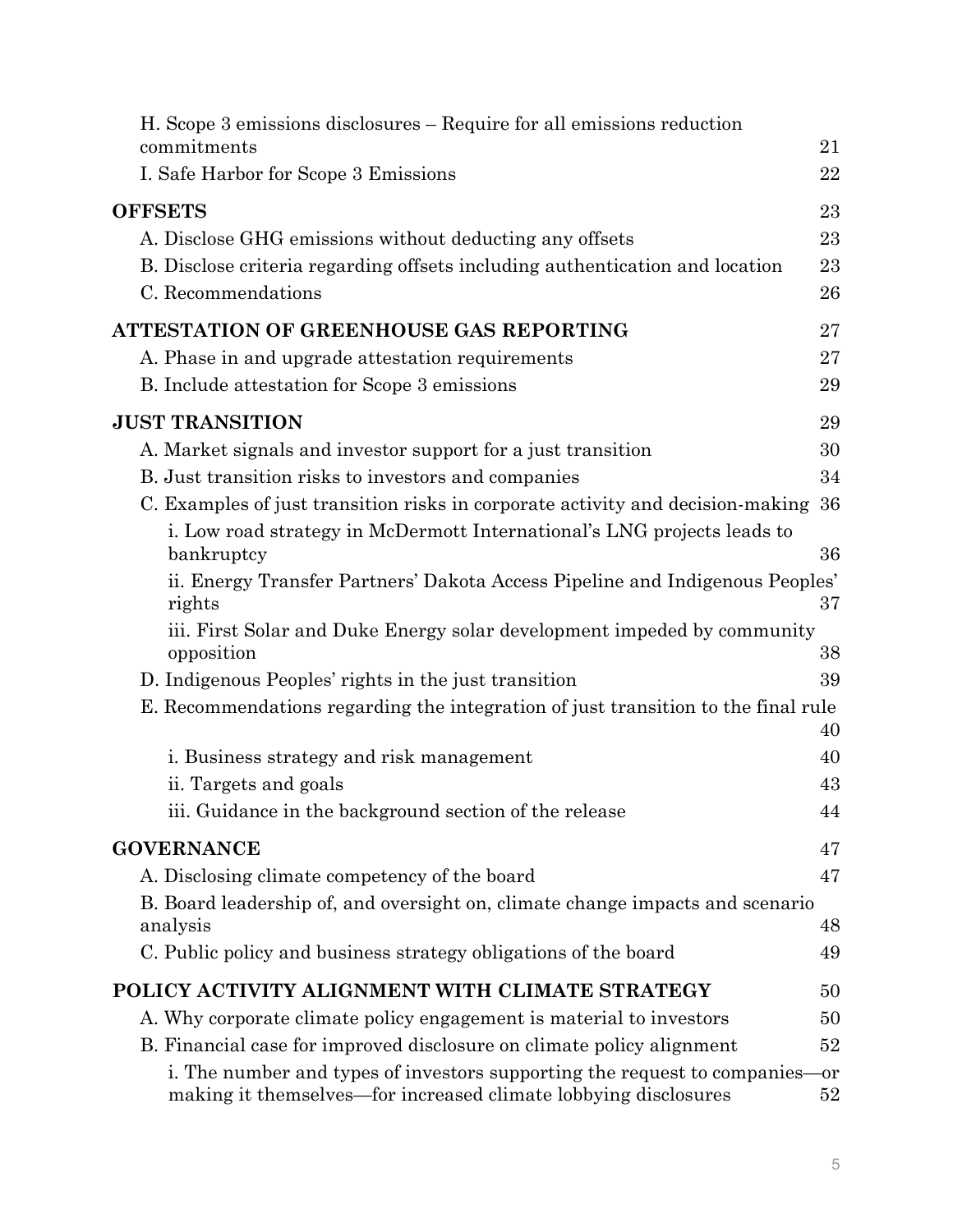|               | ii. Financial materiality and governance risk                                                                                                                    | 52 |
|---------------|------------------------------------------------------------------------------------------------------------------------------------------------------------------|----|
| policies      | iii. Systemic risks posed to economies from the lack of market-wide climate                                                                                      | 53 |
|               | C. Compliance risks, material omissions of fact, and the 'climate lobbying delta'                                                                                |    |
|               |                                                                                                                                                                  | 55 |
|               | D. Board responsibilities and climate policy governance                                                                                                          | 57 |
|               | E. Key reasons why investors ask for these disclosures                                                                                                           | 58 |
| market forces | F. Corporate climate policy disclosure needs are not being addressed by existing                                                                                 | 59 |
|               | G. Where should such disclosures be made?                                                                                                                        | 60 |
|               | H. Congressional Budget rider on the disclosure of political contributions and                                                                                   |    |
| dues          |                                                                                                                                                                  | 61 |
| proposal      | I. Recommendations for policy disclosure requirements in the rulemaking                                                                                          | 61 |
| PHYSICAL RISK |                                                                                                                                                                  | 62 |
| operates      | A. Final rule should address company preparedness for how the physical risks of<br>climate change impact the company's workforce and the communities in which it | 62 |
|               | B. Workforce impacts                                                                                                                                             | 63 |
|               | C. Affected populations where companies operate (corporate community impacts)                                                                                    | 64 |
|               | D. Compounded risks and impacts to workers from climate                                                                                                          | 65 |
|               | E. Recommendations                                                                                                                                               | 67 |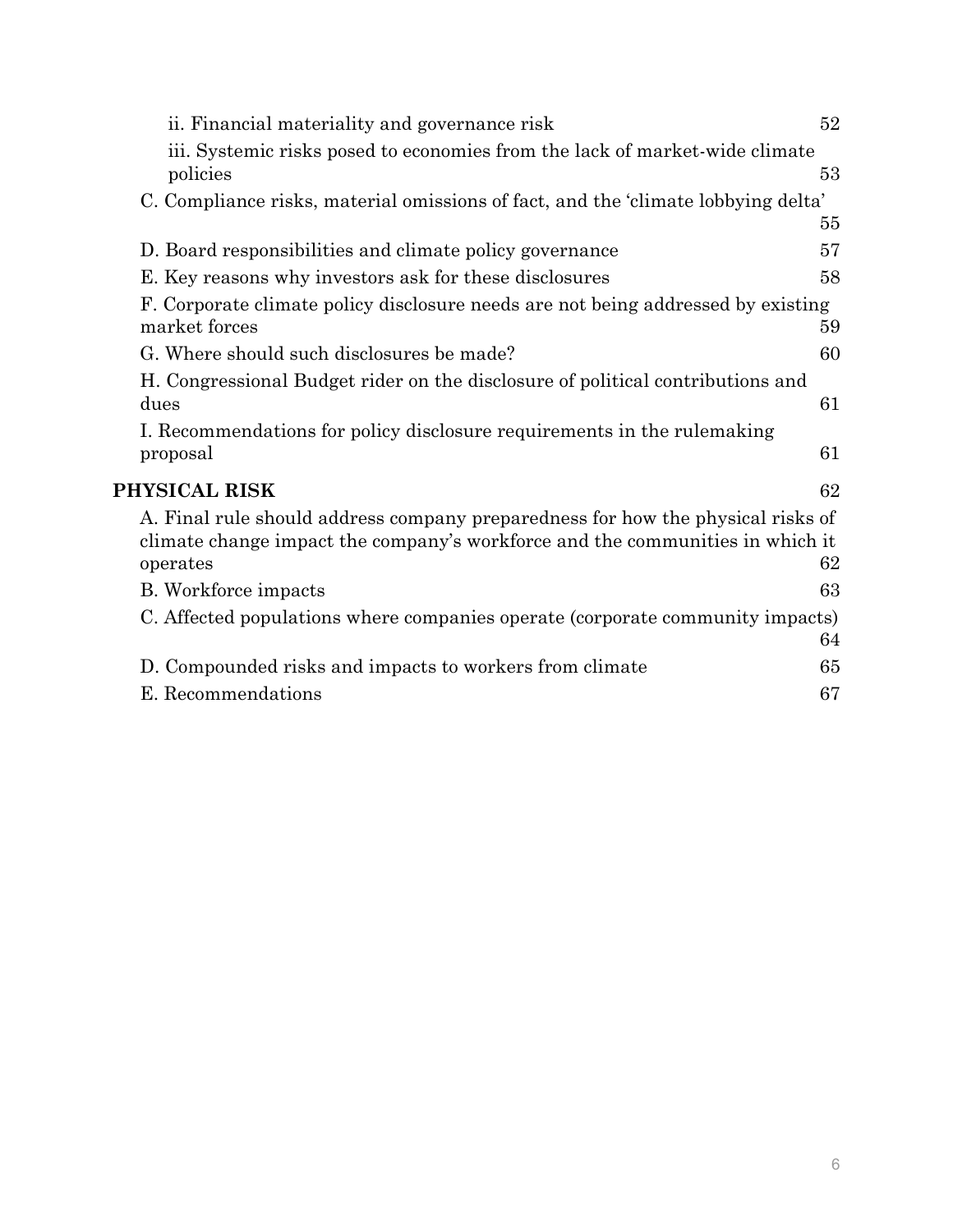### **CROSS-CUTTING ISSUES**

This section of our comments discusses a number of cross-cutting issues in the rulemaking proposal. For each of the following topics, we provide an overview of our outlook and identify areas of the proposed rule on which we will provide specific recommendations.

### *A. Climate change is a systemic risk to long-term diversified investors*

ICCR members, along with many other market participants and regulators, recognize climate change as a systemic risk that will have significant costs to the economy, and in turn, will significantly impact portfolios of long-term diversified shareholders.

The Commodity Futures Trading Commission (CFTC) issued a report in 2020 stating that climate change could pose systemic risks to the U.S. financial system, and called for all relevant federal financial regulatory agencies to "incorporate climate-related risks into their mandates and develop a strategy for integrating these risks in their work, including into their existing monitoring and oversight functions."2 Climate risks are often categorized as their own category of risks, but they are not independent of existing financial risks (i.e. market risk, credit risk, liquidity risk, etc.) within current market structures and market regulation. Rather, climate risks intersect these common financial risks, compounding the potential shocks to the financial system.3

Researchers have attempted to estimate the long-term costs associated with climate change. A study done by Swiss Re Institute in 2021 conservatively estimated the economic losses to GDP from climate change will be 11% globally by 2050 under a 2.0 degrees C warming scenario, with nearly 7% in North America (this increases to 18% and 9.5% respectively under a 3.2 degrees C warming scenario).4 To put these figures in context, global economic losses from the 2008 Great Recession were nearly 4%.5

<sup>&</sup>lt;sup>2</sup> Commodity Futures Trading Commission, "Managing Climate Risk in the U.S. Financial System," September 2020, pg 49.  $3$  See Figure 2: Federal Reserve Bank of Chicago, "A New Framework for Assessing Climate Change Risk in Financial Markets," November 2020.

<sup>4</sup> https://www.swissre.com/dam/jcr:e73ee7c3-7f83-4c17-a2b8-8ef23a8d3312/swiss-re-institute-expertise-publication-economics-ofclimate-change.pdf , Pg 2

<sup>5</sup> https://www.washingtonpost.com/business/economy/a-guide-to-the-financial-crisis--10-years-later/2018/09/10/114b76ba-af10- 11e8-a20b-5f4f84429666\_story.html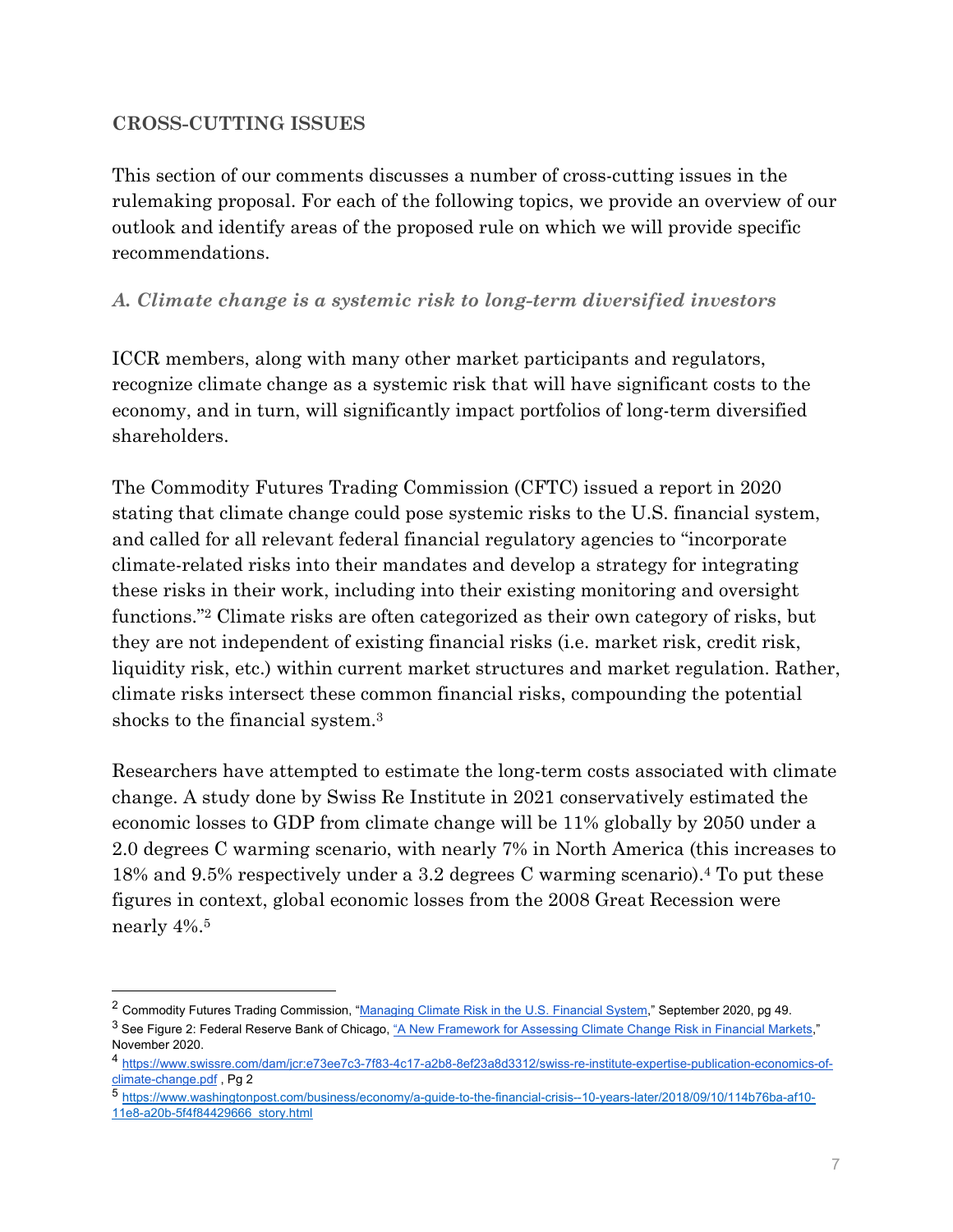This is a major concern to diversified shareholders, or "universal owners," because there is a linear relationship between GDP performance and diversified portfolio returns over the long term,<sup>6</sup> meaning the expected economic losses from climate change and other systemic risks will have a significant negative impact on the longterm returns of their portfolios. As universal owners are broadly invested in the market, they are exposed to the systemic market risks driven by climate change, which cannot be effectively mitigated through traditional portfolio management approaches to reduce idiosyncratic risk. For example, a diversified investor whose portfolio selection criteria prioritizes companies that have set ambitious GHG emissions reduction targets and demonstrate sound climate risk oversight as a means to reduce security- and portfolio-level climate risks is still highly exposed to the systemic risks from climate change driven by high-emitting activities of companies outside of its own holdings. Many ICCR members identify as universal owners and/or view climate change as a systemic threat to the long-term value of their portfolios.

In the aforementioned CFTC report, the agency noted that public, consistent, and comparable disclosures will be a critical tool to overcome today's barriers to understanding, measuring, and managing these complex climate-related financial risks and that the existing voluntary disclosure regime has not resulted in disclosures of a scope, breadth, and quality to be sufficiently useful to market participants and regulators.7 The SEC's proposed rule is a significant and comprehensive first step to addressing this gap in essential information available to investors to enable them and other market participants to address the systemic risks and associated financial costs of climate change.

*B. TCFD: An important but insufficient foundation for SEC climate disclosure regime: relationship to scenario analysis, materiality, and just transition* 

The proposed climate disclosure rule is significantly grounded on the foundation of the 11 recommendations of the Financial Stability Board's Task Force on Climate-Related Financial Disclosures (TCFD). As we noted in our previous comments of June 14, 2021, responding to the Commission's request for input on climate disclosure, we view the TCFD's recommendations as a credible reference that is

<sup>6</sup> https://www.unepfi.org/fileadmin/documents/universal\_ownership\_full.pdf (see appendix IV)

 $^7$  Commodity Futures Trading Commission, "Managing Climate Risk in the U.S. Financial System," September 2020, pg iv-v.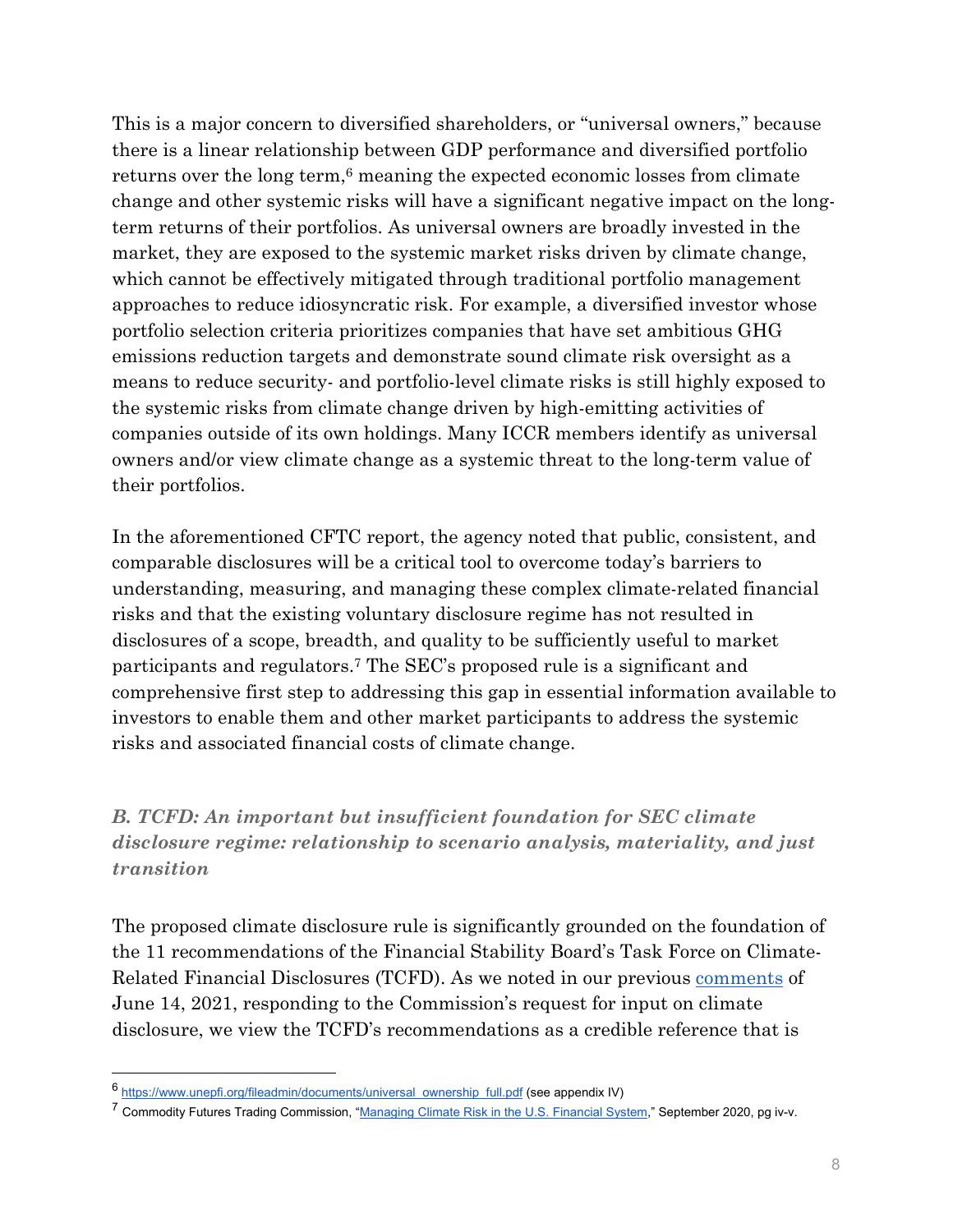helpful to provide a shell, or structure, into which meaningful information may be provided depending on the Commission's guidance on the breadth of scope and details expected to be disclosed by issuers.

TCFD includes requests for narrative disclosure on governance, strategy, and risk management for instance, as well as metrics and targets used to assess and manage relevant climate-related risks and opportunities. We note the following areas, first where TCFD is stronger than the Commission's recommendations, and secondly, where TCFD is inadequate to address the needs of US investors.

**The proposed rule omits an important TCFD recommendation: Requiring a 2° C or better Scenario Analysis.** We observe that in one notable sense, the SEC recommendation for risk-management disclosures is weaker than the TCFD recommendation. TCFD requires companies to weigh their risks against a 2°C or better scenario. In contrast, the proposed SEC rule, section 229.1502(f), does not require that a company consider *any particular scenario* in its report on risk management, but only that it discloses what scenarios it utilizes. Thus, TCFD went further than the proposed SEC rule to recognize the need for company behavior to be benchmarked against the urgency of the world's response to the current global climate crisis and policy consensus as embodied in the Paris agreement and IPCC reports by requiring assessment of a 2°C or better scenario.

**TCFD is not fit** *for purpose* **in the US market: Materiality and Scope 3 Emissions disclosure**. Notably, the Rulemaking proposal follows TCFD requirements for disclosure of Scope 1 and 2 GHG emissions and seeking disclosure of Scope 3 when those emissions are deemed material. As we will discuss at greater length in a separate section below, we believe the adoption of "the Scope 3 when material" framework of TCFD is ultimately a wasteful and unnecessary distinction, and that the TCFD adoption of materiality in this context gave inadequate consideration to the unique circumstances of US legal frameworks, under which longer-term impacts may not be consistently deemed material by US companies. We note in particular that TCFD "cautions organizations against prematurely concluding that climate-related risks and opportunities are not material based on perceptions of the longer-term nature of some climate-related risks." This caution is particularly apropos to Scope 3 emissions considerations, as we discuss below. Therefore, we recommend that Scope 3 disclosures be mandatory for all registrants, not grounded in company-by-company materiality determinations.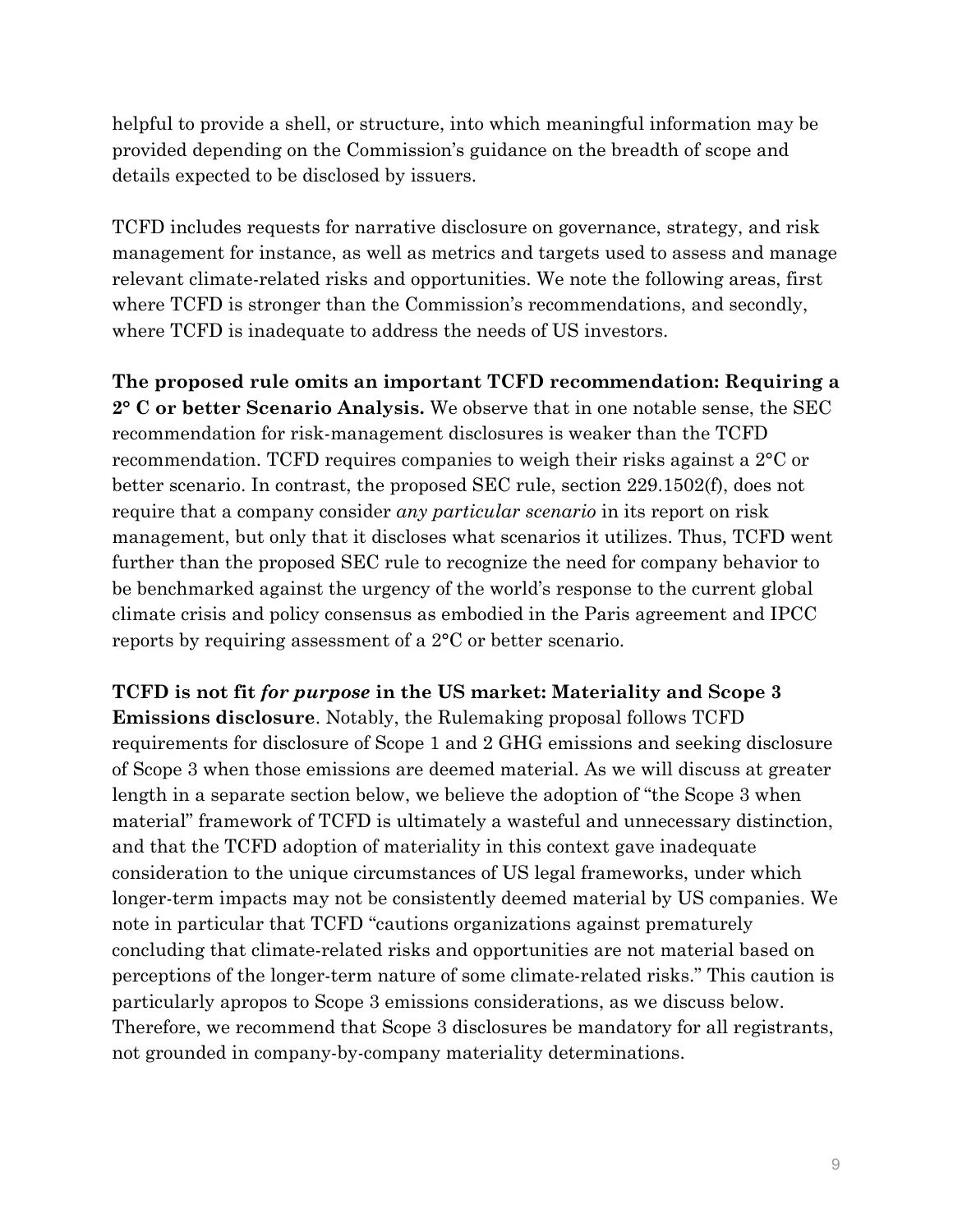**TCFD guidelines neglected** *just transition:* "Just transition" is a concept increasingly used by the investor community to refer to the manner in which a company's climate-related transition activities will impact its workforce, communities, indigenous peoples, and other stakeholders. The issues regarding job quality and access, disproportionate pollution, affordable energy and services among other impacts have a direct bearing on the company's reputation and social license. Failure to heed issues of fairness to workers and communities affected by transition plans may lead to significant social resistance to the rapid transition needed to meet the demands of climate change. Costly delays in the implementation of transition strategies, or the turnover of workers associated with failing to provide a bridge for fossil fuel sector workers to quality jobs, can have a bearing on the future value of the company.

 At the same time, just transition issues are also important to many investors because it has become clear that externalizing impacts – treating workers or communities as disposable resources, or simply an opposition to be overpowered, ultimately is costly to society and creates systemic risks that have a negative societal impact, and which in turn create portfolio-wide risks for diversified investors. Thus, we conclude that the failure to include these issues in TCFD and in the proposed rule is out of step with the needs of investors both for assessment of enterprise value *and* to assess society-wide impacts. We recommend that the SEC revise the rulemaking proposal in the risk management, targets, and transition plans provisions to enable and encourage companies to identify the risks and responsive measures included in transition strategies to address issues of *just* transition.

#### *C. Congruency analysis and greenwashing prevention*

The proposed rule provides an important baseline of disclosure for investors and the SEC for *accountability* of company disclosures and claims regarding climate practices, and we believe the proposed rule must be read and assessed against the prohibitions on materially misleading statements or omissions. Omissions of critical facts may rise to the level of decision-useful, materially misleading omissions of facts under the anti-fraud provisions of rules 10b-5 or 14a-9, (relating respectively to all investor communications and to proxy-related communications). These rules prohibit both untrue statements of material facts and also to "omit to state a material fact necessary in order to make the statements made, in the light of the circumstances under which they were made, not misleading."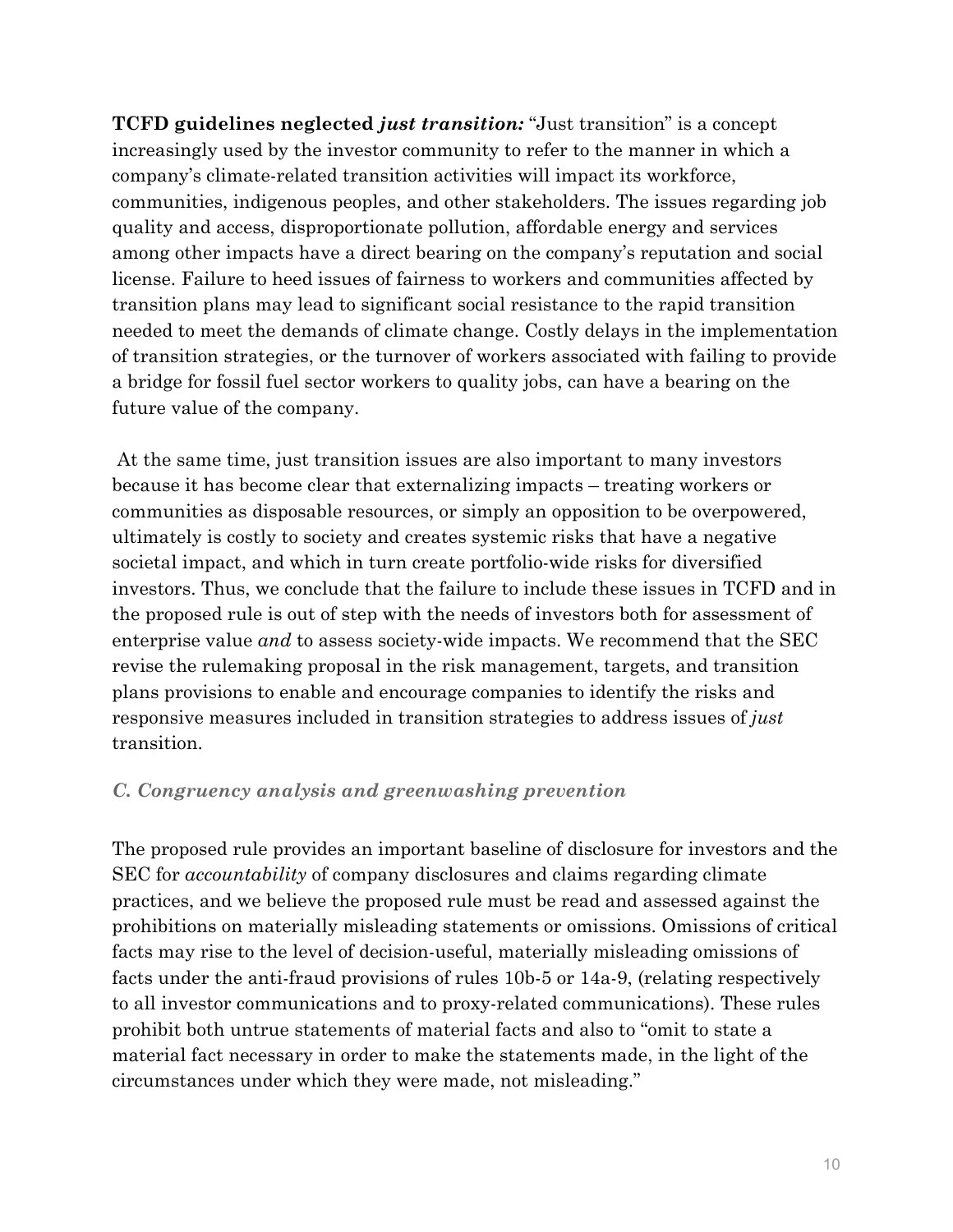The rule encourages a company to disclose its climate strategy to demonstrate how it intends to fulfill its climate commitments such as any commitment to achieving net-zero on a particular timeline. The anti-fraud provisions could become relevant where an aggressive climate action plan is described in a disclosure but fails to disclose inconsistent lobbying policies, or where the registrant's 2050 net-zero commitment is accompanied by near-term actions inconsistent with implementation or fails to disclose deceptive carbon accounting schemas used to arrive at a net-zero calculation.

Although we advocate in these comments that the SEC provide additional line item or narrative disclosures on climate lobbying and just transition, in the absence of the SEC line items on those issues, our experience demonstrates that these issues will nevertheless arise for investors and SEC enforcement personnel as inconsistencies or incongruencies from company disclosures.

As such, the Commission's Release accompanying a final rule should provide additional guidance that makes it clear that when companies describe their climate strategy and risks, they should include such additional disclosures as needed to ensure that their statements are not materially misleading. In particular, the Commission Release could describe hypothetical situations in which disclosure of lobbying-related information would likely be necessary in order to make the disclosures on risk or strategy not misleading — for instance, where a firm is a member of a trade association that supports climate policies inconsistent with the firm's own commitment to the Paris climate agreement goals. Investors should also be encouraged to report significant incongruities to the SEC, and to file shareholder proposals as necessary, to highlight these incongruities to board and management.

# *D. Accommodations*

 The proposed rule contains numerous provisions to ease corporate implementation, including deferred implementation of Scope 3 disclosures, safe harbors, deferred implementation by smaller registrants and various other provisions. We support the initial presence of accommodations but believe that as a general principle these should be phased out within a reasonable timeframe to better match the needs of investors for consistent and reliable disclosures.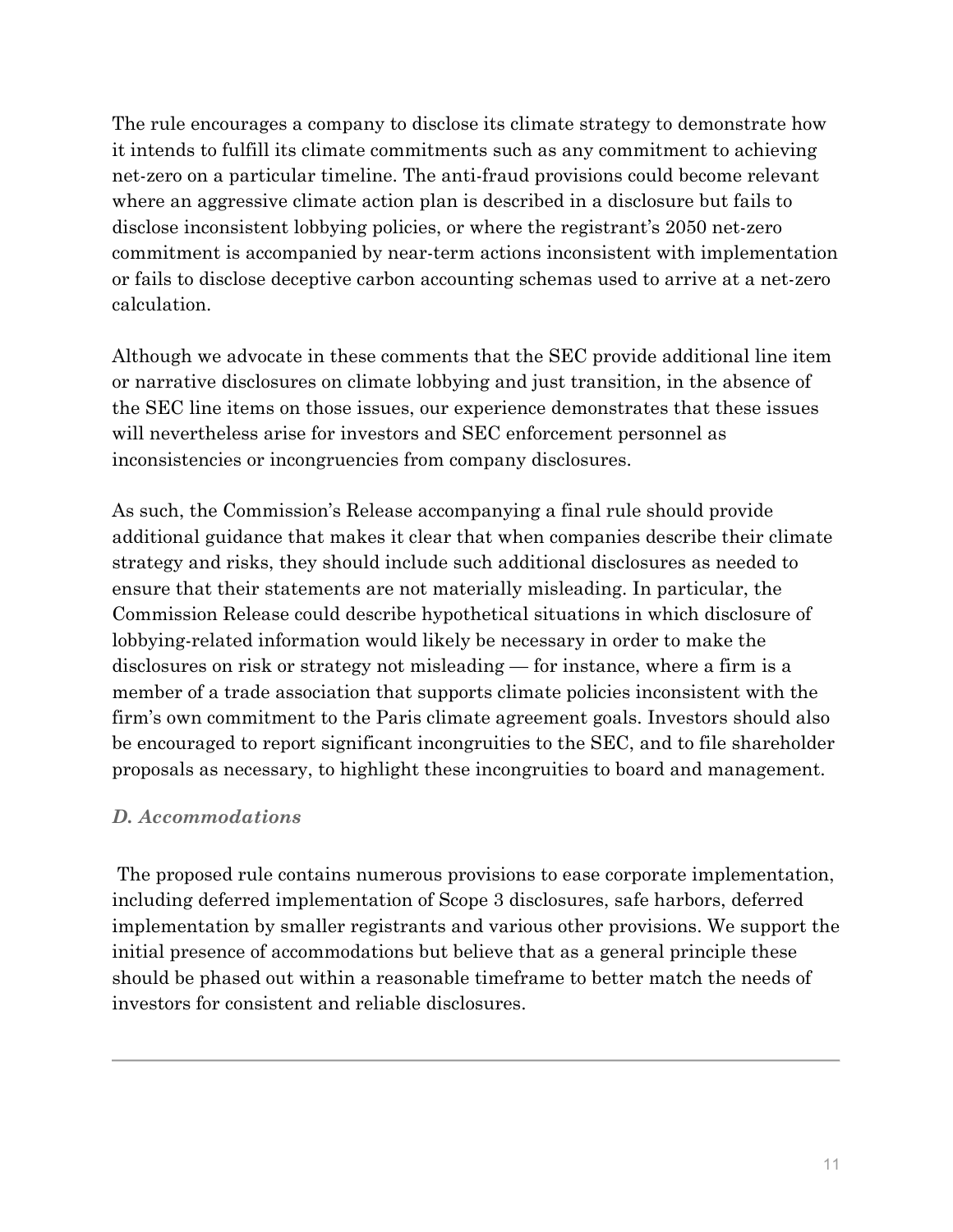### **SCOPE 3 EMISSIONS DISCLOSURE**

98. Should we require a registrant to disclose its Scope 3 emissions for the fiscal year if material, as proposed? Should we instead require the disclosure of Scope 3 emissions for all registrants, regardless of materiality? Should we use a quantitative threshold, such as a percentage of total GHG emissions (e.g., 25%, 40%, 50%) to require the disclosure of Scope 3 emissions? If so, is there any data supporting the use of a particular percentage threshold? Should we require registrants in particular industries, for which Scope 3 emissions are a high percentage of total GHG emissions, to disclose Scope 3 emissions? As we will discuss below, conditioning disclosure of Scope 3 emissions on a materiality assessment by companies is highly problematic, because it conditions disclosure on judicial interpretations of materiality which have been demonstrated to diverge significantly from actual market conditions and institutional investor needs. That is why we strongly recommend that the SEC simply require Scope 3 emissions disclosure for all public companies, phasing in Scope 3 disclosures for smaller registrants on a longer timeframe.

# *A. The need and feasibility of Scope 3 disclosures and targets in a wide array of sectors*

Measurement of Scope 3 emissions is central to corporate responses to climate change. According to CDP, "supply-chain emissions alone from companies in its environmental-disclosure database were on average 11.4 times as much as operational emissions."8 It has been calculated that Scope 1 and 2 emissions, or "operational emissions," represent only a fifth to a fourth of oil and gas industry emissions.9 Companies should report their Scope 3 emissions to ensure that proper measures are being taken to reduce their overall footprint, and in fact, many have: as of 2017, over 2,800 companies that reported to the CDP reported their Scope 3 emissions.10

Investors are already using Scope 3 data to enhance their view of where carbontransition risks lie across their portfolios, and to meet their own portfolio

 <sup>8</sup>https://www.wsj.com/articles/climate-disclosure-poses-thorny-questions-for-sec-as-rules-weighed-11645180200?mod=djemMoneyBeat\_us

<sup>9</sup>https://www.responsible-investor.com/carving-the-right-curve-to-net-zero-2050-economic-efficiency-vs-impactsufficiency/

<sup>10</sup>https://ghgprotocol.org/sites/default/files/standards/Corporate-Value-Chain-Accounting-Reporing-Standard\_041613\_2.pdf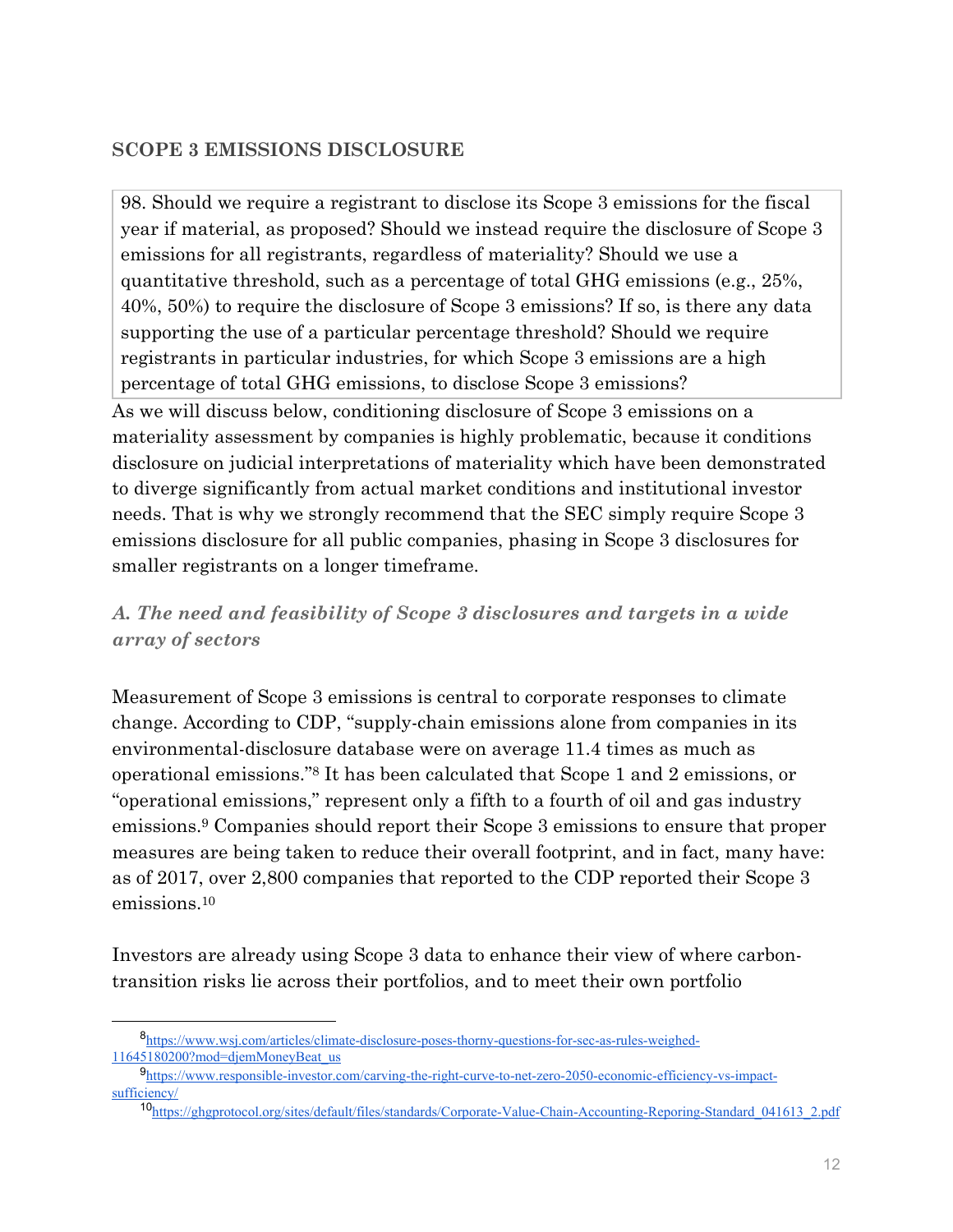decarbonization goals; however, many are relying on third-party data providers that use their own modeling methodologies to estimate the Scope 3 emissions in lieu of consistent and transparent disclosures. Such data providers include firms like MSCI, S&P Global, Clarity AI, and CDP, among many others. These datasets are very costly to investors, which creates barriers to access of Scope 3 information, especially for small- and medium-sized investment firms.

Currently, investors interested in sustainability, systemic risk, and long-term value creation have been working around the failure of the courts to address the gap between judicial materiality determinations and information demanded by institutional investors. To invest consistent with their strategies and beneficiary demands, many asset owners and managers, including ICCR members, have done so by seeking GHG disclosure through engagement and shareholder proposals.

Our members' experience engaging with a wide array of companies has demonstrated that the assessment of materiality proposed regarding Scope 3 emissions would be unnecessary and that instead, the final rule should require all large registrants, and preferably all registrants, to file disclosure of Scope 3 emissions reports. Our experience suggests that companies in a wide array of sectors can and should be expected to calculate Scope 3 emissions and disclose their findings.

Shareholder engagement has been a critical factor in encouraging companies to step up their Scope 3 monitoring and targets. It is clear that there is a groundswell of investor demand for Scope 3 emissions across a wide array of sectors. Consider developments of the last two proxy seasons.

For example, a 2022 proposal at Boeing Inc. focused on encouraging the company to address an aspect of the Climate Action 100+ Net Zero Benchmark (Benchmark) calling on companies to develop targets and a plan to reduce their Scope 1-3 GHG emissions to net zero, improve climate governance, and provide specific climaterelated financial disclosures. The Climate Action 100+ initiative is a coalition of more than 617 investors with over \$55 trillion in assets. The 2022 proposal at Boeing focused on a single indicator of the benchmark, Indicator 1 titled "Net Zero GHG emissions by 2050 (or sooner) ambition" (Net Zero Indicator), which seeks disclosure on whether the company has set an ambition to achieve net-zero GHG emissions by 2050 and whether such ambition explicitly includes scopes 1, 2, and relevant scope 3 (including product) emissions. In an unusual move, Boeing did not oppose the shareholder proposal but instead supported it. The vote in favor of the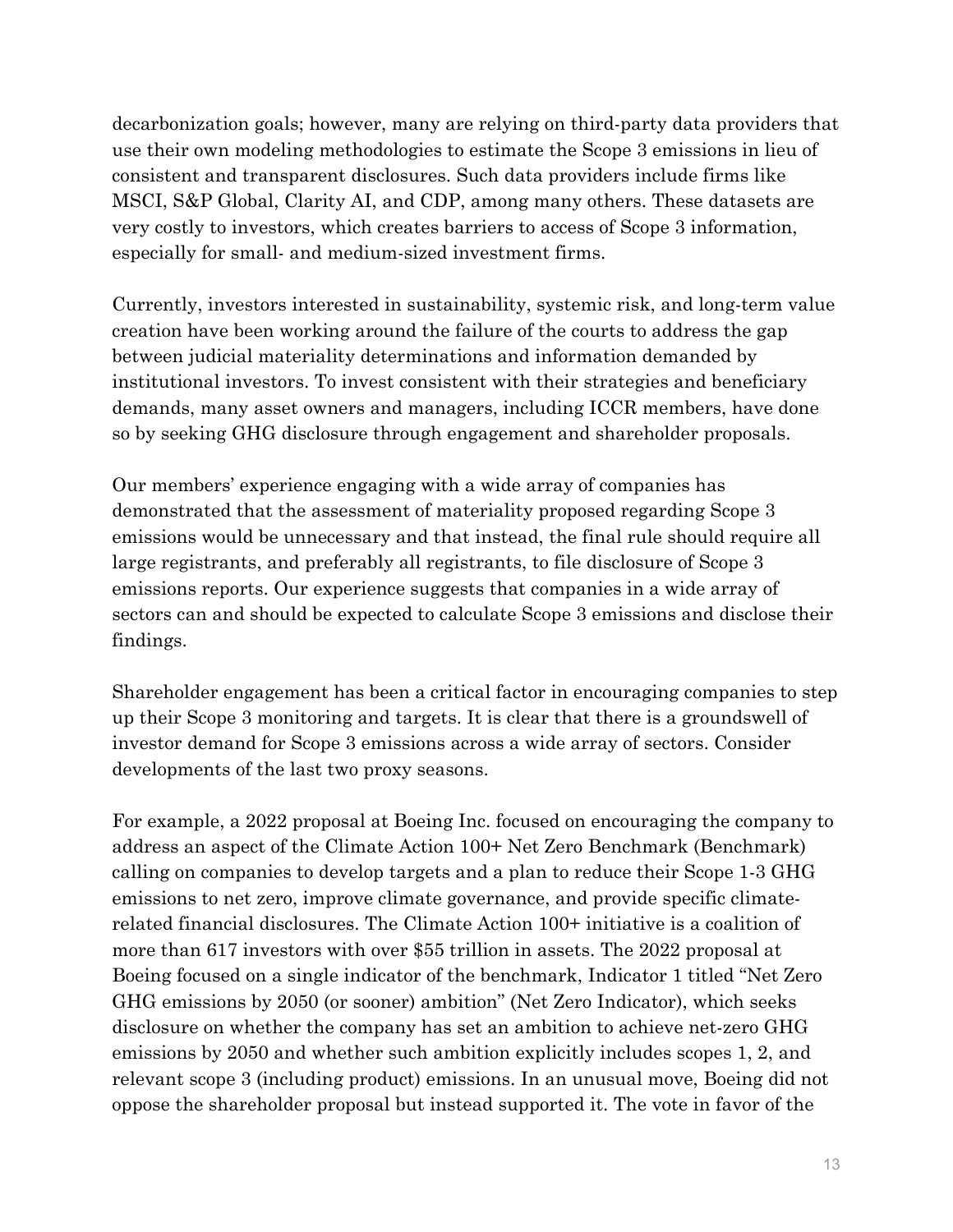proposal was one of overwhelming support with 91.4 % of voting shareholders supporting it. In expressing support for the proposal, Boeing noted that "We consider climate change to be an urgent issue and we are devoting significant resources in support of net-zero emissions in Boeing operations and for our industry. We have previously demonstrated our commitment to transparency in climate disclosures, and we urge shareholders to support this proposal in furtherance of our efforts. Boeing is actively developing low-carbon transition plans to meet long-term goals with meaningful milestones, and we look forward to continuing to implement the proposal's objectives by being transparent with our stakeholders on our progress toward these goals."

Despite ConocoPhillips' attempt to exclude a proposal based on ordinary business through the no-action process in 2021, Staff was unable to concur with the company's no-action request. The proposal requested that the company address the risks and opportunities presented by the global transition towards a lower emissions energy system by setting emission reduction targets covering the GHG emissions of the company's operations as well as their energy products (Scope 1, 2, and 3). The proposal garnered 59.32% support from shareholders.

The need for Scope 3 disclosures and targets is not limited to heavy industry. For instance, a proposal at Costco Inc. in 2022 garnered 69.2% investor support. The proposal 'directly requested that the company set targets that include emissions from its full value chain and that are aligned with achieving net-zero emissions by 2050 or sooner.'

For the financial sector, Scope 3 emissions represent the vast majority of the greenhouse gas footprint, particularly financed emissions. As one example, a proposal at J.P. Morgan Chase & Co. asked the company to report if and how it intends to reduce the GHG emissions associated with its lending activities in alignment with the Paris Agreement's goal of maintaining global temperature rise below 1.5°C. The proposal requested that the company report, at board and management's discretion, any actions JPMorgan is taking to measure and disclose its full carbon footprint (Scope 1-3 emissions, including financed emissions) and whether the bank is considering setting targets, and on what timeline, to reduce the carbon footprint of its lending activities. The 2020 proposal garnered 49.6% support from investors.

Best practices in the market demonstrate the current feasibility and practicality of Scope 3 calculations. Walmart, for example, reported on Scope 3 emissions for 2020.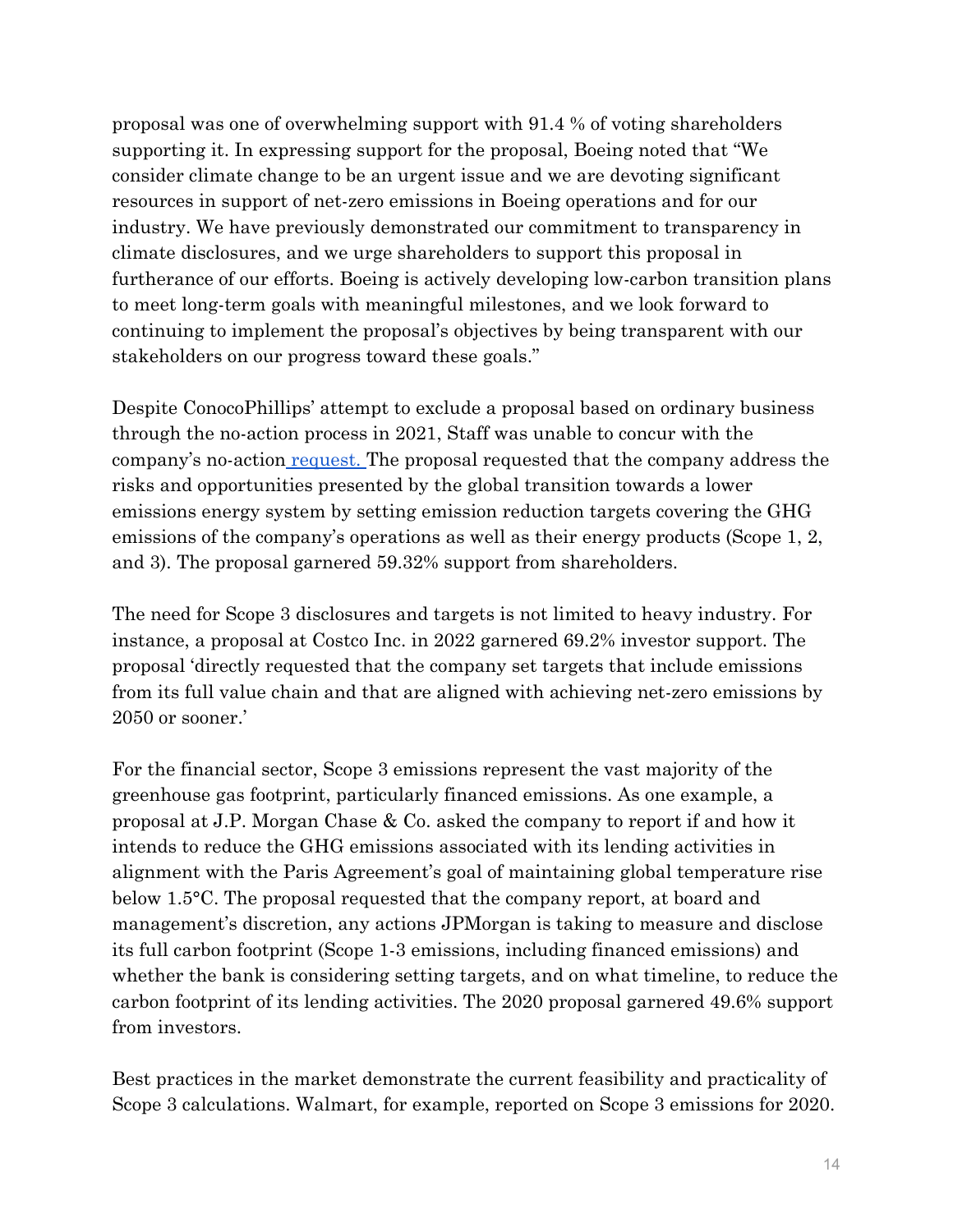Despite some data gaps, Walmart "figured out its suppliers' emissions by taking the data reported by 228 [of 1,200 total suppliers] and scaling up. Walmart "recognizes such estimates rely on broad assumptions," a spokeswoman said. 'The company is working with suppliers… and others to improve the availability and quality of supply-chain emissions data."'11 Walmart as a large market participant is incentivizing suppliers to provide Scope 1 and 2 data. As Walmart incentives their suppliers to begin reporting their scope 1 and 2 emissions, this is expected to drive an increase in data quality across the economy.

Danone has also used the GHG Protocol to calculate its Scope 3 emissions. The company used an entity-based organization approach, and performed calculations "by applying to each reporting entity's activity data the emission factors from lifecycle analysis databases (Ecoinvent), professional federations (Plastics Europe, FEFCO, FEVE), the Food and Agriculture Organization of the United Nations (FAO), suppliers that have measured their products, and measures recorded as part of the deployment of Cool Farm tool."12 The Cool Farm tool was developed as a measurement system for sustainable agriculture and is particularly important because it exemplifies how Scope 3 calculations are being calculated on a sector-bysector basis, which increases ease of methodology, data transparency, and sectorspecific guidance.13 Danone also used an independent third party to confirm that the carbon accounting guidelines they developed were consistent with the GHG Protocol<sup>14</sup>.

These examples demonstrate clear investor support and feasibility of Scope 3 emissions measurement and targets. However, it is an unrealistic and inefficient approach to expect shareholder proposals to be filed at every company in order to bring the market up to a modicum of consistent Scope 3 reporting or to rely on market leaders like Walmart and Danone to drive orderly and efficient market adoption of Scope 3 emissions disclosures. Instead, we strongly support the need for an efficient and consistent baseline of reporting of Scope 1-3 reporting by all public companies.

 <sup>11</sup>https://www.wsj.com/articles/climate-disclosure-poses-thorny-questions-for-sec-as-rules-weighed-11645180200?mod=djemMoneyBeat\_us

<sup>12</sup> https://integrated-annual-report-2020.danone.com/wp-content/uploads/2020-Danone-Methodology-Note.pdf

<sup>13</sup> https://integrated-annual-report-2020.danone.com/wp-content/uploads/2020-Danone-Methodology-Note.pdf

<sup>14</sup> https://integrated-annual-report-2020.danone.com/wp-content/uploads/2020-Danone-Methodology-Note.pdf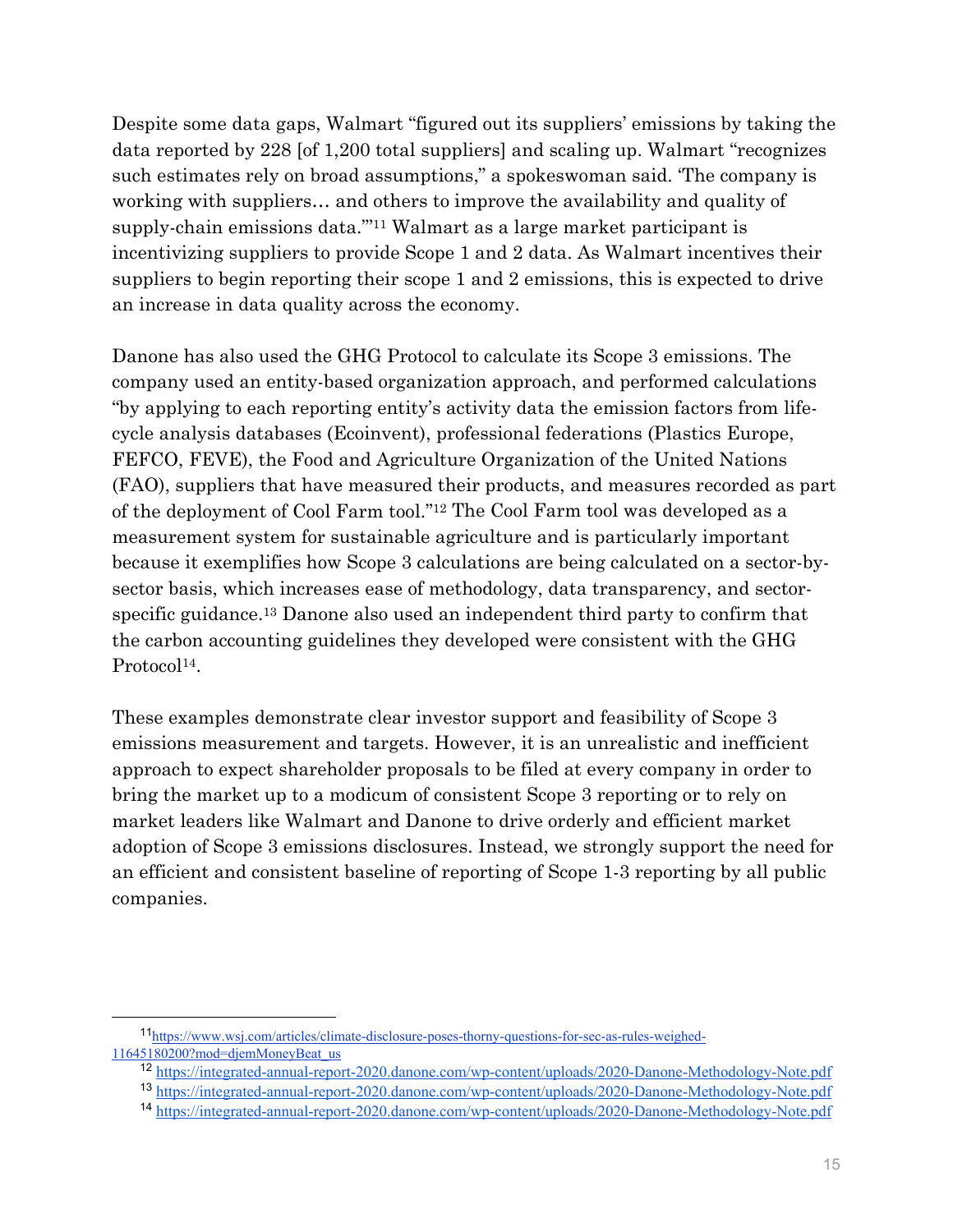# *B. Institutional investors seek Scope 3 data but materiality determinations of companies and the courts will not produce consistent and comparable disclosure*

The question of whether Scope 3 emissions are material at a particular company begs the question: Does the interest of asset owners and managers in establishing net-zero portfolios, with the need for the necessary data to support that, provide evidence of materiality? While this seems self-evident, in the absence of Commission guidance, case-by-case materiality in the courts may not consistently recognize this demand. Despite the massive market effort underway to manage climate risk and establish net-zero portfolios, registrants' materiality determinations might deviate from recognizing the demand. **Therefore, the Commission should clarify in the release that the well-organized efforts of asset owners and managers to manage the climate risk of portfolio companies and to establish net-zero portfolios, as well as evidence from shareholder engagement and voting at a company and its peers, are relevant evidence for determination of materiality of Scope 3 emissions.** 

A review of recent judicial rulings and legal scholarship on materiality supports the conclusion that the Commission should not condition required disclosures on company-by-company materiality determinations. Doing so will generate unnecessary expenses, uncertainty, and inconsistent disclosures. This is not because these issues are irrelevant or immaterial to investors, but rather due to the slow evolution of judicial doctrines under which materiality determinations do not consistently reflect the demands of the investment marketplace for information. The proposed rule would offer issuers a loophole through which many registrants could assert the narrowest interpretations of materiality. Under the proposed rule, for many companies, Scope 3 disclosures will essentially be voluntary. As noted in the comment letter of Attorney Sanford Lewis of June 16, 2022, judicial interpretations of the information that a "reasonable investor" would find to be important to their decision-making are based on consideration of a hypothetical retail investor, rather than the real-world needs and demands of institutional investors for climate change-related information. Thus, despite institutional investor demand for Scope 3 emissions disclosure, judicial determinations of materiality are most likely to only evolve slowly to recognize the materiality of climate change-related concerns. This means that conditioning disclosure on company determinations of materiality is likely to significantly lag behind investor demand for the disclosures.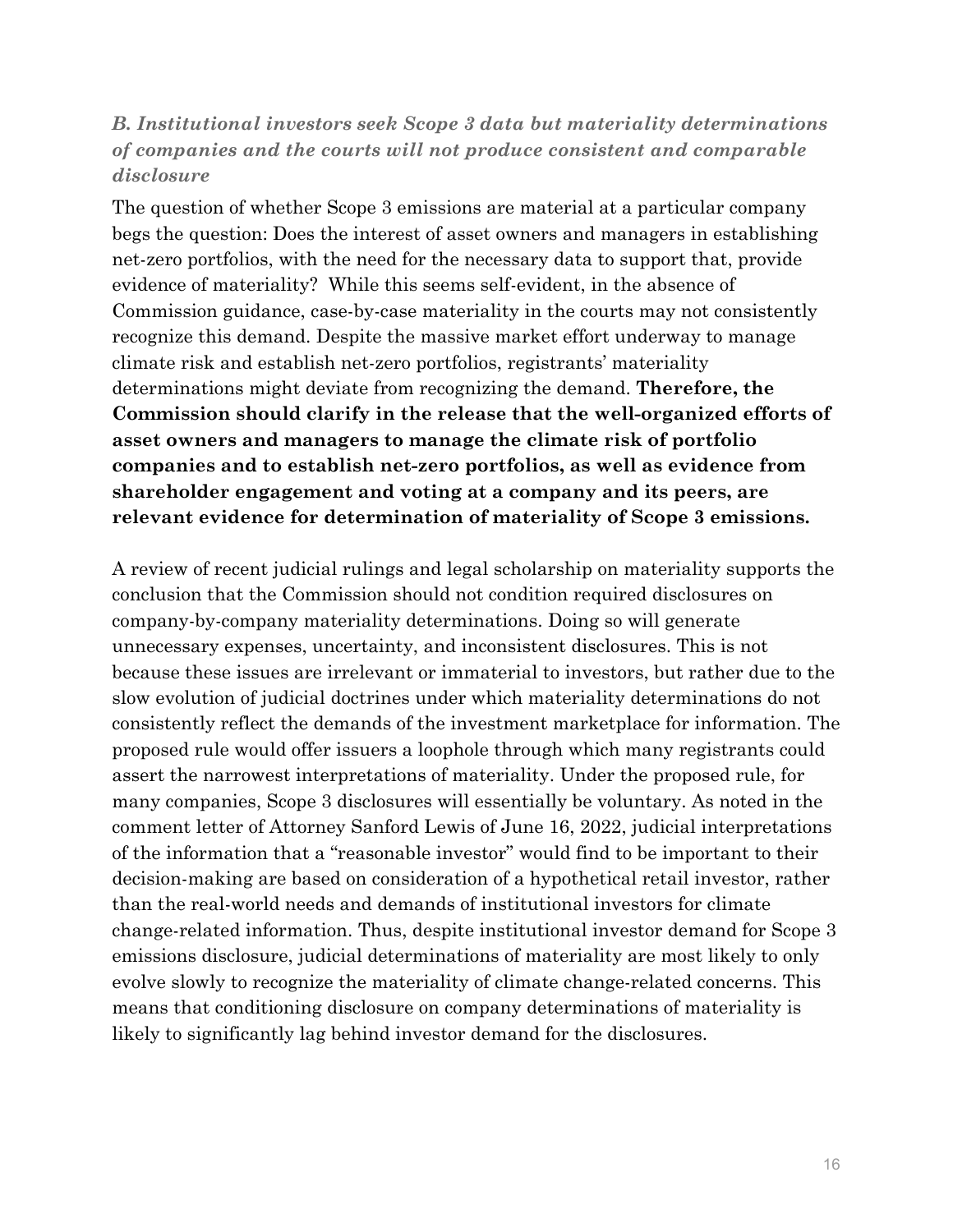No doubt, litigation associated with misleading statements or omissions associated with a proxy vote (Rule 14a-9) may help to drive eventual materiality determinations. *See United Paperworkers Int'l Union v. Int'l Paper Co.*, 985 F.2d 1190 (2d Cir. 1993) (holding that a company's representations that it had a "longstanding commitment" to protecting the environment and was a "leader" in environmental protection were material to investors because they "conveyed an impression that was entirely false," as the company failed to disclose the full extent of its environmental liabilities)." Various other legal theories, such as the fiduciary and trusteeship responsibilities of investment managers to take account of intergenerational equity consistent with their duty of impartiality as between shortterm and longer-term retirees, are also likely to help drive determinations of the materiality of climate change risks.

In the meantime, failing to establish a bright-line requirement for Scope 3 disclosures would be a wasteful and inefficient use of corporate and investor resources, deferring the inevitable need for consistent and comparable Scope 3 disclosures until the courts work through these issues.

**C. In the absence of establishing Scope 3 disclosure requirements for all public companies, the SEC can provide guidance to clarify when Scope 3 disclosures are likely to be material**

In the event that the Commission chooses not to adopt our recommendation, and to therefore keep the Scope 3 requirement as conditioned on materiality or on whether the company has set Scope 3 targets, we recommend that either through guidance or changes to the rule, expectations be made clear regarding sectors and circumstances in which the Commission would view Scope 3 emissions as likely to be material. There are numerous baseline criteria that could be deployed in such a clarification.

### **i. Using Percentages of GHG footprint**

Clarifying a baseline percentage as one guideline for presumptive materiality would be appropriate. This might, for instance, involve using the SBTi threshold in which any company with over 40% of their GHG footprint occurring as Scope 3 is expected to measure and set targets for such emissions. Yet, the appropriate approach would be to use that figure as presumptive materiality, but also leave room for qualitative determinations of materiality, i.e., even if the emissions are less than 40% of the company's GHG footprint, they could be material for other reasons.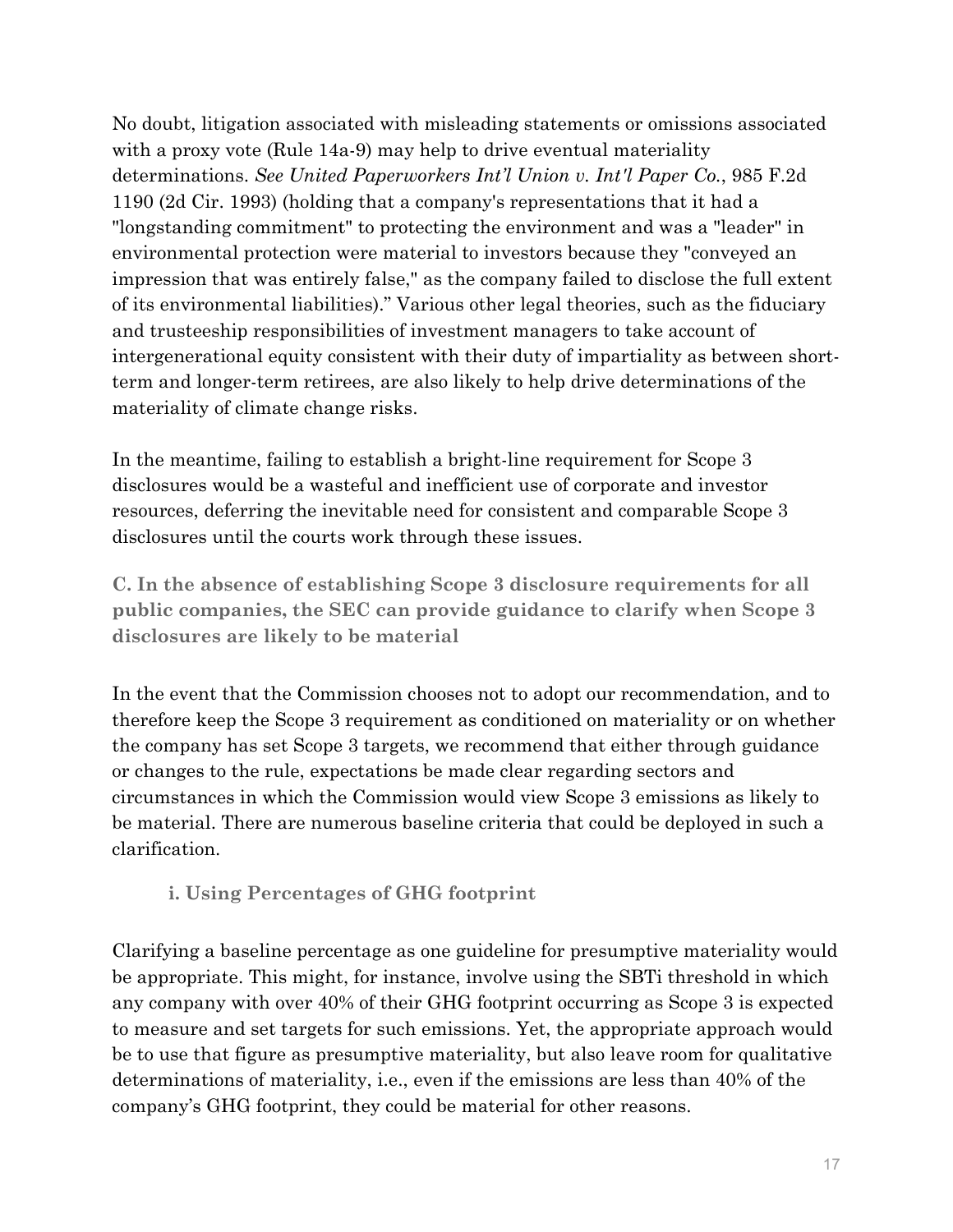This is consistent with other practices of the Securities and Exchange Commission. Staff Accounting Bulletin 99 is a guidance that takes a similar approach. The Bulletin notes:

The use of a percentage as a numerical threshold, such as 5%, may provide the basis for a preliminary assumption that -- without considering all relevant circumstances -- a deviation of less than the specified percentage with respect to a particular item on the registrant's financial statements is unlikely to be material. The staff has no objection to such a "rule of thumb" as an initial step in assessing materiality. But quantifying, in percentage terms, the magnitude of a misstatement is only the beginning of an analysis of materiality; it cannot appropriately be used as a substitute for a full analysis of all relevant considerations. Materiality concerns the significance of an item to users of a registrant's financial statements. A matter is "material" if there is a substantial likelihood that a reasonable person would consider it important.

### **ii. Specifying Sectoral Guidance**

It is evident that Scope 3 emissions are of overwhelming relevance to a number of sectors, including the energy, utilities, materials, automotive, capital goods, transportation, food and beverage, tobacco, and banking sectors. A good resource for documentation of the obvious materiality of Scope 3 emissions to these sectors is the MSCI net-zero tracker,15 a quarterly gauge of progress by the world's public companies toward curbing climate risk. The report notes that the goal of reducing the risks of climate change is spurring investors, companies, financial intermediaries, and policymakers across the world to sharpen their focus on efforts by companies to drive their greenhouse gas emissions down to net-zero. Investors are monitoring whether companies have credible plans to reduce their carbon footprint, and tracking the alignment of their portfolios with the Paris Agreement, which aims to limit global temperature rise to well below 2 degrees Celsius (2<sup>o</sup>C) by the end of the century. The report by MSCI should not be taken as evidence that a disclosure rule is not needed. The reliability of MSCI's analysis is limited given the current state of comparability and verification of voluntary company reporting mechanisms. As investors demand this information, in the absence of regulatory

 <sup>15</sup> https://www.msci.com/documents/1296102/26195050/MSCI-Net-Zero-Tracker.pdf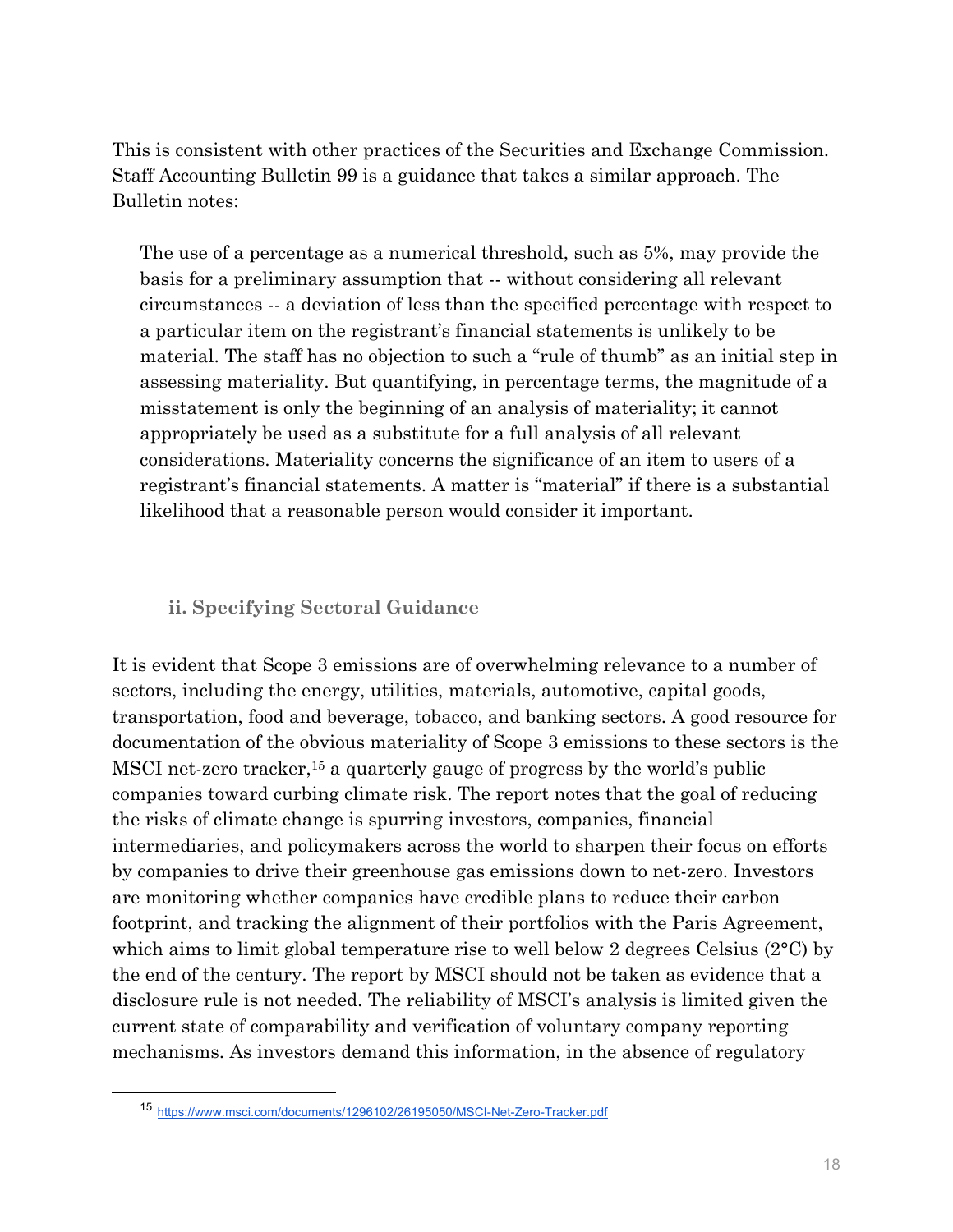oversight, the incentives to minimize reported emissions and to exaggerate progress toward net-zero goals will accelerate.

### **Estimation and Data Sources**

 106. Should we require a registrant that is required to disclose its Scope 3 emissions to describe the data sources used to calculate the Scope 3 emissions, as proposed? Should we require the proposed description to include the use of: (i) emissions reported by parties in the registrant's value chain, and whether such reports were verified or unverified; (ii) data concerning specific activities, as reported by parties in the registrant's value chain; and (iii) data derived from economic studies, published databases, government statistics, industry associations, or other third-party sources outside of a registrant's value chain, including industry averages of emissions, activities, or economic data, as proposed? Are there other sources of data for Scope 3 emissions the use of which we should specifically require to be disclosed? For purposes of our disclosure requirement, should we exclude or prohibit the use of any of the proposed specified data sources when calculating Scope 3 emissions and, if so, which ones?

131. Should we permit a registrant to present its Scope 3 emissions in terms of a range as long as it discloses its reasons for using the range and the underlying assumptions, as proposed? Should we place limits or other parameters regarding the use of a range and, if so, what should those limits or parameters be? For example, should we require a range to be no larger than a certain size? What other conditions or guidance should we provide to help ensure that a range, if used, is not overly broad and is otherwise reasonable?

# *G. Coping with data limits and uncertainties*

Much has been made of the idea that Scope 3 emissions measurement or calculation is more of a frontier than measuring or calculating Scope 1 or Scope 2 emissions. However, the available evidence demonstrates that there are adequate methodologies for calculating Scope 3 emissions, and for recognizing and estimating uncertainties associated with the calculations. Because the science of calculating Scope 3 emissions will continue to evolve, it is reasonable for the Commission to allow appropriate disclosure of estimation methods, and for practices of reporting to be expected to evolve consistent with refinements through organized efforts such as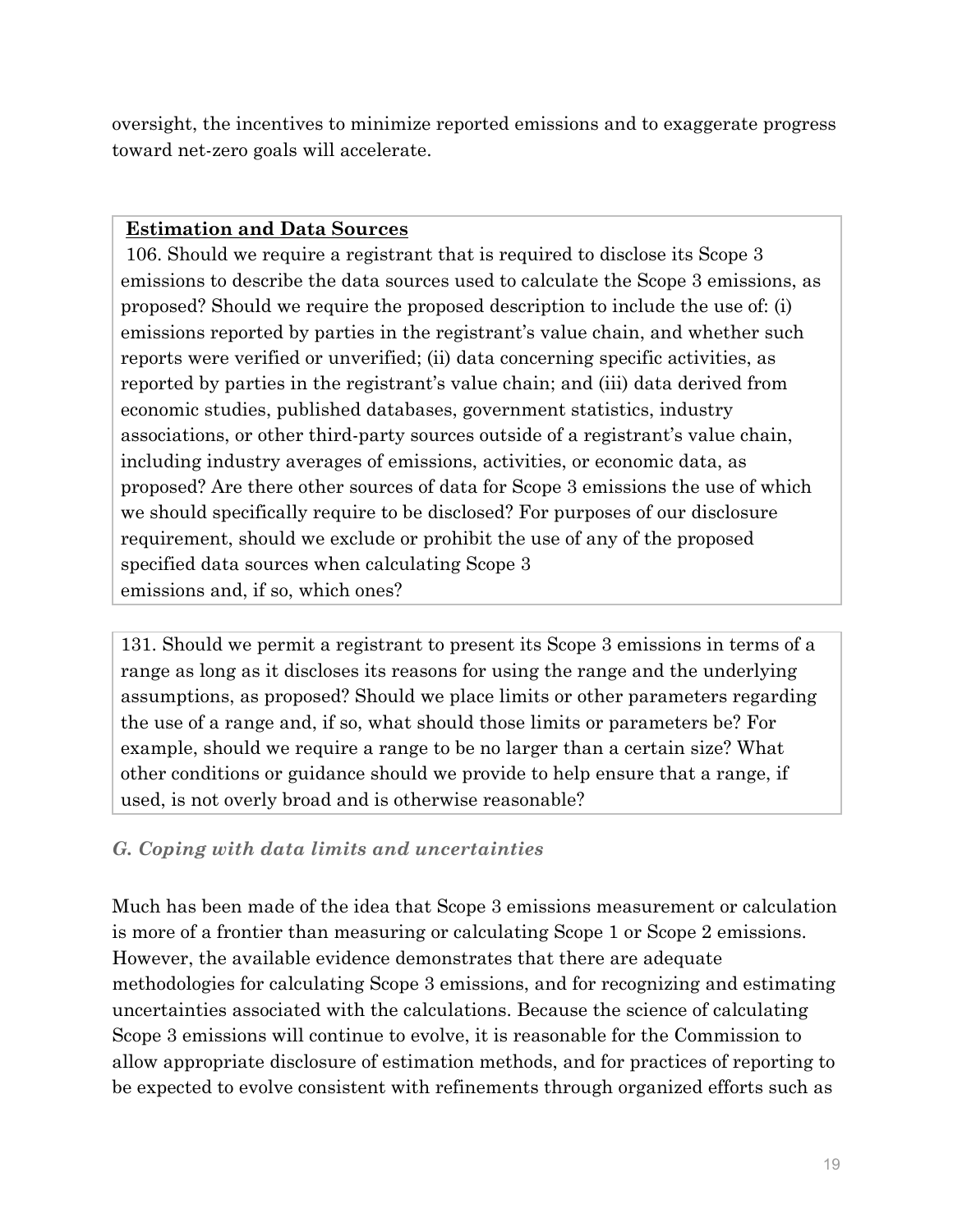the Partnership for Carbon Accounting Financials (PCAF) and the U.N. Net Zero Asset Owner Alliance.

The GHG Protocol notes that *any time* GHG emissions are quantified there will be some estimation uncertainty,16 and that it is appropriate to calculate and disclose the level of uncertainty associated with Scope 3 and even Scope 1 and 2 emissions.

The fact that Scope 3 calculations are commonly based on assumptions and data of variable reliability means that as the data is requested, companies should be encouraged to use reliability scores based on the state of available data. Such characterizations are readily available and appropriate for companies to include in their disclosures. For example, PCAF (2020) assigns different reliability scores to different types of data, as follows:

- Score 1 (highest): Audited emissions data or actual primary energy data.
- Score 2: Non-audited emissions data, or other primary data.
- Score 3: Averaged data that is peer/(sub)-sector-specific.
- Score 4: Proxy data based on region of country.
- Score 5 (lowest): Estimated data with limited support.

Such disclosures may help alleviate the sense that Scope 3 disclosures required by the rule are imposing an impossible demand for precision measurements. Scope 3 frameworks have included pillars for understanding and anticipating emission uncertainty: for example, the Global Oil and Gas Industry Association for Environmental and Social Issues (IPIECA) framework for calculating oil and gas supply chain emissions recite their four pillars of comparability, consistency, certainty, and confidence. When assessing data uncertainty factors, analysis allows for further comparability between entities and data sources; consistency maintains that calculations should be based on science-based estimation and measurement methods; certainty provides an estimate for the range of uncertainty, and confidence will ensure that estimated emissions are reliable.17 Further, the GHG Protocol outlines relevance, completeness, consistency, transparency, and accuracy as their pillars for ensuring good data management.18 To ensure good data practice in calculating Scope 3 emissions, companies should first note when significant

<sup>16</sup> GHG Protocol, Revised 2020 Page 57

<sup>17</sup>https://www.ipieca.org/resources/good-practice/addressing-uncertainty-in-oil-and-natural-gas-industrygreenhouse-gas-inventories-technical-considerations-and-calculation-methods/ <sup>18</sup>https://ghgprotocol.org/sites/default/files/standards/Corporate-Value-Chain-Accounting-Reporing-

Standard 041613 2.pdf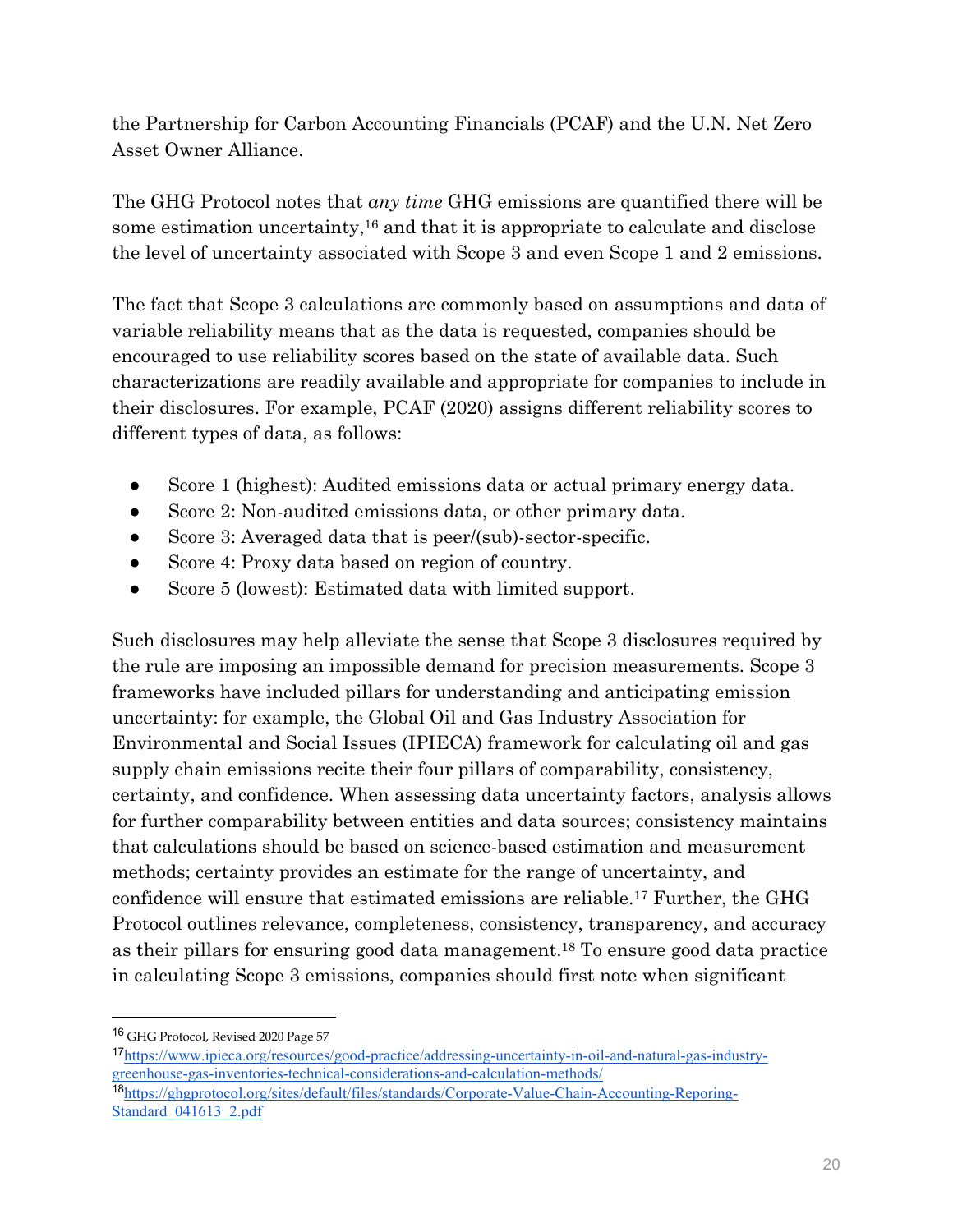changes to the company occur, such as mergers, acquisitions, or outsourcing, as these changes may affect the selected categories and activities in their Scope 3 inventory.19

Analysts have noted that uncertainties associated with GHG emission inventories are generally the result of three error categories:

- Spurious errors, which may be due to incomplete or unclear data, or data that result from human error or machine malfunction.
- Systematic errors, which may be due to the methods (or models) used to quantify emissions for the process under consideration. Uncertainties due to models or equations are related to the proper application of estimation methodologies to the respective source categories.
- Random errors, which may be due to natural variability of the process that produces the emissions.20

Spurious errors, systematic errors, and random errors all contribute to data uncertainty. These errors may stem from individual measurements or input variables: incomplete, unclear, or faulty definition of emission sources, incorrect methods, and natural variability may all have a role to play in these errors.21

Reporting Scope 3 emissions with a range of values makes sense to accommodate the evolving level of reliability of the numbers and will help investors understand the quality of the company's Scope 3 measurement and management of these issues.

**Given the scale and pace of activity on decarbonization necessary and occurring throughout the economy, it is clear that the state of knowledge, field-testing and calculation throughout supply chains will advance rapidly, such that the proposed requirement to provide updated reports annually is appropriate.** 

*H. Scope 3 emissions disclosures – Require for all emissions reduction commitments* 

# 99. Should we require a registrant that has made a GHG emissions reduction

<sup>19</sup> https://www.api.org/~/media/Files/EHS/climate-change/Scope-3-emissions-reporting-guidance-2016.pdf

<sup>20</sup> https://www3.epa.gov/ttnchie1/conference/ei19/session3/shires.pdf

<sup>21</sup>https://www.ipieca.org/resources/good-practice/addressing-uncertainty-in-oil-and-natural-gas-industrygreenhouse-gas-inventories-technical-considerations-and-calculation-methods/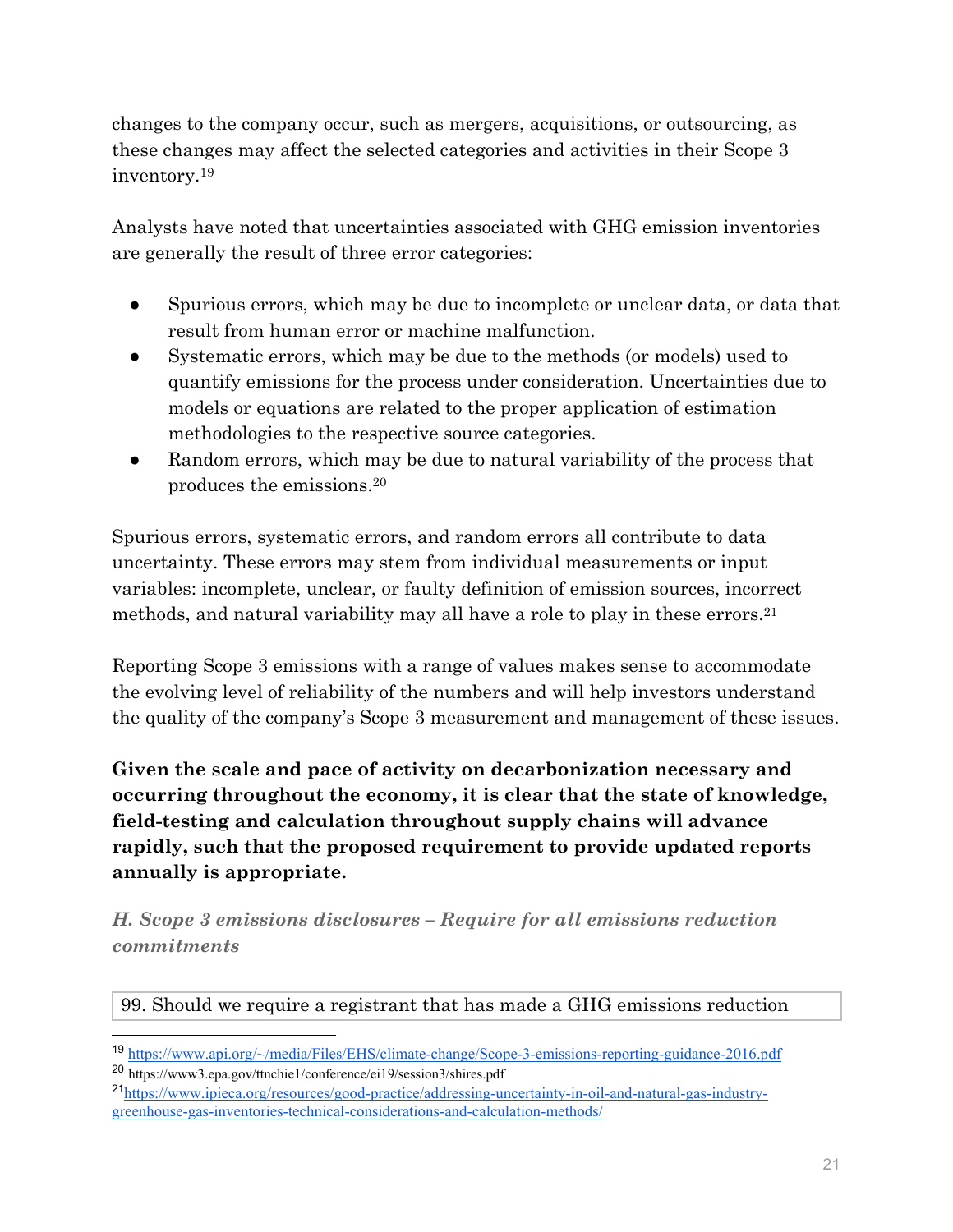commitment that includes Scope 3 emissions to disclose its Scope 3 emissions, as proposed? Should we instead require registrants that have made any GHG emissions reduction commitments, even if those commitments do not extend to Scope 3, to disclose their Scope 3 emissions? Should we only require Scope 3 emissions disclosure if a registrant has made a GHG emissions reduction commitment that includes Scope 3 emissions?

The proposed rule requires Scope 3 emissions disclosure if the issuer has set Scope 3 targets. We agree that it is appropriate to require emissions disclosures to be able to assess progress toward such targets.

However, we also agree that a company that has made a commitment to ANY GHG emissions reductions, regardless of whether they have committed to Scope 3 reductions, should be required to disclose their Scope 3 emissions. Our rationale for this broader approach is that it is predictable that in the absence of disclosure of Scope 3 emissions, a company may burnish its GHG footprint by outsourcing activities that would merely shift emissions from Scope 1 to Scope 3, without actually generating bona fide reductions in GHGs. The company's apparent progress in reducing emissions would be illusory and materially misleading from the perspective of many investors who are seeking impact as well as risk management. Therefore, any commitment to GHG reduction must be accompanied by disclosure of Scope 3 emissions for the sake of completeness and to avoid the potential for deception.

# *I. Safe Harbor for Scope 3 Emissions*

 133. Should we provide a safe harbor for Scope 3 emissions disclosure, as proposed? … Should the safe harbor apply indefinitely, or should we include a sunset provision that would eliminate the safe harbor some number of years, (e.g., five years) after the effective date or applicable compliance date of the rules? Should the safe harbor sunset after certain conditions are satisfied?

We do not believe that a safe harbor is necessary given the other recommendations for disclosure of uncertainty, and range of calculation that we believe can be included in Scope 3 disclosures. Nevertheless, if the Commission decides to include a safe harbor for Scope 3 emissions disclosures, we recommend that it be sunsetted after three years.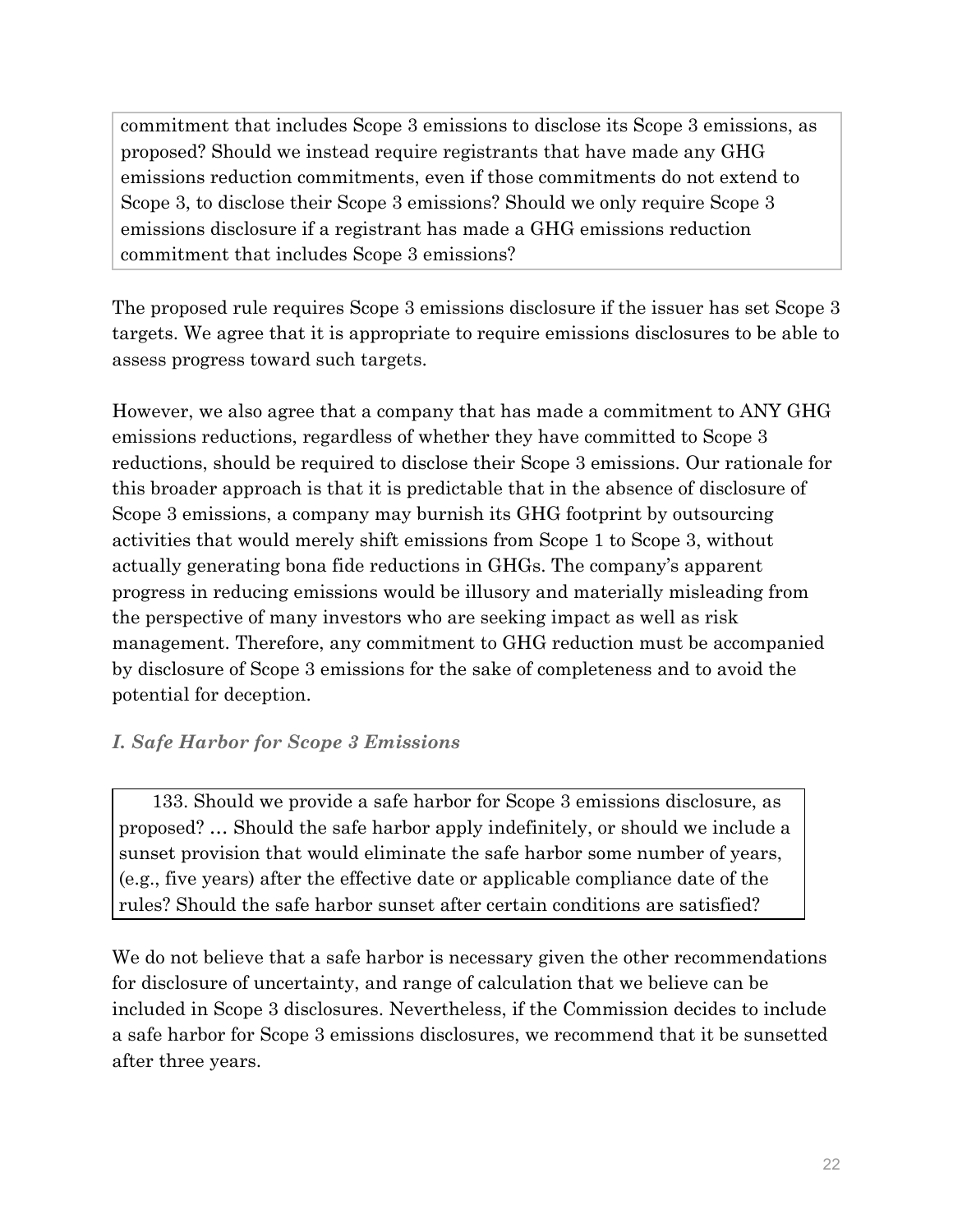### **OFFSETS**

### *A. Disclose GHG emissions without deducting any offsets*

101. Should we require a registrant to exclude any use of purchased or generated offsets when disclosing its Scope 1, Scope 2, and Scope 3 emissions, as proposed? Should we require a registrant to disclose both a total amount with, and a total amount without, the use of offsets for each scope of emissions?

We strongly support the proposal to require companies to disclose their GHG emissions without first deducting any offsets or renewable energy credits. Given the controversies associated with the quality and permanence of offsets, and the strong sense among an array of institutions and climate experts that offsets should be a last resort after first pursuing economically and technically feasible measures to reduce greenhouse gas emissions, the proposed provision would give needed integrity and usefulness to the disclosed data.

Allowing companies to subtract offsets in calculating reported GHG emissions would create a major factor of inconsistency and uncertainty for investors.

Many of the existing frameworks such as SBTi require any offsets to occur after efforts are exhausted to physically reduce GHG emissions. Leaving any flexibility to include offsets in the disclosure of GHG emissions would undercut the Commission's goal of ensuring credible and comparable GHG emissions disclosures. Making this a standard element of disclosure will simplify the process of investor analysis of company GHG emissions by ensuring that these disclosures are consistent across the market.

### *B. Disclose criteria regarding offsets including authentication and location*

173. If a registrant has used carbon offsets or RECs, should we require the registrant to disclose the amount of carbon reduction represented by the offsets or the amount of generated renewable energy represented by the RECS, the source of the offsets or RECs, the nature and location of the underlying projects, any registries or other authentication of the offsets or RECs, and the cost of the offsets or RECs, as proposed? Are there other items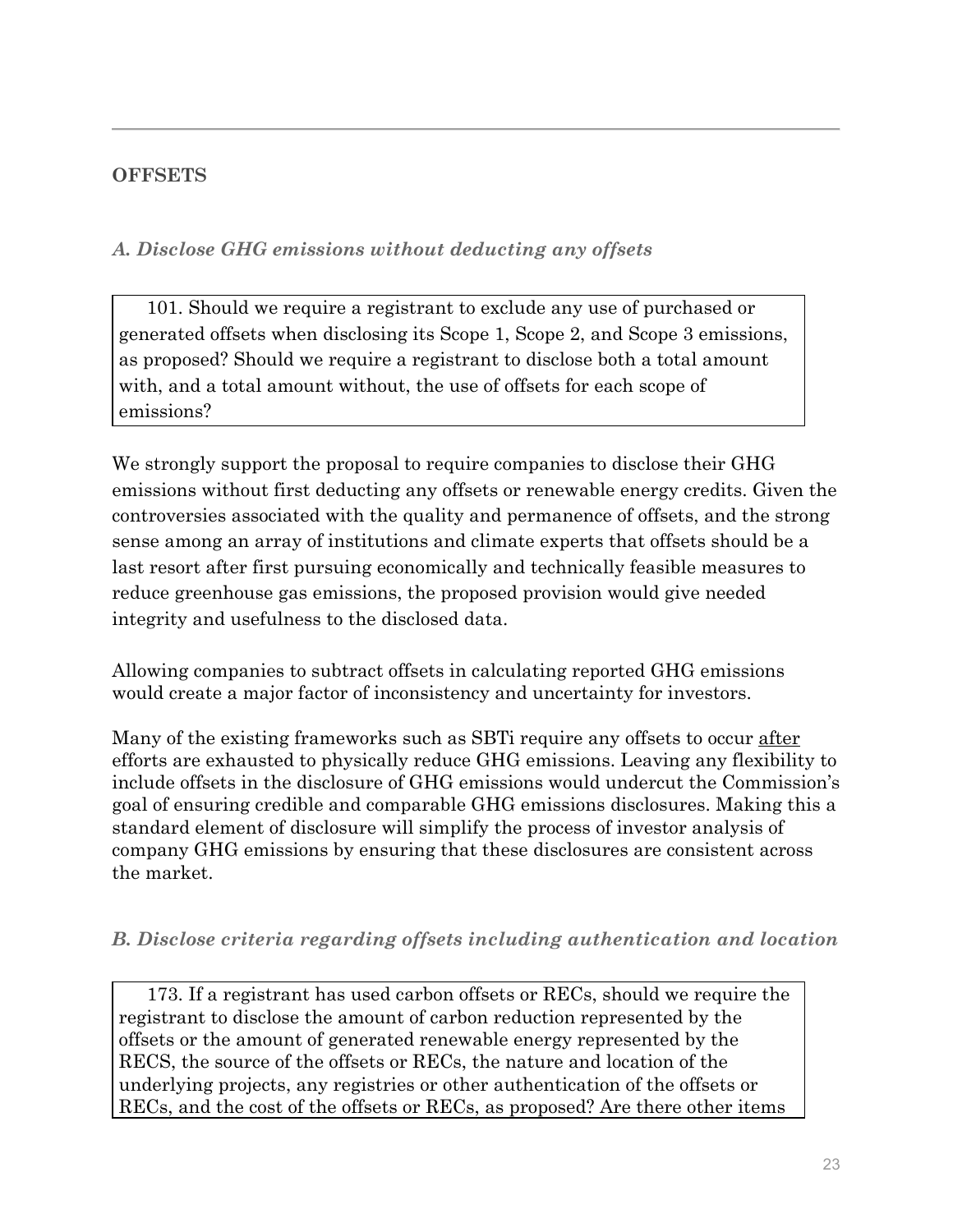of information about carbon offsets or RECs that we should specifically require to be disclosed when a registrant describes its targets or goals and the related use of offsets or RECs? Are there proposed items of information that we should exclude from the required disclosure about offsets and RECs?

Disclosures regarding offsets are particularly important as a risk management factor because it will take some time before the reliability of offset schemes will be known. There are already many instances of offset failures. Across the market, the overreliance on offsets could easily become another carbon bubble or even a widespread factor in greenwashing by registrants.

This information regarding particular offsets is especially critical for investment firms and funds that are themselves committed to establishing a portfolio-wide netzero goal. To the extent that portfolio companies are over-reliant on offsets, especially in strategies for areas where the amount of carbon actually offset may be significantly less than claimed, the investors will need to factor the reliability of offsets into their achievement of portfolio-wide goals.

This issue is a significant greenwashing vulnerability of the corporate sector, given the widespread commitments to net-zero goals and the apparent reliance on offsets as part of the strategy for attaining those goals. In February 2022 the New Climate Institute and Carbon Watch released a study of climate strategies of 25 major global companies. 19 of the 25 companies reviewed have offsetting plans, and only one company explicitly planned not to use offsets. Most notably, "[n]one of the assessed companies demonstrates good practice with regards to the transparency set out in their [beyond-value-chain] climate contributions or offsetting claims." The transparency of the offset process as proposed by the Commission is a necessity.

We strongly support disclosure requirements for authentication of offsets and RECs. There are numerous new accreditation organizations emerging to track offsets. Requiring transparency from companies as to which authentication method, is a baseline of investor useful disclosure that will at least allow investors to be able to assess the credibility of the authentication methods that are used.

The various offset accreditation programs each have nuances and procedures. We can easily anticipate that over the course of the next decade, the strengths and weaknesses of the various accreditation programs will become more apparent, and will provide essential information for climate risk management by asset managers and owners.

It is also important to require disclosure of the regions and strategies in which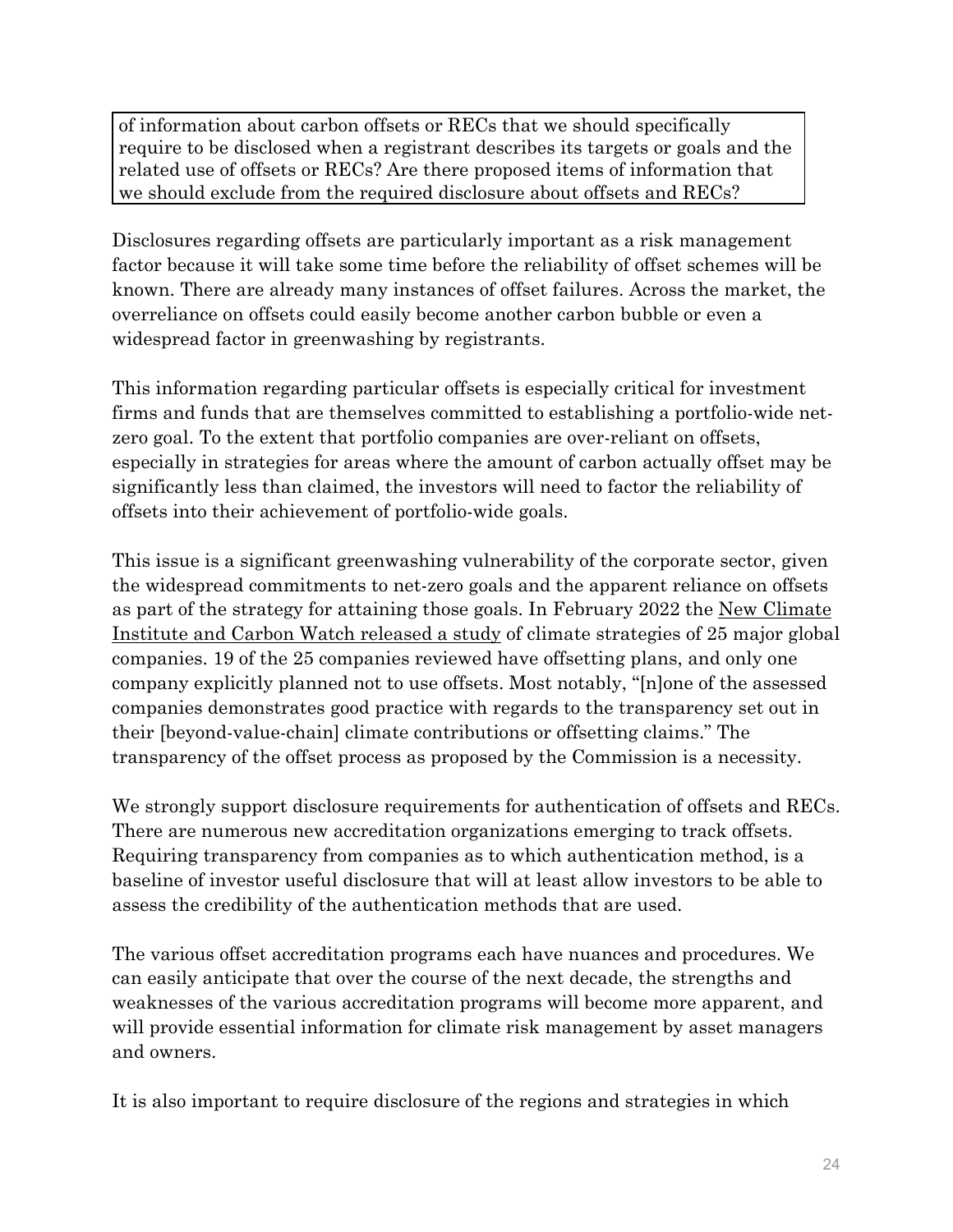offsets are being generated and characterizing the nature of the offset project (e.g. nature-based carbon capture, technical carbon capture, avoided emissions in noncompany operations, etc.). Information on the location of the offsets will go the furthest to allow investors insight into the reliability and quality of offsets claimed. For instance, offsets related to nature-based carbon capture in the Midwestern region of the United States have certain characteristics as well as uncertainties associated with them.

There is already a rich literature generated by organizations like the Stockholm Environment Institute on strategies for assessment of the quality of offsets. Various factors may undercut the effectiveness and reliability of offsets.

To take one example, most offset and credit systems appear to be blind to the underlying economic dynamics that make credits unreliable. The measurement or calculation of carbon reduction at a given location is not necessarily a good reflection of the reduction of GHGs within the global economy. For instance, credits that reduce farming output at one location may lead to economic forces that result in higher GHG emissions due to additional farming at other locations. While there are many problems with credits and offsets, this issue of "leakage" could be a blind spot even in current efforts to "certify" offsets. It cannot be counteracted by simply measuring carbon sequestration at a single location.

A carbon offset guide published jointly by the Stockholm Environment Institute and Greenhouse Gas Management Institute<sup>22</sup> summarizes the concerns about carbon offset quality as consisting of two principal critiques:

- "Carbon offset credits do not represent valid GHG mitigation; if they are used as a substitute for real climate action, they only make climate change worse."
- "Carbon offset projects have adverse impacts on local communities and may make other environmental problems worse."

The offsets guide notes:

 "Unfortunately, despite the efforts of carbon offset programs, a number of independent studies have identified serious problems with some carbon offset credits. For example, studies of the world's two largest offset programs – the Clean Development Mechanism (CDM) and Joint Implementation (JI), both administered by the United Nations under the Kyoto Protocol – suggest that up to 60-70% of their offset credits may not represent valid GHG reductions.

<sup>&</sup>lt;sup>22</sup> https://www.offsetguide.org/concerns-about-carbon-offset-quality/describes the concerns about the quality of offsets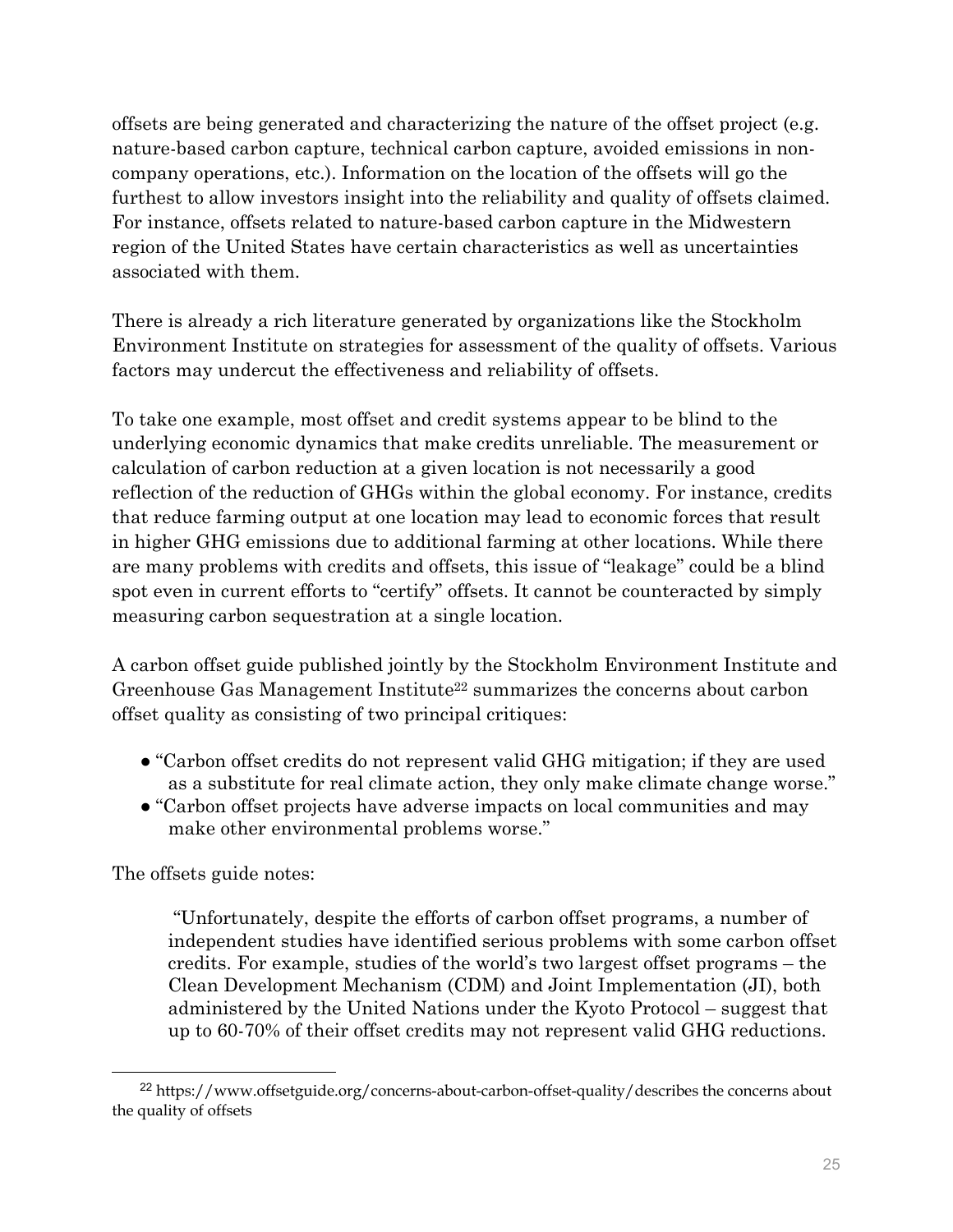The primary concern is that a large number of offset credits come from energy sector projects that have significant sources of other revenue besides offset credits, suggesting that they would have happened anyway and do not represent additional mitigation. Other identified issues include concerns about over-estimation of emission reductions, e.g., for industrial gas destruction and other project types."

Other critiques have highlighted instances of carbon offset projects that harmed local communities or resulted in broader environmental damage. One researcher noted that, as an example, 75% of offsets purchased within California's cap and trade system have been for projects out of state, so that Californians do not directly benefit from emissions reductions and will continue to inhale the same toxic pollution from local companies. Similarly, carbon offset projects that protect the Amazon forest can lead to the displacement of indigenous people and can actually accelerate the deforestation of areas of the Amazon that have not been protected by the offsets.

Accountability should also be provided in the rules to consider and close the extent to which an offset project either has an impact on host communities where the offset is being generated or because it perpetuates polluting or otherwise harmful activities that would otherwise be mitigated in the absence of the offset credits.

In addition, the quality and reliability challenges for offsets are expansive and not always predicted in the offset programs. For example, as climate change is exacerbating the proliferation of wildfires in Western states, areas where forest preservation was conducted as part of an offset schema have burned, obliterating the intended offsets.23

### *C. Recommendations*

- 1. Include authentication methods in offset disclosure
- 2. Include disclosure of the location at which the offsets originated
- 3. Require registrants to report on any indications on the quality or reliability of the offsets taken - whether the offsets represent *additional GHG reductions*, demonstrating that they are not overestimated, that they are permanent if claimed to be permanent, that they are not claimed by another entity, and are not associated with significant social or environmental harms
- 4. Require registrants to report on impacts of offsets associated with both host communities of offset activities and the impact of activities that are perpetuated that pose a burden on host communities.

 <sup>23</sup> https://www.nytimes.com/2021/08/23/us/wildfires-carbon-offsets.html

California wildfires burned land that was put aside for offsets by real verifiers including Verra and the American Carbon Registry, demonstrating one of the risks of reliability associated with nature-based offsets.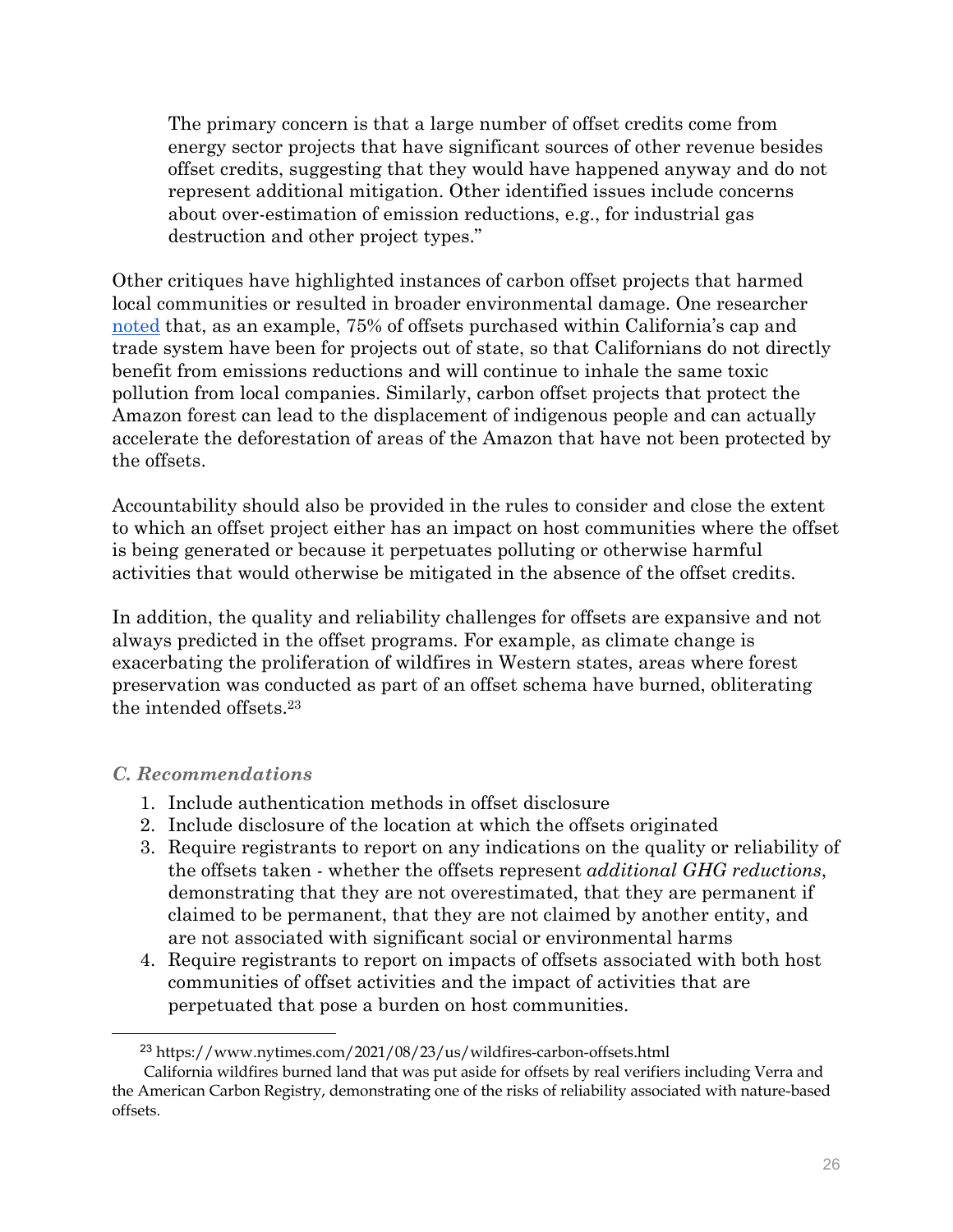# **ATTESTATION OF GREENHOUSE GAS REPORTING**

### *A. Phase in and upgrade attestation requirements*

139. Should we require accelerated filers and large accelerated filers to initially include attestation reports reflecting attestation engagements at a limited assurance level, eventually increasing to a reasonable assurance level, as proposed? What level of assurance should apply to the proposed GHG emissions disclosure, if any, and when should that level apply? Should we provide a one fiscal year transition period between the GHG emissions disclosure compliance date and when limited assurance would be required for accelerated filers and large accelerated filers, as proposed? Should we provide an additional two fiscal year transition period between when limited assurance is first required and when reasonable assurance is required for accelerated filers and large accelerated filers, as proposed?

The proposed rule provides that Scope 1 and 2 GHG emissions disclosures should be subject to the attestation that is phased in, beginning with limited assurance and eventually reasonable assurance. We recommend that Scope 3 GHG emissions disclosures also be subject to attestation, phased in on a later timetable.

We want to express an important concern regarding the limited value of "limited assurance." While we recognize that some corporate ESG and social responsibility reporting has been subject to limited assurance, investors have not found those "limited assurance" attestations to be sufficiently credible. Investors are appropriately skeptical about the value of limited assurance in these contexts. As noted in the rulemaking proposal, in footnote 564, limited assurance is the equivalent of the level of auditor scrutiny provided for quarterly reports. The assumption underlying limited assurance is that the reviewer already has familiarity with the company's filings due to more rigorous review at the level of reasonable assurance in the annual report, and therefore a more cursory review of interim reporting occurs in a context of broader knowledge. In contrast, the requirements for limited assurance are not clearly applicable to the context of firsttime greenhouse gas emissions reporting without a foundation of a reasonable assurance to start from.

The standard for limited assurance is not reassuring for investors. It states "For a limited assurance engagement the practitioner collects less evidence than for a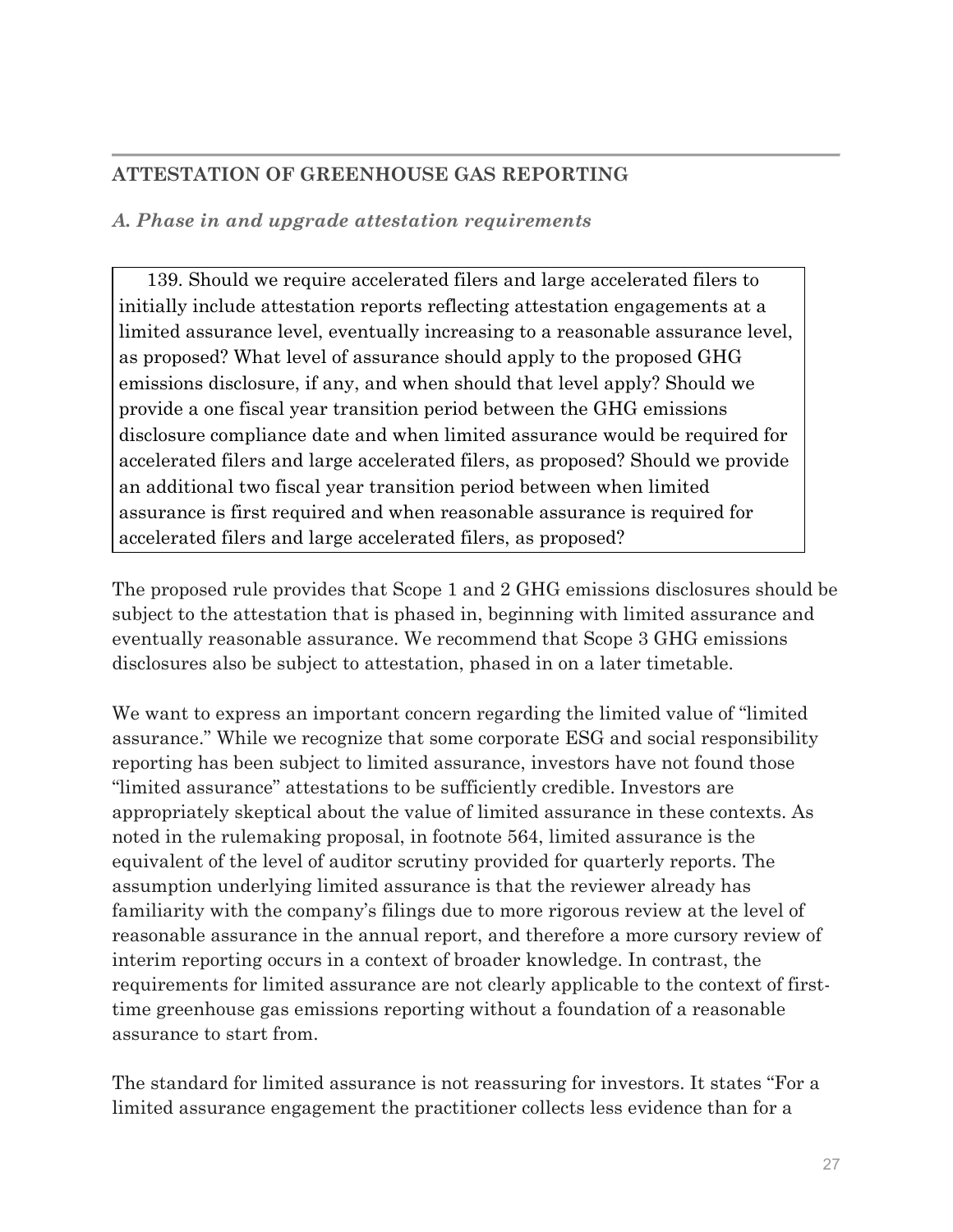reasonable assurance engagement but sufficient for a negative form of expression of the practitioner's conclusion."

Our understanding is that this level of assurance essentially amounts to the idea that the auditor reviewed the company's documents and found that the numbers appeared to be "plausible." This is the interpretation described by the World Business Council for Sustainable Development "Buyer's Guide to Assurance on Nonfinancial Information".24

That is a very limited assurance to provide investors. A colloquial way of describing limited assurance would be to say that we looked at the company's materials and no obvious negative indications arose causing us to doubt the plausibility of the reported data.

Of particular concern is the lack of requirement for the reviewer to conduct any *testing* as part of limited assurance. This does not inspire the confidence of investors in the outcome. To the extent that limited assurance is the form of attestation for Scope 1 and 2 emissions for an interim period (or including Scope 3 emissions if you follow our recommendation), we urge the Commission to keep the timeframe for a transition from limited assurance to reasonable assurance as short as possible.

Furthermore, given the vagaries of limited assurance, it would be helpful for the Commission to describe at least some minimum procedures that the auditor would be expected to utilize, in line with the SEC's disclosure requirements for financial audits. These would include, for instance, describing the minimum procedures anticipated for a limited assurance, and requirements to disclose the lead provider's name, any non-auditing related consulting fees from the registrant,<sup>25</sup> conflicts of interest, quality controls, and a demonstration of independence.

We note as well that it will be vital for the SEC to monitor quality and independence closely. As the recent Vale case demonstrated, non-financial "audits" such as the safety audits at issue in that case, merit careful scrutiny and review for quality and independence.26

 <sup>24</sup>https://www.wbcsd.org/Programs/Redefining-Value/Making-stakeholder-capitalism-actionable/Assurance-Internal-Controls/Resources/A-buyer-s-guide-to-assurance-on-non-financial-information, page 26.

<sup>&</sup>lt;sup>25</sup> Disclosure of nonaudit fees is required in SEC financial filings. It is appropriate under the climate rule as well. <sup>26</sup> https://www.sec.gov/news/press-release/2022-72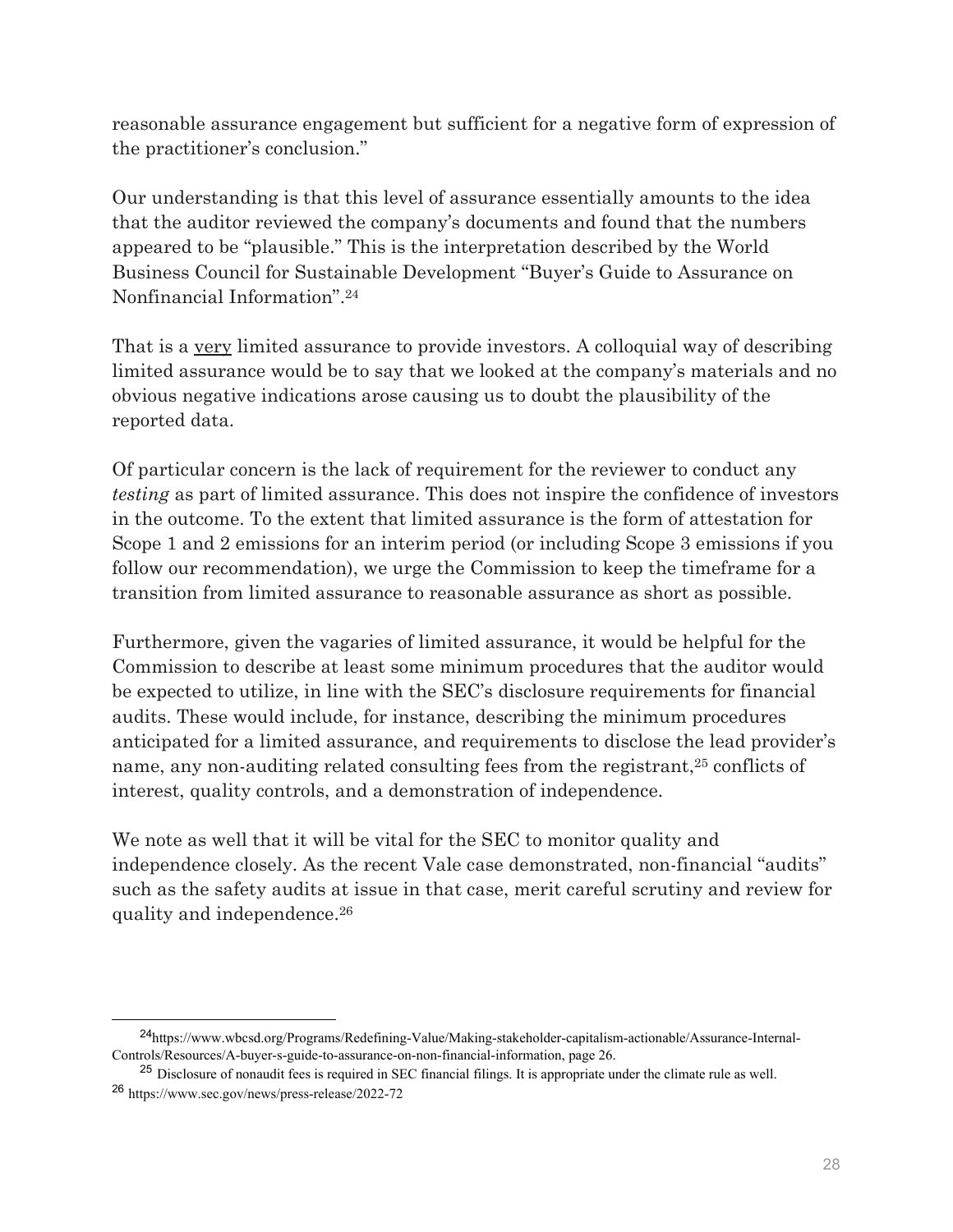#### *B. Include attestation for Scope 3 emissions*

The rulemaking proposal does not include requirements for attestation of Scope 3 emissions. As we have discussed earlier, there is ample available information including consulting support and data sources for a registrant to calculate its Scope 3 emissions. Moreover, there are sufficient available procedures and guidelines for the development of Scope 3 emissions metrics that attestation is appropriate. Moreover, given the range of possible approaches and the likely reliance upon a combination of field data and sector-based estimation, there is a compelling argument that the credibility of these disclosures should in every instance be backed with third-party verification, i.e. attestation. As with Scope 1 and 2 disclosures, reasonable assurance should be the ultimate level of review of Scope 3 emissions disclosures.

#### **JUST TRANSITION**

While the proposed rule appropriately addresses a wide range of climate-related concerns and risks to issuers and investors, it largely omits attention to the impact on workers and communities of a rapid transition to a Paris-aligned economy. These concerns, generally characterized as relating to a *just transition*, are also relevant to enterprise risks. Many investors, including ICCR members and other investment organizations, currently recognize that if such issues of human capital,<sup>27</sup> and the impact on workers and communities in the transition are not effectively managed, the disruptive impact on livelihoods and public well-being will serve as social headwinds against the rapid transitions that are necessitated by climate change.

The impact on the corporation's stakeholders associated with the company's carbon transition decisions, plans, and actions is often overlooked in the implementation of existing *voluntary* disclosure mechanisms. **Yet, the related issues can be of material interest to investors in order to assess the likelihood of success of companies' transition plans, as well as to decide whether plans meet their criteria for investment.** These factors will ultimately translate to long-term value propositions including employee loyalty, social license, and regulatory risk and liability reduction. If unmanaged, these issues will further impact the health of the

 $27$  We are aware that the Commission is undertaking another rulemaking focused on human capital management issues. However, there are specific human capital-related issues that are more entangled with climate related risks, and therefore we believe these issues must be contemplated and highlighted in the final SEC climate disclosure rule as well. Examples include the critical need for retraining of employees for the green energy economy, extent to which transition activities are leading to greater turnover, and other efforts of the company to accommodate the needs of the workforce in the midst of this transition. Similar issues are described in the context and recommendations throughout this comment regarding the impact on local communities and indigenous people.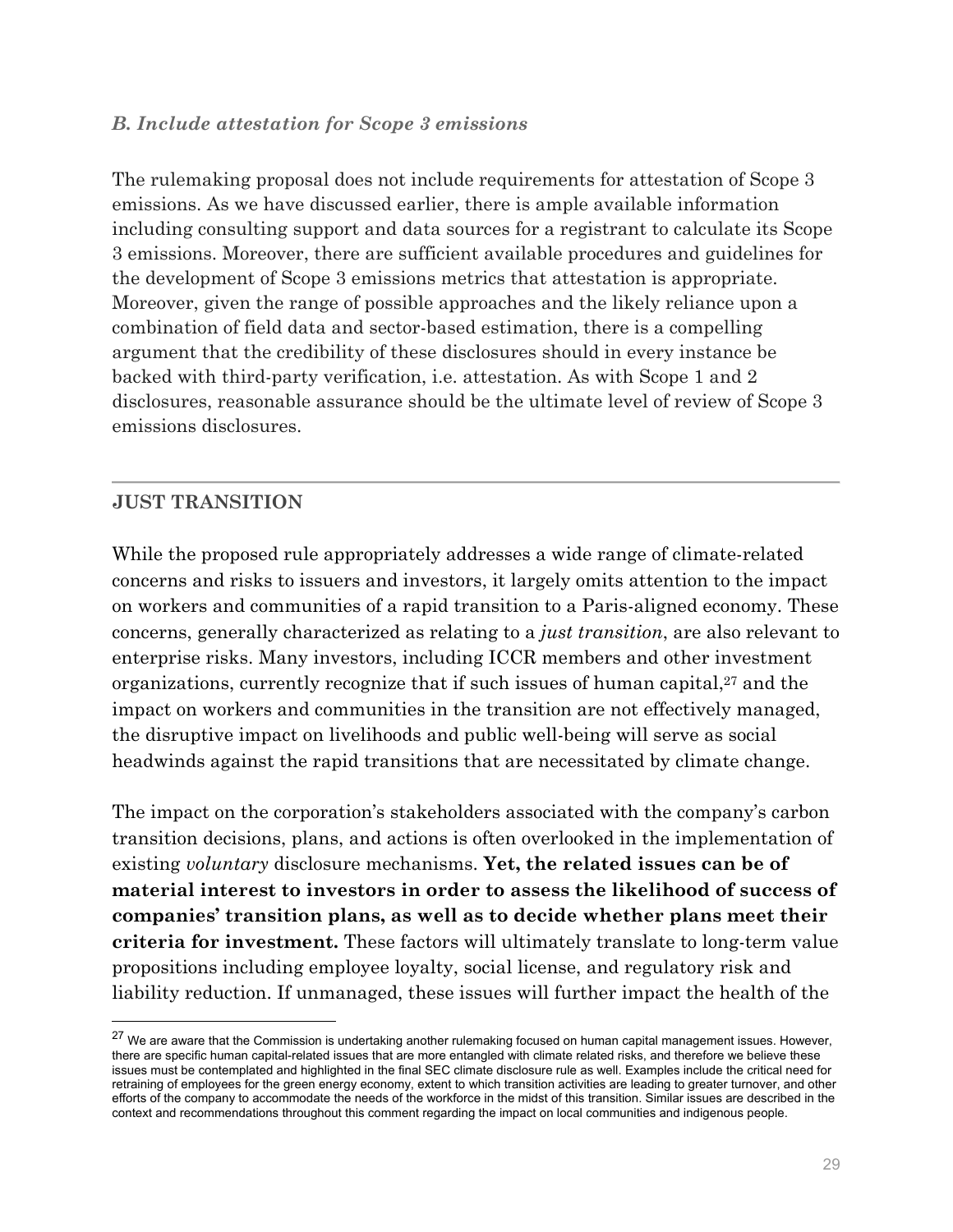broader economy in addition to impacting communities, creating potential longterm risks to investor portfolios.

Over the last three-plus years, ICCR has led an investor working group on a just transition to a clean energy economy. Investor interest in this working group has significantly grown over that time, leading to increased investor activity engaging companies primarily in the energy utilities sector, on just transition concerns related to workforce and community impacts. This experience with ICCR members has informed the following context and recommendations.

### *A. Market signals and investor support for a just transition*

There is growing recognition among investors of the fiduciary case to manage the social risks associated with climate transition: if not responsibly managed, existing systemic risks associated with racial and economic inequality, lack of decent work, adverse impacts on human rights, as well as environmental degradation, may be exacerbated, creating significant financial uncertainties. Investors, companies, and governments have already faced resistance from workers and communities, and this resistance has slowed the transition.28 This investor concern and attention to these issues build upon decades of work from labor and environmental justice movements calling for a fair and equitable transition toward a low-carbon future.

Since the founding of the Paris Agreement, investors have been seeking information from companies on how they are managing the social risks for a just transition. The Paris Agreement acknowledges the importance of these risks and calls for "taking into account the imperatives of a just transition of the workforce and the creation of decent work and quality jobs" and "taking into consideration vulnerable groups, communities, and ecosystems." Building on these goals, 17 governments recently agreed to the Just Transition Declaration at the 2021 United Nations Climate Conference, including the United States.29

The Paris Agreement, among other market influences, has inspired the development of new investor-facing corporate benchmarks on just transition risks and disclosure to be used by investors. For example, in 2021, Climate Action 100+ (CA100+) introduced its first Just Transition indicators to its Net Zero Company Benchmark assessment, aiming to gain transparency on corporate commitments to

<sup>28</sup> https://www.npr.org/2018/12/03/672862353/who-are-frances-yellow-vest-protesters-and-what-do-they-want?t=1631550037618

<sup>29</sup> https://ukcop26.org/supporting-the-conditions-for-a-just-transition-internationally/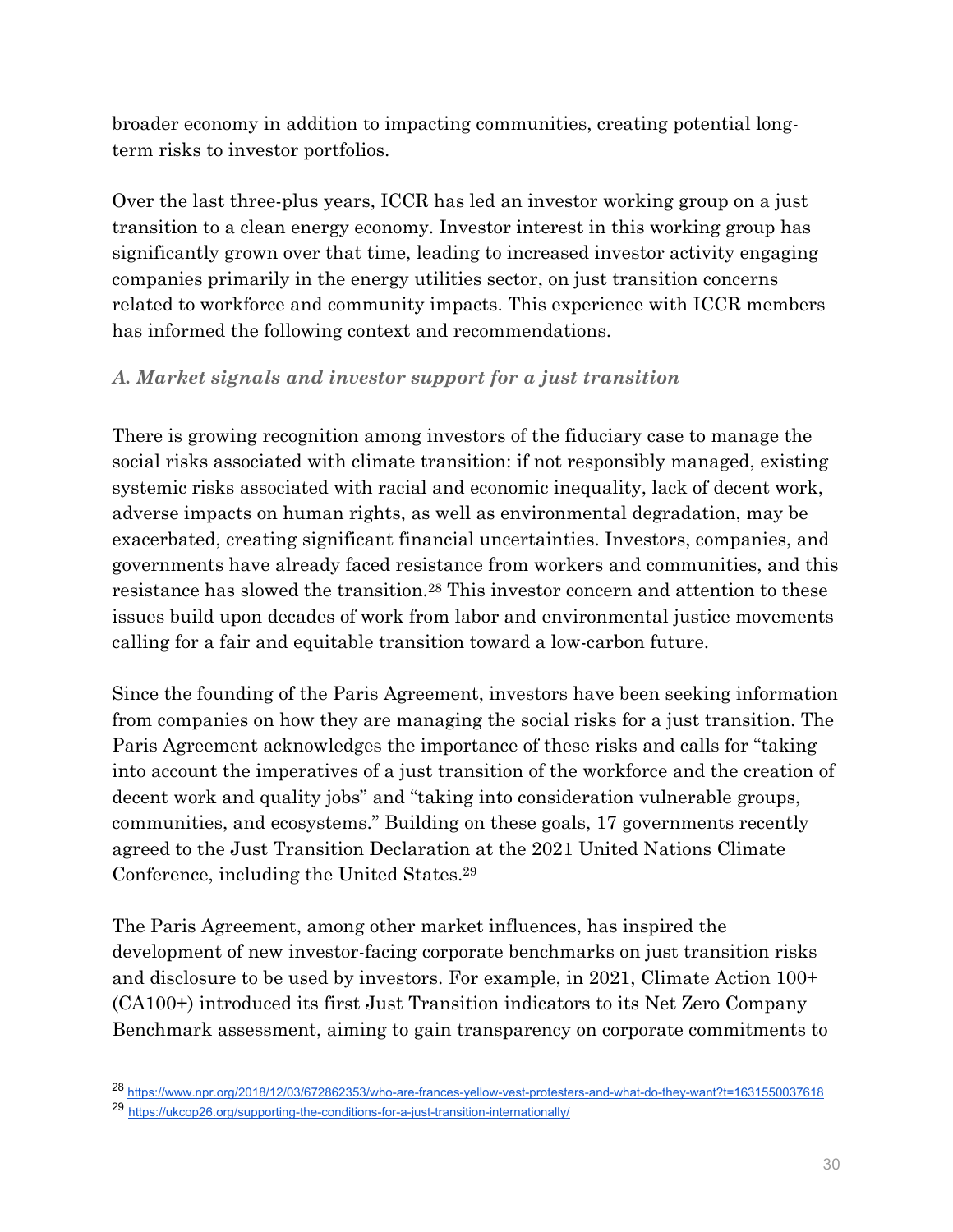just transition principles, engagement with stakeholders in the development of a just transition plan (specifically, workers, unions, communities, and suppliers), and commitments to retraining, retaining, redeploying and/or compensation of workers impacted by decarbonization, among other indicators.30 In the same year, the World Benchmarking Alliance released a detailed Just Transition assessment methodology covering an expanded set of criteria beyond CA100+'s, along with a report assessing the performance of the largest global companies across the oil and gas, automotive, and utilities sectors. Increasingly, investors are also looking to existing frameworks and resources to manage risk related to social license to operate, workforce engagement, negative attention, and other social risks in the energy transition, such as the UN Guiding Principles on Business and Human Rights (UNGPs)31 and the International Labor Organization (ILO) guidelines for a just transition,<sup>32</sup> as well as the use of social dialogue<sup>33</sup> and Free, Prior, and Informed Consent (FPIC).34

These issues are also beginning to surface in the European regulatory landscape as well. In 2020, the European Parliament approved the European Green Deal, which requires the EU to "reach net-zero greenhouse-gas (GHG) emissions by 2050; decouple economic growth from resource use; and leave no person and no place behind."35 These requirements have informed the development of the Sustainable Finance Disclosure Regulation (SFDR)'s social taxonomy, which consists of three objectives to address impacts on different stakeholders, categorized as:

- 1. Workers (providing decent work, including for value-chain workers);
- 2. Consumers (providing adequate living standards and wellbeing for endusers); and

3. Communities (ensuring inclusive and sustainable communities and societies). This also follows the European Financial Reporting Authority Group's (EFRAG) draft approach to non-financial, sustainability reporting by companies under the proposed Corporate Sustainability Reporting Directive (CSRD). At present, the SFDR's social taxonomy is distinct from its environmental taxonomy; however, it is

<sup>30</sup> See Indicator 9: https://www.climateaction100.org/wp-content/uploads/2021/10/Climate-Action-100-v1.1-Benchmark-Indicators-Oct21.pdf

<sup>31</sup> United Nations Human Rights Office of the High Commissioner, "UN Guiding Principles on Business and Human Rights," (2011) https://www.ohchr.org/sites/default/files/documents/publications/guidingprinciplesbusinesshr\_en.pdf

 $32$  International Labor Organization, "Guidelines for a just transition towards environmentally sustainable economies and societies for all," (2015) https://www.ilo.org/wcmsp5/groups/public/@ed\_emp/@emp\_ent/documents/publication/wcms\_432859.pdf

<sup>33</sup> International Labor Organization, "Social Dialogue," https://www.ilo.org/ifpdial/areas-of-work/social-dialogue/lang--en/index.htm 34 Food and Agriculture Organization of the United Nations, "Free, Prior, and Informed Consent," https://www.fao.org/indigenous-

peoples/our-pillars/fpic/en/ 35https://ec.europa.eu/info/sites/default/files/business\_economy\_euro/banking\_and\_finance/documents/280222-sustainablefinance-platform-finance-report-social-taxonomy.pdf pg 10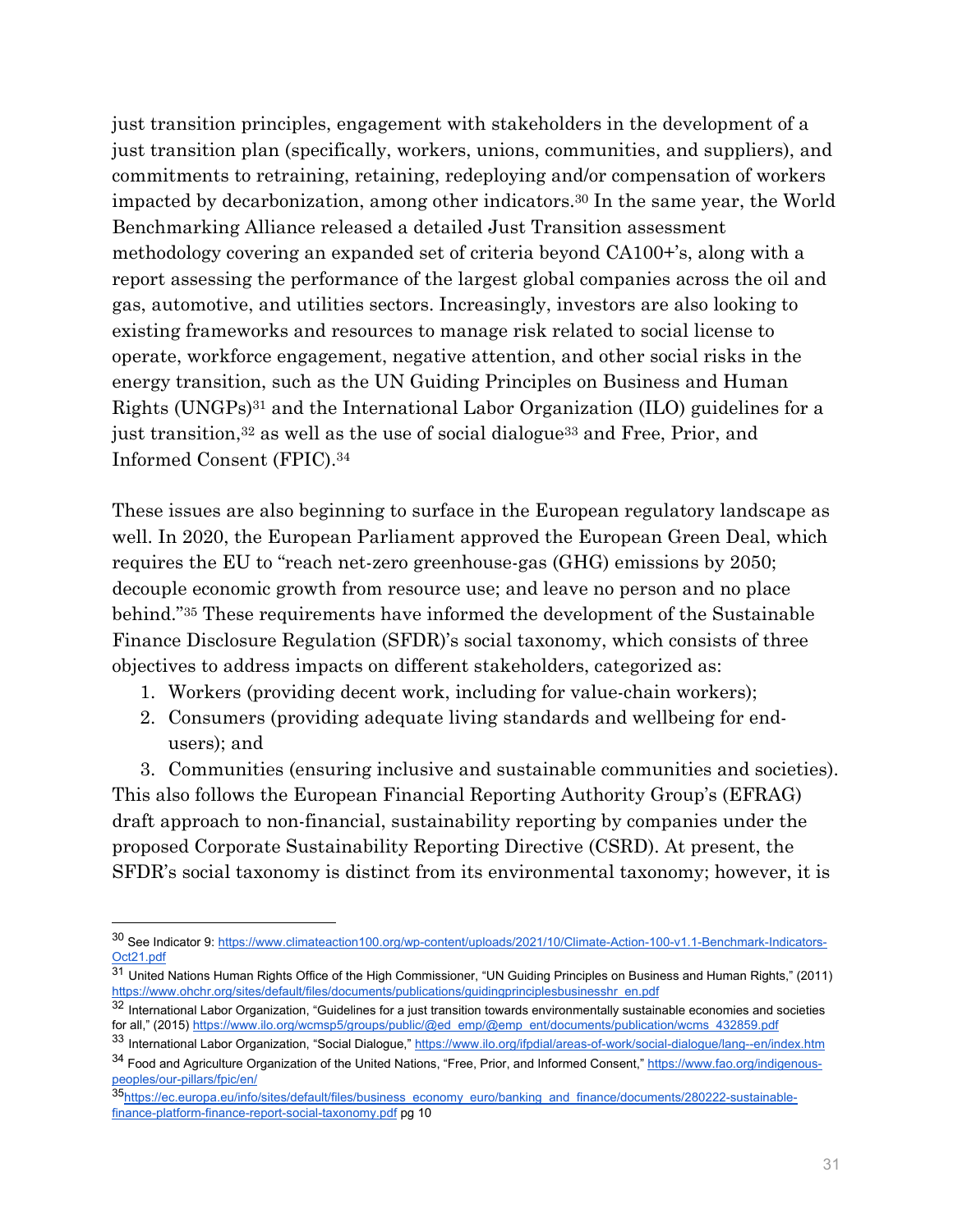exploring how the two can be integrated in new models, further underscoring the interrelation between environmental and social impacts of corporate actions and financial decision-making.36

Investors are also signaling support for a just transition within their own operations and investment decision-making. In 2018, 161 global investors representing US\$10.2 trillion in assets under management demonstrated support for a just transition on climate change within their investment practices, including in investment strategy, corporate engagement, capital allocation decisions, etc. in a statement organized by the Principles for Responsible Investment (PRI). This statement noted:

*"As investors with a requirement to act in the best interest of our beneficiaries and in line with our fiduciary duties, we believe that strategies to tackle climate change need to incorporate the full environmental, social and governance (ESG) dimensions of responsible investment. There is an increasing recognition that the social dimension of the transition to a resilient and low-carbon economy has been given insufficient attention, notably in terms of the implications in the workplace and wider community. Achieving a just transition, in line with the 2015 Paris Agreement on Climate Change, will help to accelerate climate action in ways that deliver the Sustainable Development Goals."37*

Furthermore, nearly 100 global investors representing US\$4.3 trillion in assets under management supported a statement organized by ICCR and partners asking companies to support quality jobs and positive community impacts in the transition, founded on concerns about the financial risks and systemic risks imposed by social factors that may delay the transition to a low carbon economy. The statement addresses five core principles to upholding these expectations in the energy transition:

- 1. Provide a foundation for decent work, job benefits, and working conditions;
- 2. Offer equitable opportunities for quality jobs;
- 3. Invest in impacted communities;
- 4. Facilitate transparency and accountability; and
- 5. Support just transition policies at all levels.38

 $\overline{a}$ 

<sup>36</sup> Ibid, pg 73-76

<sup>37</sup> https://www.unpri.org/download?ac=10382

<sup>38</sup> https://www.iccr.org/statement-investor-expectations-job-standards-community-impacts-just-transition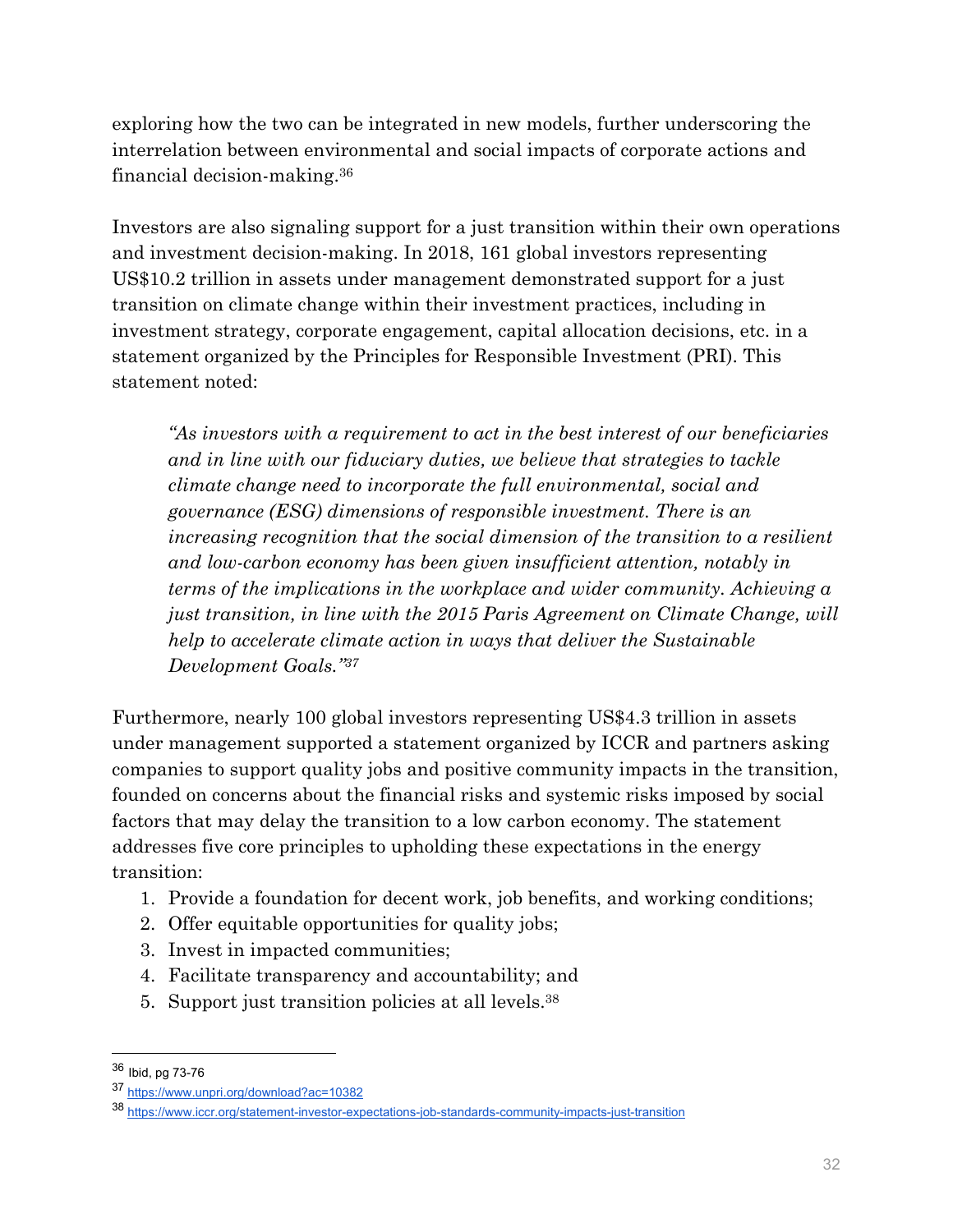There are also growing examples of specific investor guidance for what just transition information would be most useful in investment decision-making:

- A shareholder proposal specifically asking for just transition-related disclosures was filed in the 2022 proxy season, calling for a report stating how the company is responding to the social impact of its climate change strategy on workers and communities, consistent with the ILO's just transition guidelines.39
- In BlackRock's 2022 proxy voting guidance for US securities, it referenced the growing consensus that companies can benefit from the more favorable macroeconomic environment under an orderly, timely, and *just* transition to net-zero, and ultimately encourages companies to disclose how considerations related to just transition affect their plans. Specifically, BlackRock mentions considerations such as ensuring protection of the most vulnerable from energy price shocks and economic dislocation in the energy transition.40
- Following an investor-led multi-stakeholder roundtable focused on just transition organized jointly with ICCR, the Initiative for Responsible Investing (IRI) released a report detailing investor expectations for energy utilities, specifically on governance board oversight, transition plans, and political engagement related to the just transition.41 The report also notes the need for "sector-specific guidance laying out investor expectations of corporations on the just transition," which the SEC should consider in its rulemaking. The IRI suggests such sector-specific disclosure should draw on existing protocols for managing worker and community issues such as the ILO's guidelines for a just transition,<sup>42</sup> the UN Guiding Principles on Business and Human Rights,<sup>43</sup> the ITUC's project on social dialogue on working conditions,44 and the OECD's Guidelines for Multinational Enterprises.45

<sup>39</sup> https://www.marathonpetroleum.com/content/documents/Investors/2022\_MPCProxyStatement.pdf

<sup>40</sup> https://www.blackrock.com/corporate/literature/fact-sheet/blk-responsible-investment-guidelines-us.pdf

<sup>41</sup> https://iri.hks.harvard.edu/blog/new-iri-report-identifies-investor-expectations-publicly-traded-utilities-just-transition

<sup>42</sup> https://www.ilo.org/wcmsp5/groups/public/@ed\_emp/@emp\_ent/documents/publication/wcms\_432859.pdf

<sup>43</sup> https://www.ohchr.org/sites/default/files/documents/publications/guidingprinciplesbusinesshr\_en.pdf

<sup>44</sup>https://www.ituc-csi.org/IMG/pdf/aelf\_contribution\_to\_the\_asem\_project\_on\_social\_dialogue\_on\_working\_conditions.pdf

<sup>45</sup> https://www.oecd.org/corporate/mne/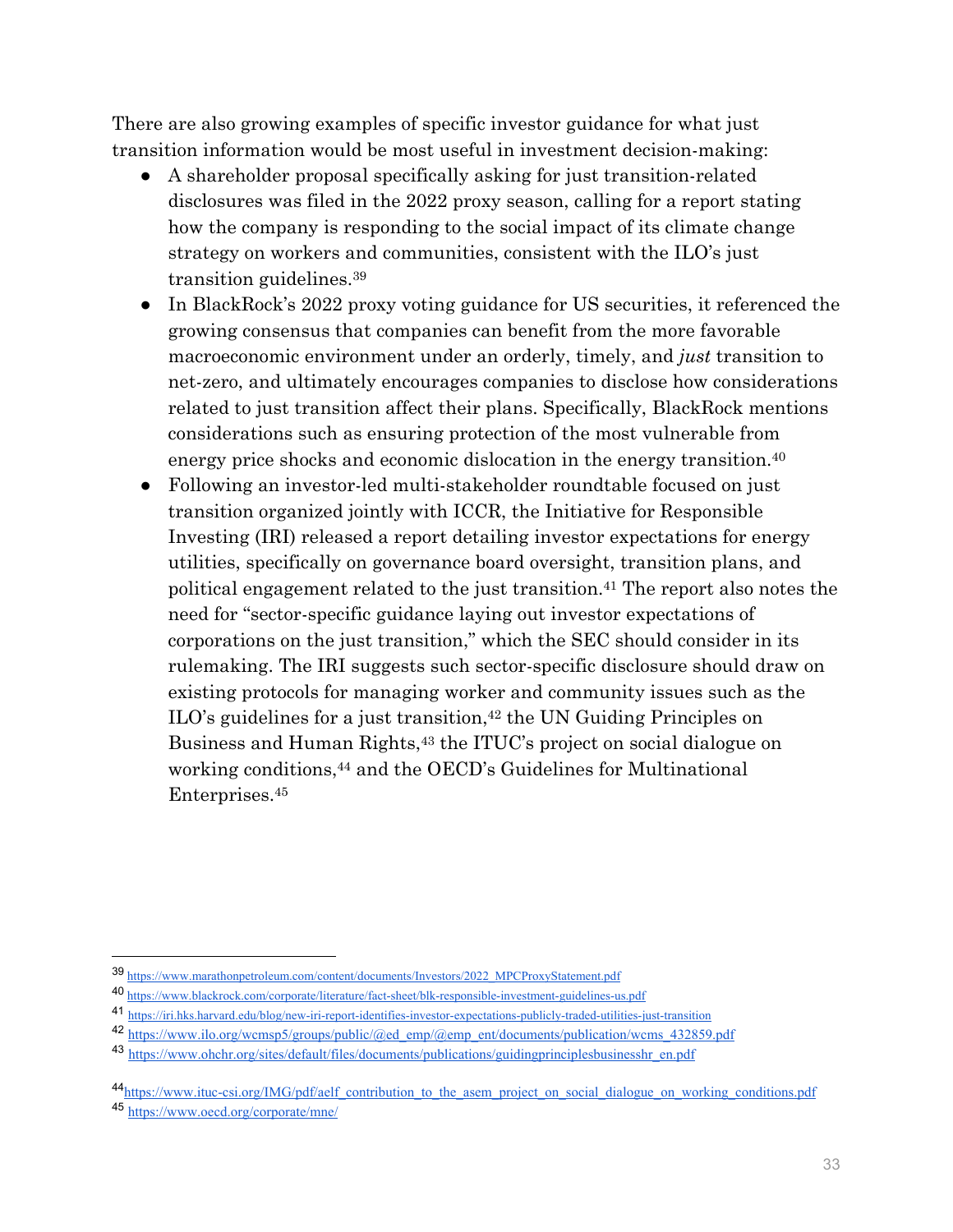### *B. Just transition risks to investors and companies*

Scenario analyses such as those of the International Energy Agency (IEA) call for an unprecedented transformation of our energy systems in order to meet the goals of the Paris Agreement; however, such dramatic changes are expected to come with job displacements, potential increases in customer energy costs, and potential community resistance from impacts of plant closures and new energy infrastructure development, all with heightened risks of disproportionately impacting lowerincome communities and/or communities of color. This is supported by the Executive Order on Climate-Related Financial Risk,<sup>46</sup> which clearly states that climate risks should address the disparate impacts on communities of color (consistent with Executive Order 13985 of January 20, 2021 (Advancing Racial Equity and Support for Underserved Communities Through the Federal Government)). These impacts not only have inherent risks to these stakeholders and how the energy transition may impact their livelihoods, but these impacts may also exacerbate systemic risks by slowing the pace and scale of the clean energy transition needed to avoid the most catastrophic impacts of the climate crisis.

These risks also manifest at the enterprise level. Outlined below are examples of these financially material risks that can arise from worker and community impacts related to corporate actions in the climate transition. These risks are aligned with the TCFD's classification of climate-related transition risks.

- **Reputational risk**: Poor public perception of a company's interactions with stakeholders in the transition including but not limited to workers, customers, communities, and Indigenous Peoples can affect a company's public brand and market reputation, which can have negative impacts on employee recruitment and retention, and customer perception. This is particularly relevant in a company's planning and management of its decarbonization strategies that involve infrastructure development, impacts on consumer prices, and direct or indirect impacts on neighboring or downstream communities (see DAPL example below).
- **Market and technology risk**: Sudden market shifts such as the rapid drop in clean energy costs or new green technology developments can impact

<sup>46</sup>https://eur01.safelinks.protection.outlook.com/?url=https%3A%2F%2Fwww.whitehouse.gov%2Fbriefingroom%2Fpresidential-actions%2F2021%2F05%2F20%2Fexecutive-order-on-climate-related-financialrisk%2F&data=05%7C01%7CMarilyn.waite%40climatefinance.fund%7C99c77945720a45a107b108da3203dc44%7Ca23ec020e 96348748d152e2a34e0288d%7C1%7C0%7C637877289425566552%7CUnknown%7CTWFpbGZsb3d8eyJWIjoiMC4wLjAwM DAiLCJQIjoiV2luMzIiLCJBTiI6Ik1haWwiLCJXVCI6Mn0%3D%7C3000%7C%7C%7C&sdata=4EGGw2X2Qq6xwuqoXybJn bYUWFknEVLnqddIxfJC%2BLo%3D&reserved=0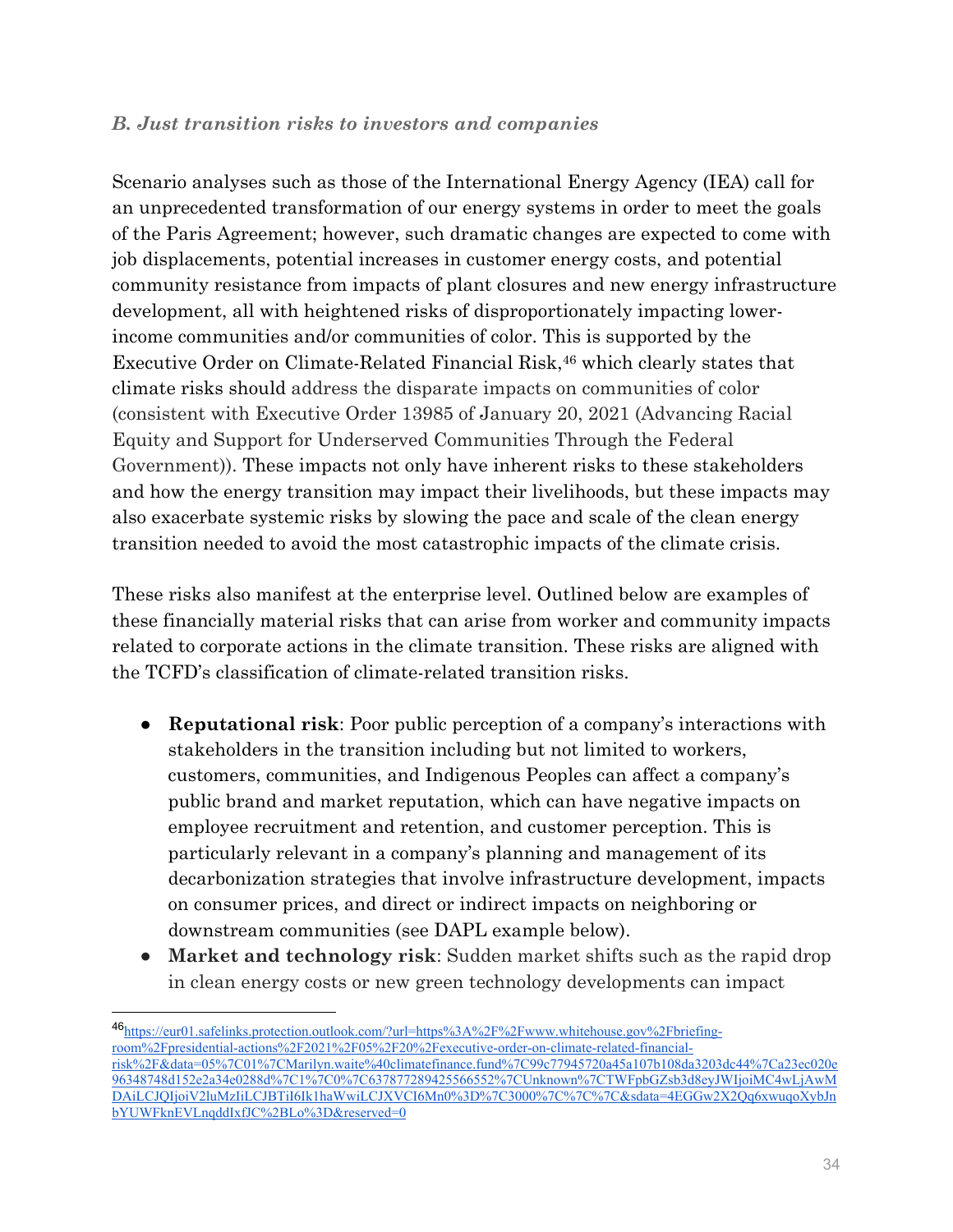businesses and workers, threatening revenues and jobs. To adjust to such shifts, companies may need to rapidly deploy retraining/ hiring schemes, which are more costly than long-term, pre-planned schemes developed together with workers and may affect their competitiveness and ability to produce new products and services. Therefore, businesses with poor labor practices may be less able to adapt quickly while maintaining productivity.

- **Legal risks**: Preparation for meaningful workforce and community engagement can reduce the risk of liabilities. A good plan for workforce transition, based on social dialogue, reduces the risk of labor law violations and related legal action. The same applies for a clear, transparent, and early stakeholder consultation process with communities and other public constituencies. The absence of such may trigger lawsuits or other legal actions that may accrue costs and delay projects (see DAPL and Florida examples below).
- **Policy risks**: Climate-related policy and regulatory actions that impact a company's workforce, or that may have implications for how a company manages its impact on communities, can trigger unexpected risks. For example, companies unprepared for carbon pricing regulations may not be able to respond effectively to worker retraining/reskilling needs from changes in costs and market shifts related to such policy. Such policy changes can also lead to increased costs being passed onto consumers, particularly for fossil fuel-based products (e.g. cost of natural gas to heat homes, cost of gasoline, etc.), which may lead to community and consumer opposition and social unrest, as seen in other parts of the world.47 Lastly, there is increased attention on environmental justice concerns in the U.S. public policy arena, which seek to address disparate environmental impacts on marginalized communities, which can expose companies to new compliance obligations and related risks (example: FERC's formal consideration of environmental justice impacts in natural gas project certifications<sup>48</sup>).
- **Operational and financial risks:** There are also increased financial risks associated with issues of fairness, human capital, just transition, and other stakeholder challenges to climate-related company operations, especially for extractive and industrial sectors. These risks can include:
	- delays in design, siting, granting of permits, construction, operation, and expected revenues;
	- problematic relations with local labor markets;

 $\overline{a}$ 

<sup>&</sup>lt;sup>47</sup>https://www.npr.org/2018/12/03/672862353/who-are-frances-yellow-vest-protesters-and-what-do-they-<br>want?t=1631550037618

<sup>48</sup>https://www.natlawreview.com/article/ferc-issues-new-policy-natural-gas-project-certifications-first-time-formalizes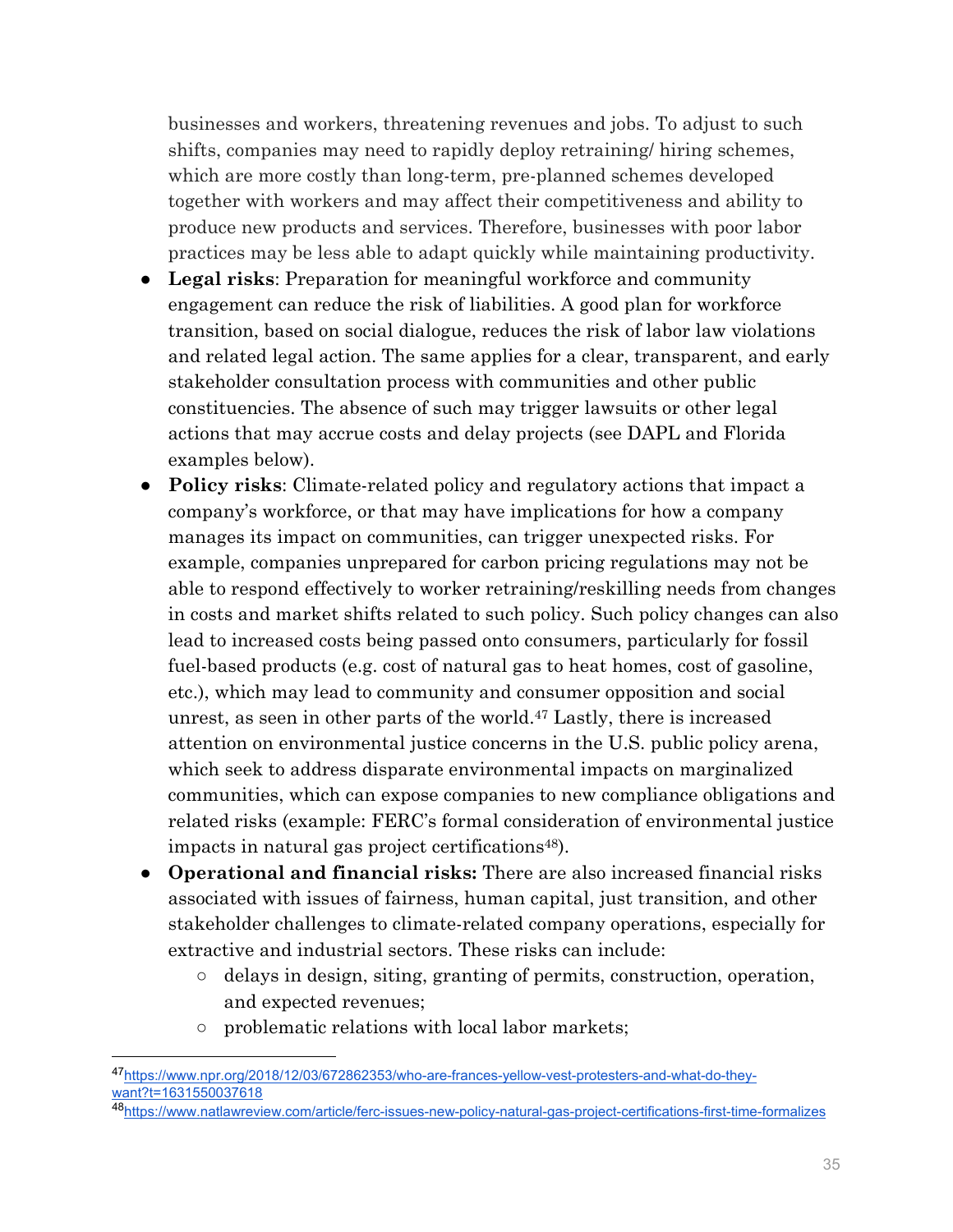- higher costs for financing, insurance, and security;
- reduced output;
- $\circ$  collateral impacts such as diverted staff time and reputational hits; and
- possible project cancellation, forcing a company to write off its entire investment and forgo the value of its lost reserves, revenues, and profits.49

# *C. Examples of just transition risks in corporate activity and decisionmaking*

The following examples demonstrate how these different risks can manifest in a company's operations or decision-making as it relates to climate-related risks and impacts, and why investors seek more information to understand companies' management of such risks.

**i. Low road strategy in McDermott International's LNG project leads leads to bankruptcy** 

Ensuring high quality, skilled, and properly compensated labor can support a reliable and productive workforce in the energy transition. In contrast, some companies attempt to take the "low road" - to do the bare minimum to maintain acceptable working conditions. An example from McDermott International ("McDermott''), a publicly-traded engineering & construction company, demonstrates the risks to companies and investors when companies prioritize lowroad labor conditions.

McDermott served as the primary contractor for LNG export facilities run by Freeport LNG and Cameron LNG but ultimately filed for bankruptcy due to cost overruns at these projects. Management attributed the cause of bankruptcy to "poor labor productivity" at its Cameron LNG facility and other construction management issues at Freeport.50 Both the Cameron LNG and the Freeport LNG export projects were marketed as lowering global emissions levels by exporting gas to replace more fossil-intensive fuel sources used in other countries. But instead of pursuing a just transition strategy of recruiting and investing in the skilled and trained workforce needed to build these gas export facilities, the owners and contractors instead used

<sup>49</sup> https://www.lexology.com/library/detail.aspx?g=3496858d-970c-45c3-aa17-59298dd1b186

<sup>50</sup> https://www.1012industryreport.com/construction-design/cameron-lng-other-losses-appear-to-push-mcdermott-closer-tobankruptcy-filing/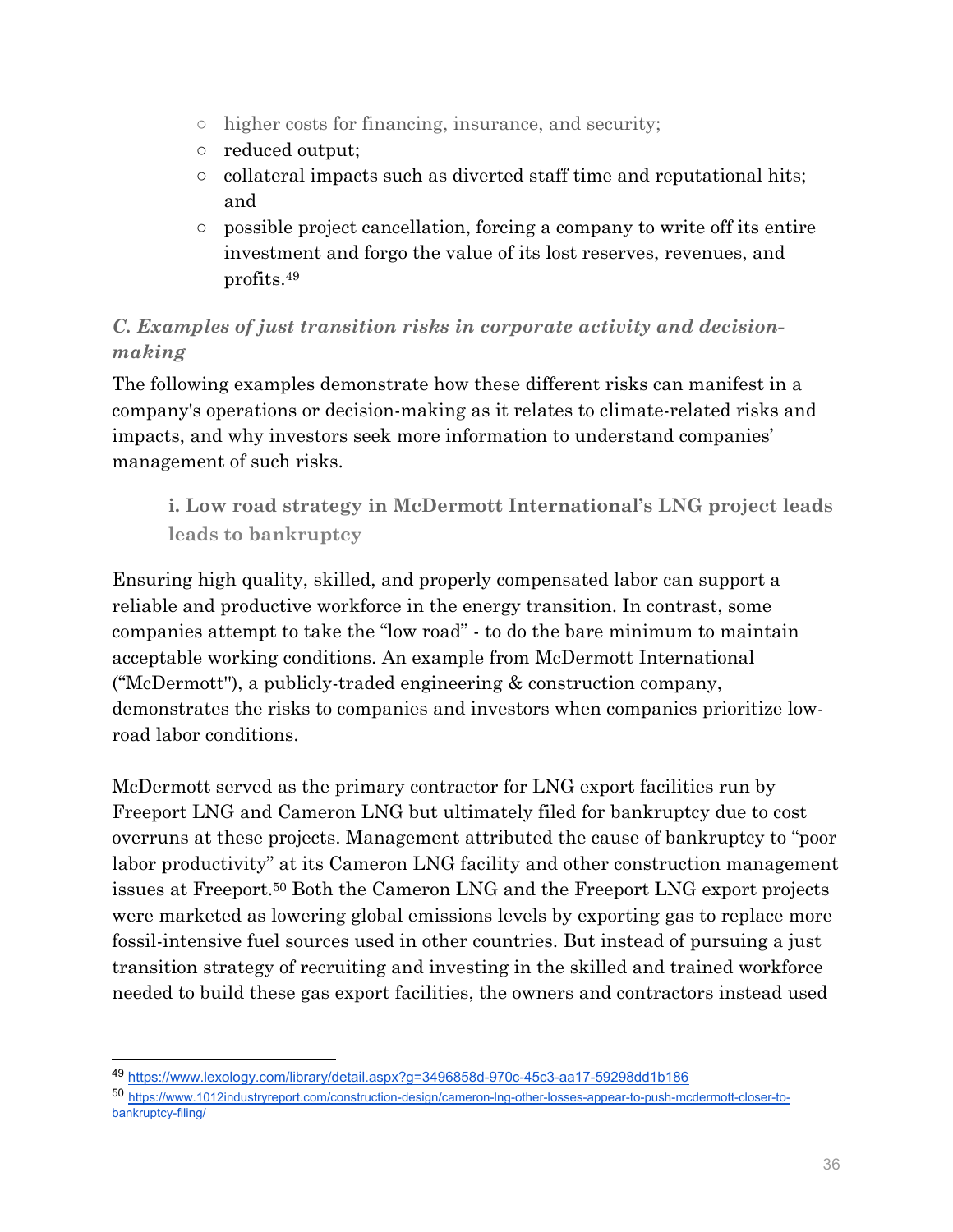the H2B visa program to recruit guest workers to build the projects.51 The poor management of the projects associated with "labor productivity" and the bankruptcy news caused McDermott's stock to lose 90 percent of its value in a single year at the end of 2019.52 McDermott emerged from bankruptcy in June 2020 after wiping out \$4.6 Billion in debt. Common shareholders got nothing in the bankruptcy proceedings.53

**ii. Energy Transfer Partners' Dakota Access Pipeline and Indigenous Peoples' rights** 

A well-known example of just transition risks and costs is Energy Transfer Partner (ETP)'s Dakota Access Pipeline (DAPL) and the resistance faced primarily from Indigenous Peoples and local communities. From 2014 to 2017, DAPL faced a number of delays, primarily from opposition from the Standing Rock Sioux Tribe and other tribes with ancestral lands along the path of the proposed pipeline. Indigenous peoples and allies from all over the world joined in protests, boycotts, and lawsuits, leading to material financial impacts to the company. During this period, ETP's stock price declined by 20% while the performance of the S&P 500 grew by 35%. A study from Colorado University's First Peoples Investment Engagement Program calculated the overall projected costs, including the cumulative costs from the social pressure opposing DAPL, totaling nearly \$7.5 billion, nearly double the project's initial estimated costs.<sup>54</sup>

This analysis, based on publicly reported data, demonstrates the magnitude of financial losses to companies and shareholders from reputational, legal, and financial risks related to poor management of stakeholder impacts, but many of these risks are often unknown to investors until they become social costs. During the years of action against DAPL, ETP's reporting concerning the project was silent or exclusively positive until the publication of its third quarterly report on November 9, 2016. In this report, the company acknowledged that "protests and legal actions against DAPL have caused construction delays and may further delay the completion of the pipeline project." By this time, social pressure had been mounting for months and there is evidence that the company knew of these risks

 $\overline{a}$ 

<sup>51</sup> Context to the H2B visa program: The H2B visa program is supposed to be only used when a company cannot recruit sufficient domestic labor to staff projects. It is a program rife with abuse. For example, in September 2019, the US Department of Justice announced the sentencing of a man for fraud in using the H2B visa program to recruit 1000 foreign workers to projects on the Gulf Coast.

<sup>52</sup> https://www.bloomberg.com/news/articles/2019-12-30/mcdermott-said-to-be-in-talks-with-lenders-to-file-bankruptcy

<sup>53</sup> https://www.bizjournals.com/houston/news/2020/06/30/mcdermott-exits-bankruptcy-completes-lummus-sale.html

<sup>54</sup> First Peoples Worldwide, *Social Cost and Material Loss: The Dakota Access Pipeline,* (2018) https://www.colorado.edu/program/fpw/sites/default/files/attached-files/social\_cost\_and\_material\_loss\_0.pdf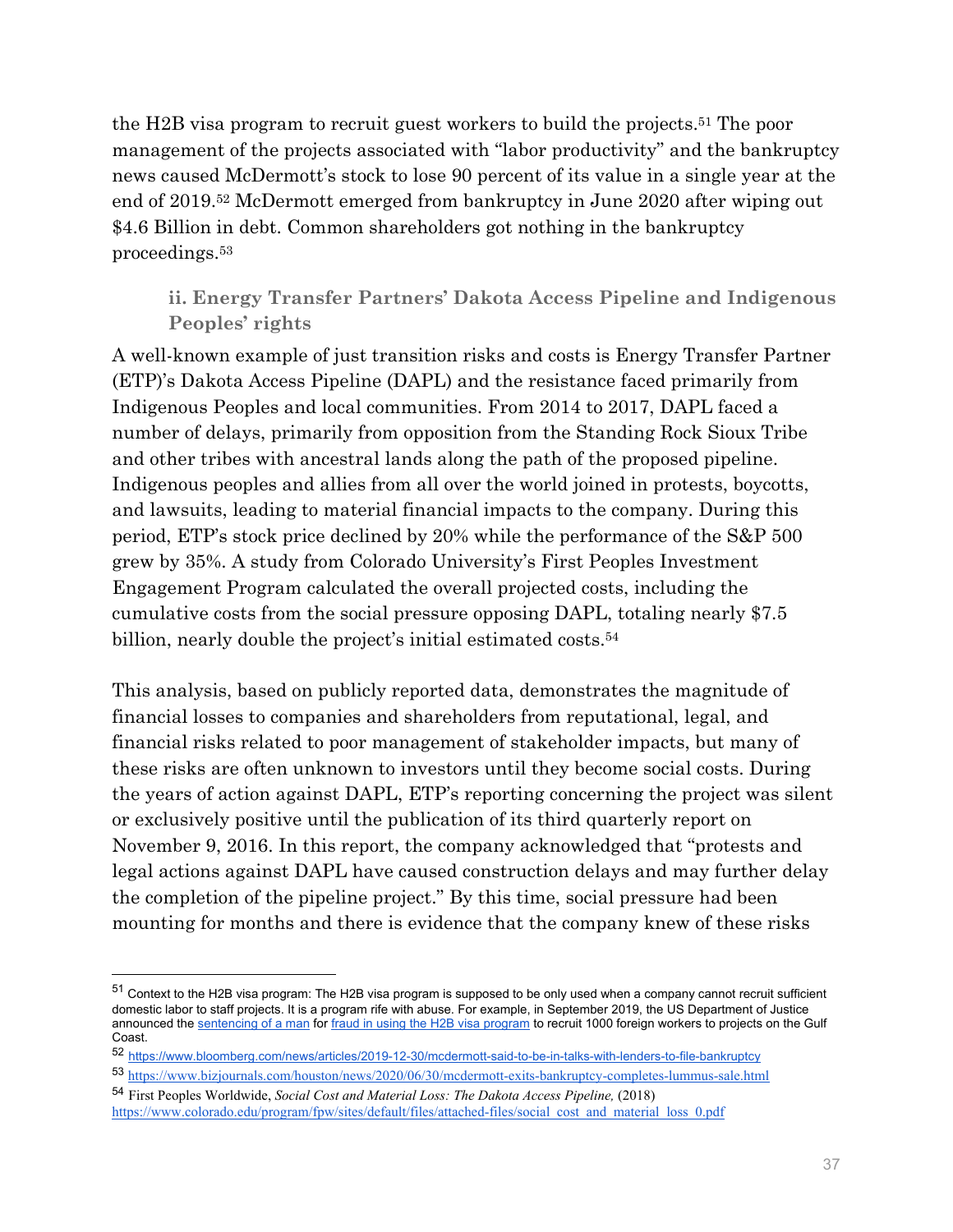long before they were disclosed to investors. Information about the protests was available to investors through media reports and other publicly available sources, but the company's acknowledgment of the substantial risk posed to investors was not disclosed in ETP's securities filings until November 9, 2016.

**iii. First Solar and Duke Energy solar development impeded by community opposition** 

The renewable energy sector presents another example of where lack of community engagement and consultation may lead to costly project delays or cancellations. This was recently evidenced in Florida. In 2020, the Alachua County commissioners voted against a solar power facility proposal from First Solar and Duke Energy, citing opposition from the community, which was led by a group of residents in the neighboring historically Black town who highlighted a lack of community engagement on the proposal, as well as "adverse environmental harms for residents due to close proximity of the proposed facility, and a need for just and equitable transition to renewables to avoid environmental racism in decision making." In 2021, a similar scenario played out in a nearby county when Origis Energy proposed the development of a solar power plant in Sand Bluff, Florida. County commissioners also voted against this proposal, citing concern about the lack of community engagement.

As the demand for renewable energy grows to address the climate crisis, companies, whether procuring or developing the energy projects, must take into account these community-based risks to avoid project delays and subsequent impacts to costs or contracts. Investors therefore seek information on how these companies are identifying and addressing these risks, such as through disclosure of stakeholder engagement processes and/or human rights due diligence processes.

The above examples demonstrate the business case for effective stakeholder engagement with labor and impacted communities, founded on principles of social dialogue and Free, Prior, and Informed Consent (FPIC), which ensures stakeholders are not just consulted but that consent is freely given without coercion or manipulation, to avoid costly project delays and other risks material to the company. It is important to recognize that these risks are not mitigated by a single exercise by the company via one-time consultations or meetings with stakeholders. Effective risk mitigation calls for frequent and continuous engagement with stakeholders to address changing preferences and needs, issues of fairness, and evolving project needs, among other factors.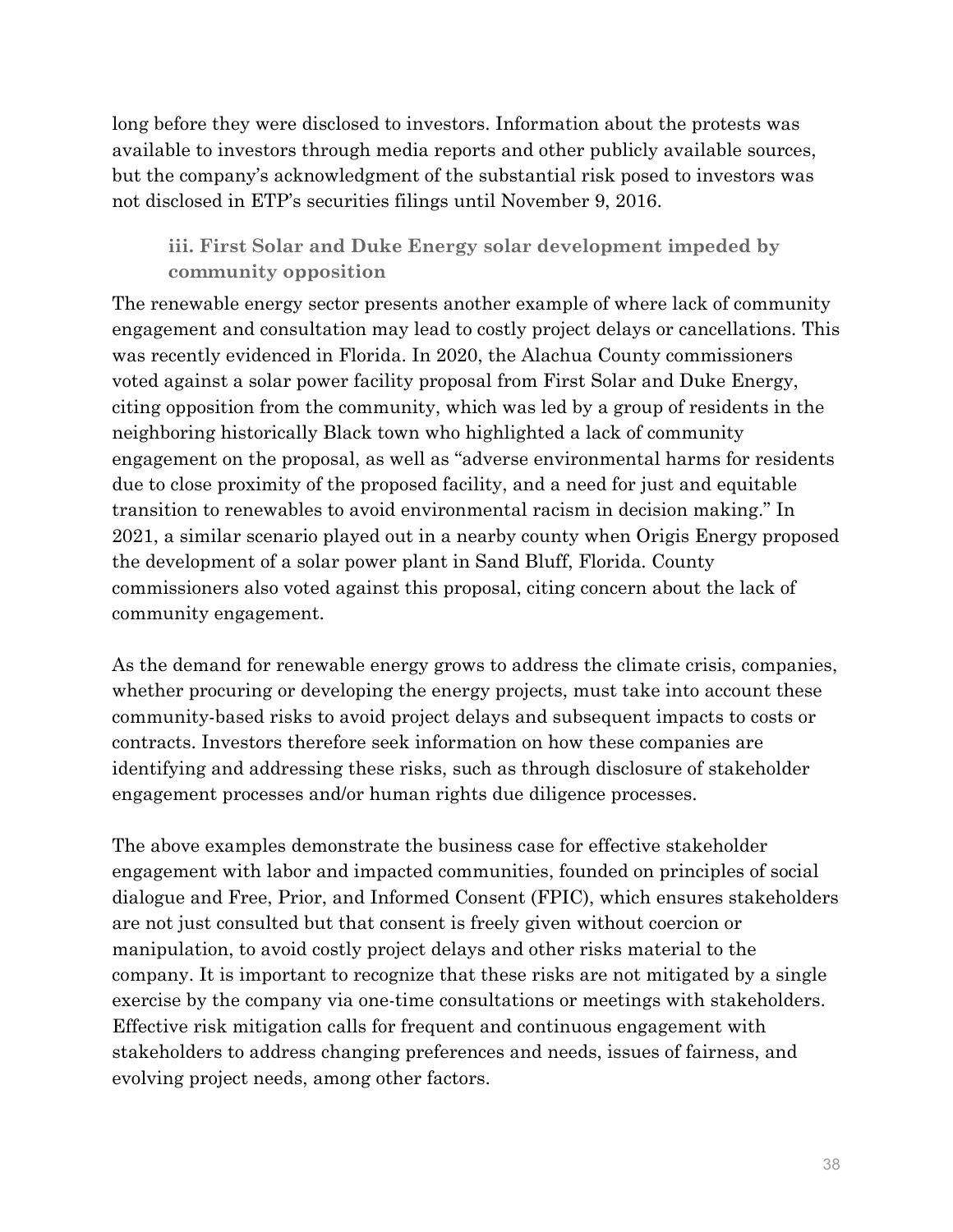### *D. Indigenous Peoples' rights in the just transition*

Indigenous Peoples deserve particular attention when examining issues of fairness and social risks in the just transition.

First, respect for Indigenous Peoples' rights is central to climate risk mitigation. The UN Intergovernmental Panel on Climate Change's recent reports have acknowledged with "high confidence" that climate adaptation efforts benefit from the inclusion of local and Indigenous knowledge.55 Indigenous and tribal peoples are critical to forest conservation and climate stability. Studies show that ancestral lands and land under title by Indigenous Peoples are the most biodiverse and best conserved on the planet.<sup>56, 57</sup>

Second, Indigenous and tribal peoples hold a deeply intimate and integral relationship with their environments, have unique ways of relating with the land that enables such effective means of conservation, and they live and subsist in ways that are often not understood or respected by outside entities. Indigenous Peoples' land rights protect this relationship to the environment and the natural resources that support their livelihoods.

International standards and norms enumerate and protect the rights of Indigenous Peoples. When rights are not respected or adequately protected, many Indigenous leaders use the courts, corporate engagement, and other strategies to protect their resources. In many cases, on-the-ground campaigns are formed as a last line of defense of territories. Corporate disregard for the rights of tribal and Indigenous Peoples can generate significant social conflict with impacted Indigenous and tribal peoples and accelerates environmental degradation, climate change, and further violence. This can generate legal, political, reputational, and operational risks for companies and their investors.58 As noted in the above sections, corporate lack of respect for Indigenous rights has resulted in project delays, cancellations, and heavy financial losses for the companies involved. With this understanding, ICCR members have been engaging companies on the topic on Indigenous Peoples' rights

<sup>55</sup> https://yaleclimateconnections.org/2021/08/key-takeaways-from-the-new-ipcc-report/

<sup>&</sup>lt;sup>56</sup> Frontiers in Ecology and the Environment, "Importance of Indigenous Peoples' Lands For the Conservation of Intact Forest Landscapes," January 6, 2020, https://esajournals.onlinelibrary.wiley.com/doi/full/10.1002/fee.2148.

<sup>57</sup> Lais Modelli, "In Brazilian Amazon, Indigenous lands stop deforestation and boost recovery," (13 May 2022) https://news.mongabay.com/2022/05/in-brazilian-amazon-indigenous-lands-stop-deforestation-and-boost-recovery/

<sup>58</sup> Birss, M., & Finn, K. (2022). The Business Case for Indigenous Rights. Stanford Social Innovation Review, 20(3), 50–56. https://doi.org/10.48558/556S-4A69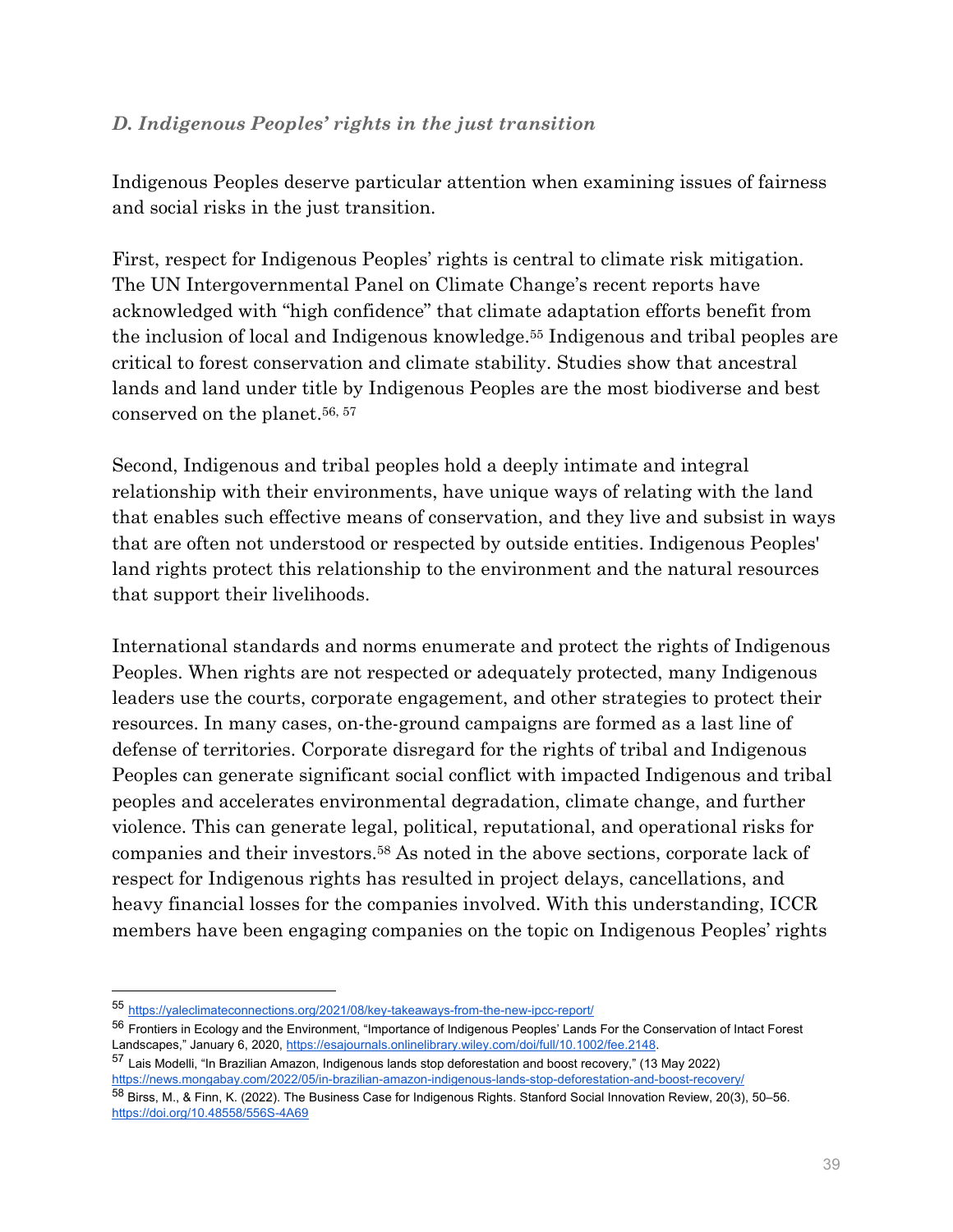and FPIC since the early 2000s, primarily filing resolutions with the energy, utilities, extractive, and financial sectors.

The SEC rule does not acknowledge the materiality of the violation of Indigenous Peoples' human rights and land rights in companies' assessments of climate-related and environmental risks. As these factors are imperative to investor understanding of corporate climate risk management, transparency and disclosure of corporate actions to prevent and manage potential and actual violations of Indigenous Peoples' rights are needed.

In the below recommendations for adding just transition concerns to sections § 229.1502 and § 229.1503, we suggest revised and expanded definitions of what should be captured under material risks to business strategy and transition risks such as "host communities" and the "public," which are intended to include impacts on Indigenous Peoples' rights and associated risks. We also suggest background guidance to support the disclosure rule that provides details and considerations regarding impacts on Indigenous Peoples as they relate to a registrant's business strategy, risk management, and transition plans.

# *E. Recommendations regarding the integration of just transition to the final rule*

The following recommendations aim to enable corporate disclosures on the social risks related to issues of human capital, fairness, and just transition as they relate to the management of climate-related and environmental risks.

**i. Business strategy and risk management** 

# **Revise section § 229.1502 (specifically the strategy section, including identifying material risks) and section § 229.1503 to encourage issuers to disclose any transition strategies relevant to human factors, including impact on human capital and on just transition and issues of fairness.**

The proposed rule requires, under § 229.1502 to identify material physical risks and transition risks related to strategy and business model. The proposed rule requires under § 229.1503 to disclose information regarding any transition plans, including relevant metrics and targets used to identify and manage any physical and transition risks, including actions taken during the year to achieve the plan's targets or goals.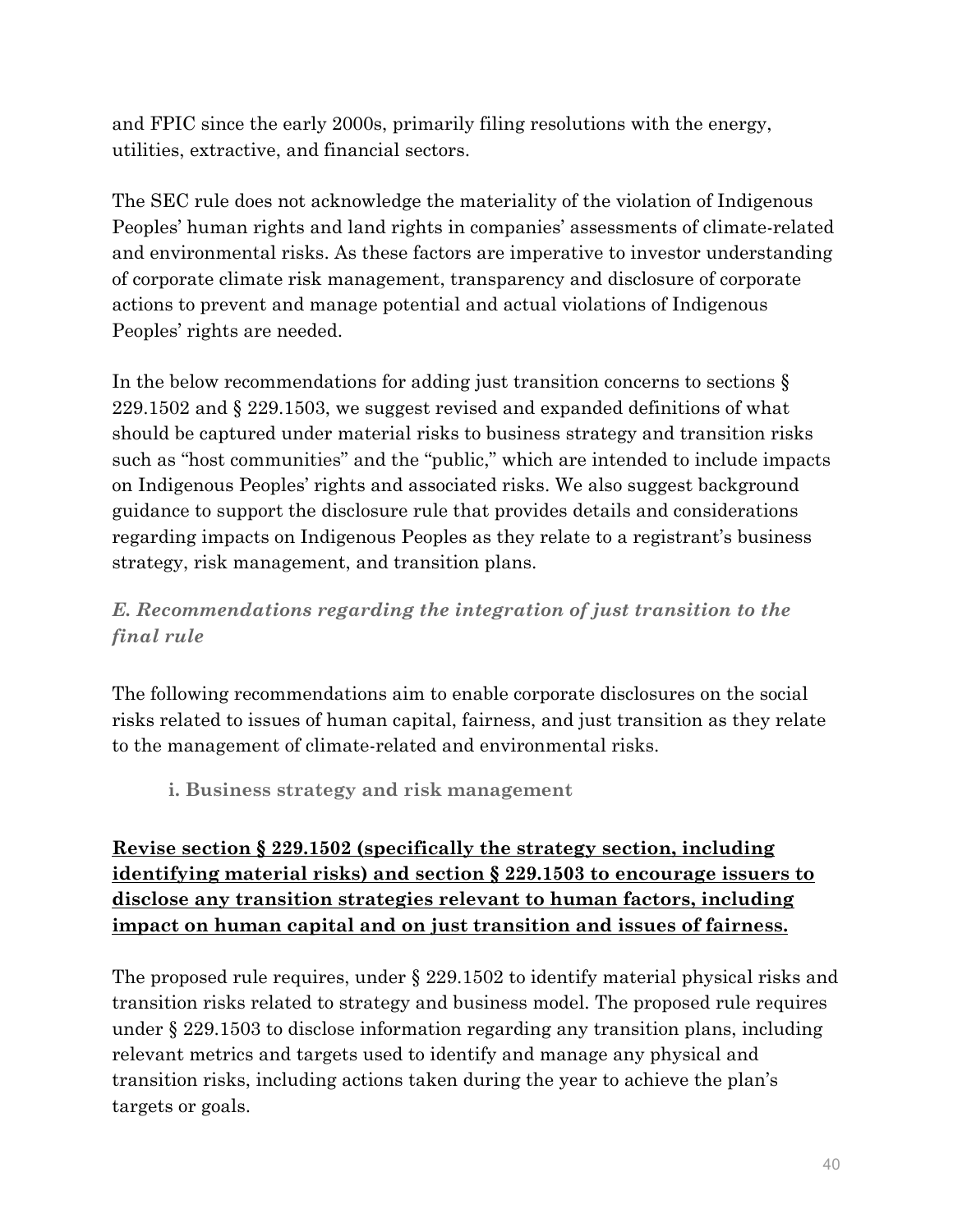Both proposed sections ask the company to address certain physical risks and transition risks, but they are strikingly scant on details regarding the human capital, fairness, and just transition issues that are likely to be pivotal to many transition and physical risks. For example, the impact of physical risks and transition risks implicate the need for re-tooling and re-situating the workforce in quality jobs in the clean energy economy. Both transition and physical risks may also have an impact on fenceline and indigenous communities including on issues of environmental justice and discriminatory pollution.

We suggest an amendment of the strategy section in which the company would describe risks and their impact on the business model or business strategy as indicated in the markup underlined and bold below:

(i) For physical risks, describe the nature of the risk, including if it may be categorized as an acute or chronic risk, and the location and nature of the properties, processes, or operations subject to the physical risk.

(A) If a risk concerns the flooding of buildings, plants, or properties located in flood hazard areas, disclose the percentage of those assets (square meters or acres) that are located in flood hazard areas in addition to their location.

(B) If a risk concerns the location of assets in regions of high or extremely high-water stress, disclose the amount of assets (*e.g.*, book value and as a percentage of total assets) located in those regions in addition to their location. Also, disclose the percentage of the registrant's total water usage from water withdrawn in those regions.

**(C) If a risk concerns extremes of weather or temperature in certain regions, describe the impact on the workforce and host communities, including any projections of the extent to which such risks may impede the registrant's operations in those regions.** 

(ii) For transition risks, describe the nature of the risk, including whether it relates to regulatory, technological, market (including changing **public**, consumer, business counterparty, and investor preferences), liability, reputational, or other transition-related factors, and how those factors impact the registrant. A registrant that has significant operations in a jurisdiction that has made a GHG emissions reduction commitment may be exposed to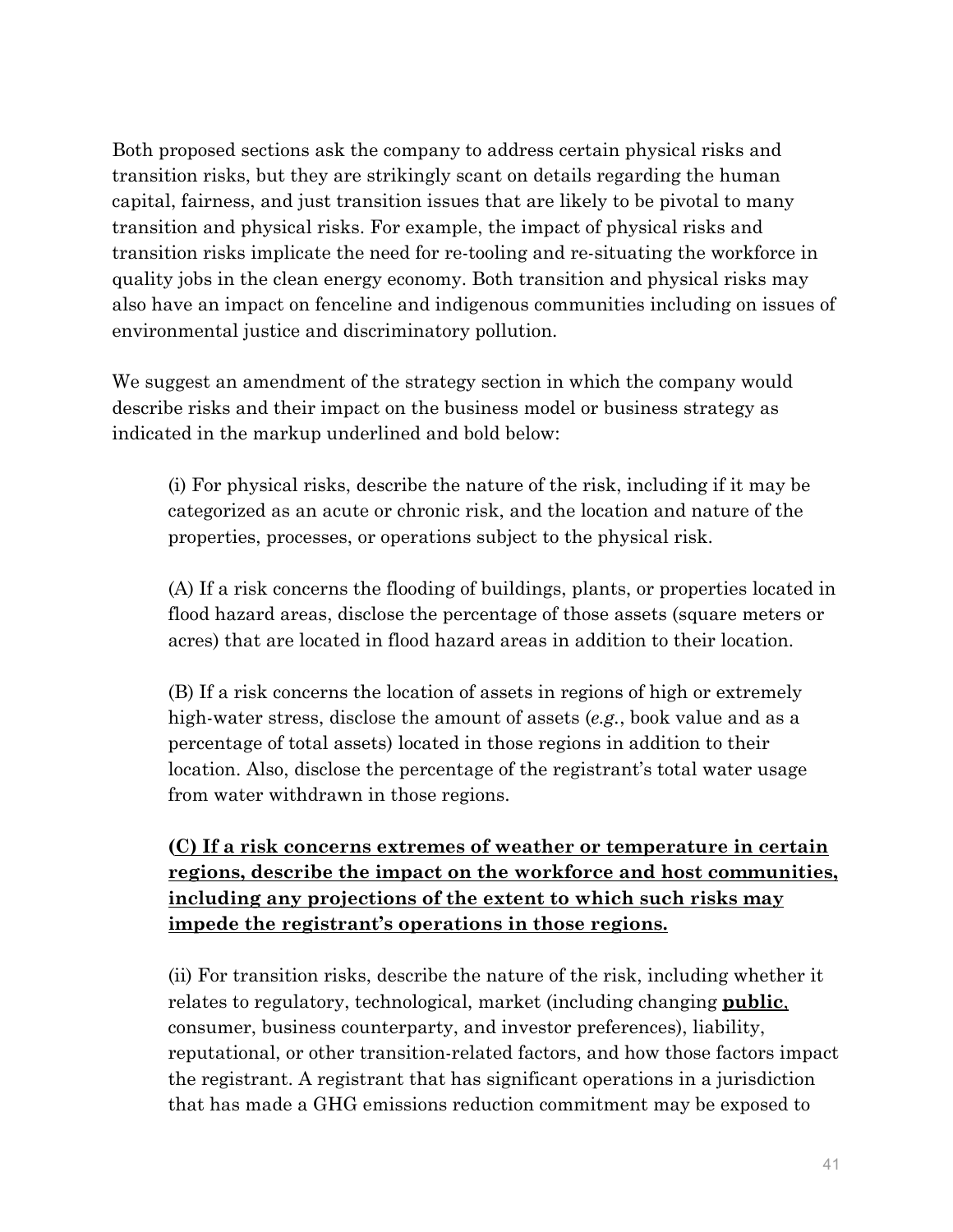transition risks related to the implementation of the commitment. **A registrant undertaking accelerated operations to meet the urgent demands to scale up clean energy technologies, or energy or mineral resource development, may be exposed to transition risks associated with obtaining free, prior and informed consent of indigenous or other host communities, and with ensuring labor practices throughout a company's workforce, including the supply chain, that avoid human rights violations such as forced or child labor.** 

\*\*\*

(b) Describe the actual and potential impacts of any climate-related risks identified in response to paragraph (a) of this section on the registrant's strategy, business model, and outlook.

(1) Include impacts on the registrant's:

(i) Business operations, including the types and locations of its operations **and human capital**;

(ii) Products or services;

(iii) Suppliers and other parties in its value chain **including host communities**;

(iv) Activities to mitigate or adapt to climate-related risks, including adoption of new technologies or processes;

(v) Expenditure for research and development; and

(vi) Any other significant changes or impacts.

We suggest amendment of the language of the transition plan section of  $\S 229.1503$ as indicated in the markup below:

 (2) If the registrant has adopted a transition plan, discuss, as applicable: (i) How the registrant plans to mitigate or adapt to any identified physical risks, including but not limited to those concerning energy, land, or water use and management, **including extreme weather or temperature in certain regions, and interrelated impacts on the workforce and host communities;** 

(ii) How the registrant plans to mitigate or adapt to any identified transition risks, including the following:

(A) Laws, regulations, or policies that: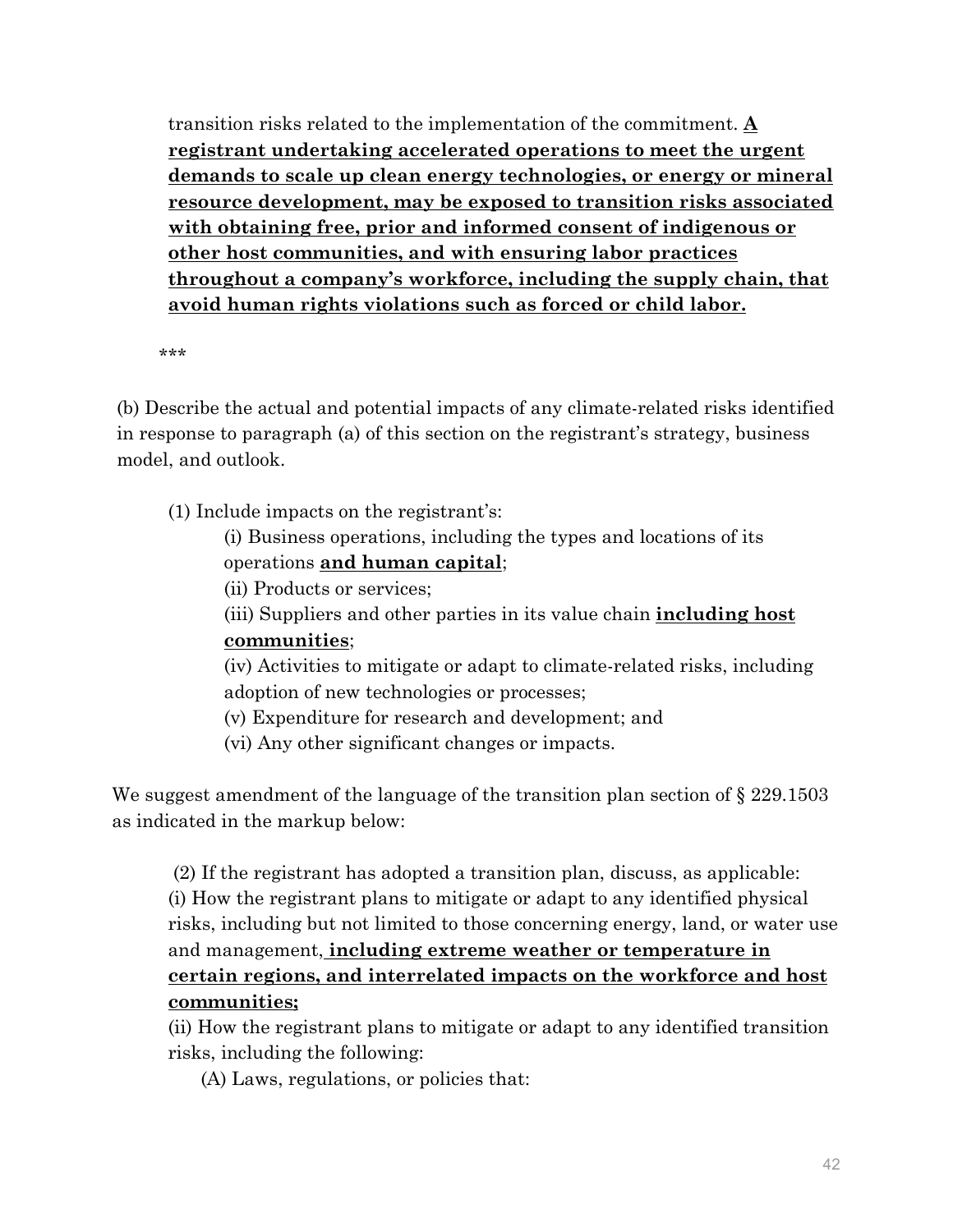- (1) Restrict GHG emissions or products with high GHG footprints, including emissions caps; or
- (2) Require the protection of high conservation value land or natural assets;
- (3) **Require the protection of employees, indigenous communities, host communities, including avoidance of discriminatory impacts and protection of human rights.**
- A. Imposition of a carbon price; and
- B. Changing **needs**, demands, or preferences of **the public**, consumers, investors, employees, **host communities,** and business counterparties.

We also recommend that to the extent current or planned development, operations, investments, or activities of the registrant (or a registrant's subsidiary or business counterparties) are a substantial part of the registrant's business strategy, climate risk management, or transition plans intersect with local communities, such as local residents and host communities, Indigenous Peoples and other land owners, it should trigger disclosure requirements under sections § 229.1502 and § 229.1503 of the registrant's process to identify and disclose plans to mitigate potential risks related the human capital, fairness and just transition issues; for example, potential job losses from facility closures, or processes for stakeholder consultation with landowners and other rightsholders, etc.

**ii. Targets and goals** 

# **Revise § 229.1506 on targets and goals to encourage issuers to disclose any transition commitments related to human transitions that are relevant to climate-related actions.**

The targets and goals section of the proposed rule identifies potential climaterelated goals or targets that the company can disclose pursuant to the rule. In § 229.1506(a)(1) the rulemaking proposal states that a registrant must provide disclosure pursuant to this section if it has set any targets or goals related to the reduction of GHG emissions, or any other climate-related target or goal (e.g., regarding energy usage, water usage, conservation or ecosystem restoration, or revenues from low-carbon products) such as actual or anticipated regulatory requirements, market constraints, or other goals established by a climate-related treaty, law, regulation, policy, or organization.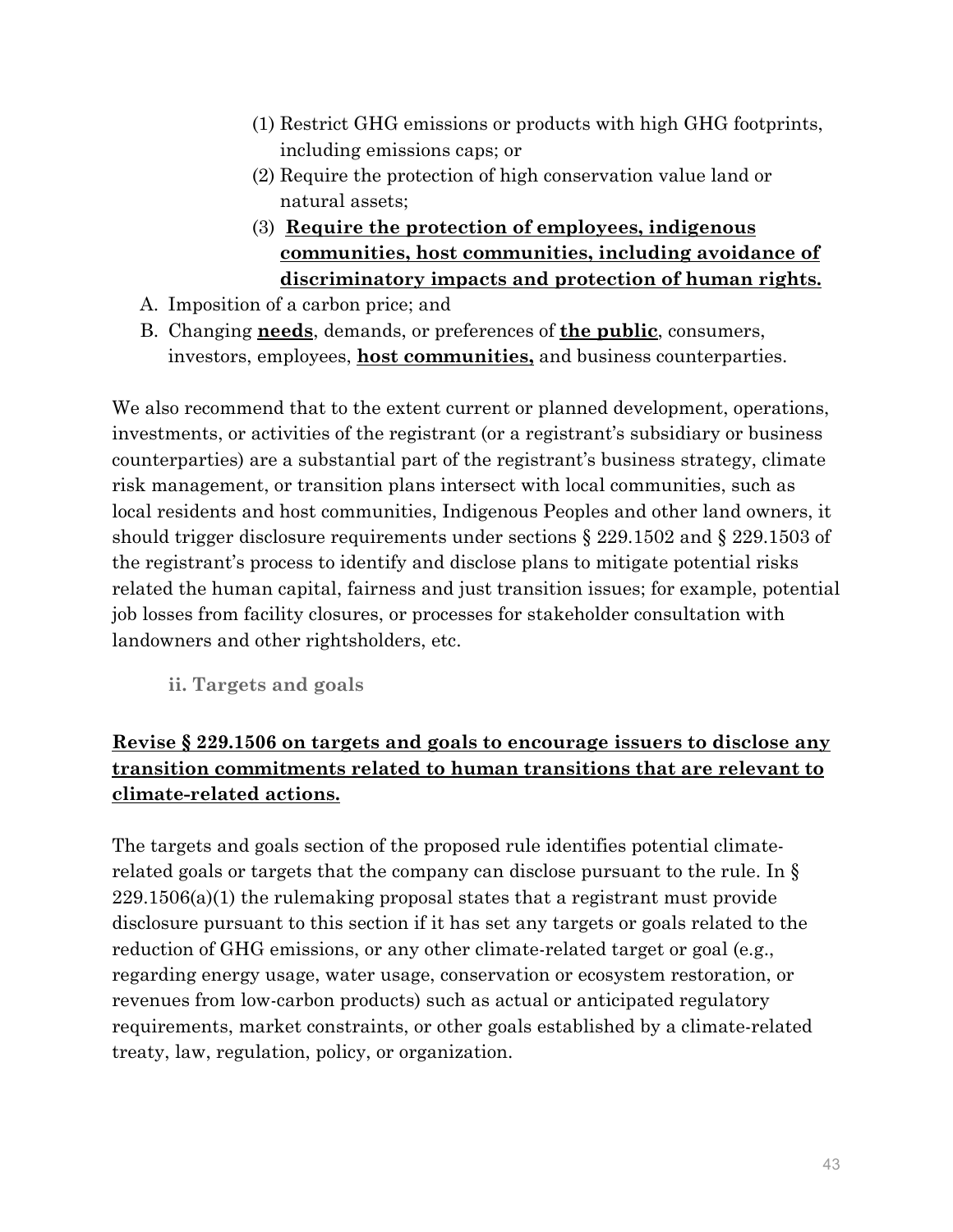We recommend that the final rule also include the opportunity for the company to use this as a framework to disclose climate-related goals and targets that relate to human transitions, including human capital management goals related to employee retraining and retention in clean energy jobs, as well as metrics or goals related to human rights expectations of climate change driven initiatives, for example, sourcing of critical mineral extraction on behalf of battery production or other essential products and industries in the energy transition using fair labor standards. We suggest an amendment to the targets and goals section to include human-related targets goals that relate to climate transition plans and risk management as indicated in the markup underlined and bold below:

(a)(1) A registrant must provide disclosure pursuant to this section if it has set any targets or goals related to the reduction of GHG emissions, or any other climaterelated target or goal (e.g., regarding energy usage, water usage, conservation or ecosystem restoration, revenues from low-carbon products**, labor or other supply chain-related commitments relevant to sourcing of materials for lowcarbon products, or workforce retention, retraining and reskilling**) such as actual or anticipated regulatory requirements, market constraints, or other goals established by a climate-related treaty, law, regulation, policy, or organization. **This should include any targets and goals related to the human impacts of climate-related risk management or transition plans.** 

# **iii. Guidance in the background section of the release**

Lastly, to support these recommendations, we also suggest that the background section of the final rule release provide additional detail and guidance regarding the types of goals and considerations that might be relevant to these elements of transition plan disclosure, including discussing further how impacts on and risks arising from different value chain stakeholders may be relevant in disclosure. This guidance may include:

- Guidance on transition risk definitions to inform disclosure on the identification and management of risks:
	- When discussing risks arising from changing public perceptions and demands, the "public" should include, but not be limited, to stakeholders who are directly or indirectly impacted by the registrant's operations, such as neighboring and downstream communities, landowners, and other rights-holders.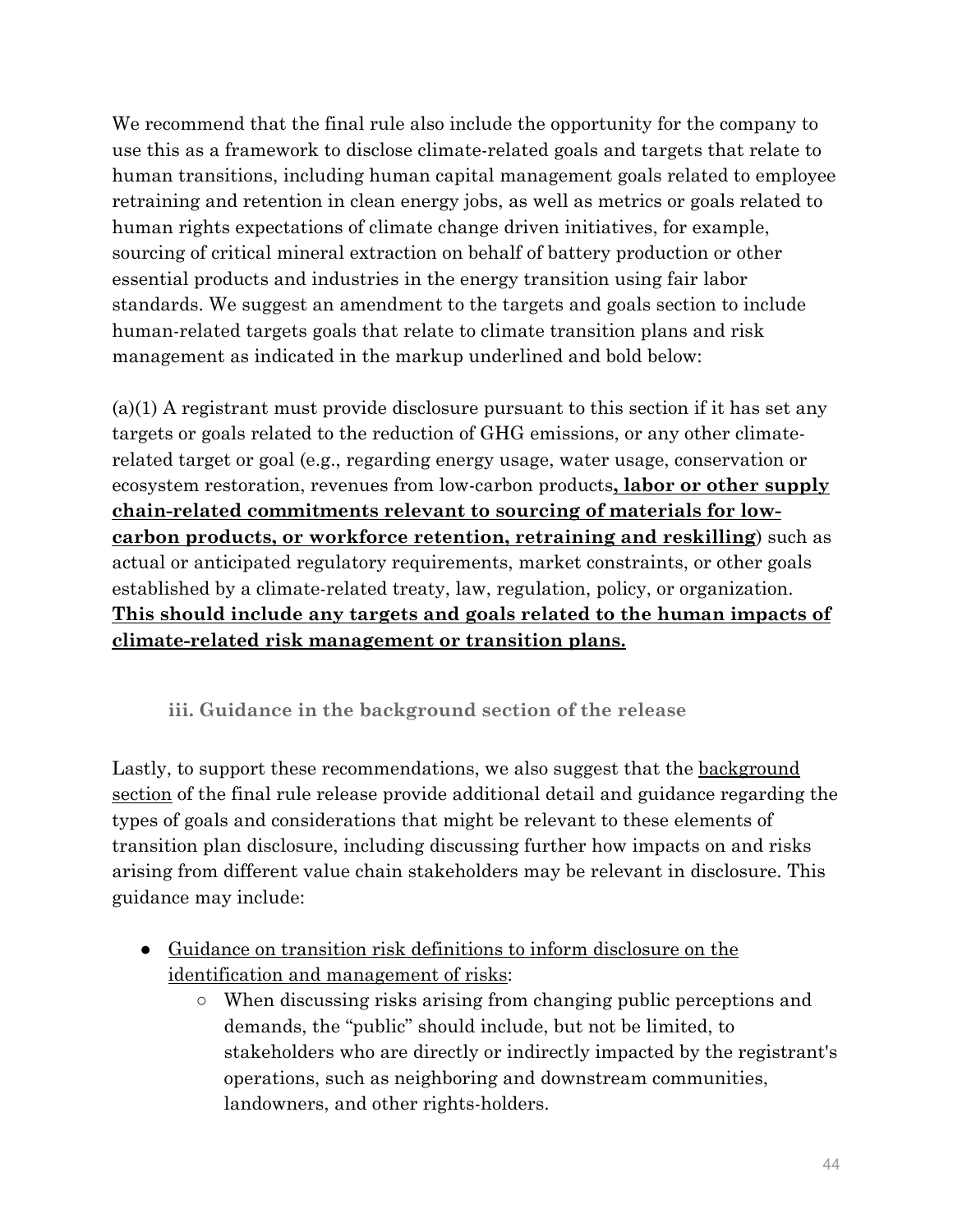- When discussing risks arising from changing perceptions and demands or impacts on employees, "employees" should include the registrant's entire workforce, including corporate employees, contract labor, organized labor, etc.
- Workforce-related considerations for business strategy, risk management, and transition plan disclosure:

*The following recommendations are aligned with the workforce just transition disclosure framework supported by the AFL-CIO's 2021 comment in response to the SEC's request for information on climate change disclosures.59*

- Does the registrant engage in social dialogue with its workers and their unions regarding the impacts of climate change on the registrant's business strategy and/or the registrant's plans to manage and respond to climate-related risks?
- Has the registrant committed to respect internationally recognized workers' rights in its global operations and supply chains as it adapts its operations to address climate change?
- Does the registrant have responsible contractor policies for procurement or development of climate-related goods and services, such as renewable energy, to ensure that its contracted workforce receives fair treatment as defined by prevailing wage standards?
- What percentage of the registrant's workforce is classified as employees versus independent contractors as defined by state ABC tests for employment status?
- $\circ$  Is the registrant fulfilling its social protection obligations, including providing pension benefits and health care for workers whose jobs are impacted by climate change?
- Does the registrant have a business plan for workforce retention and redeployment of workers whose jobs are eliminated in response to climate change?
- What skills training is provided as the workforce transitions in response to climate change such as the use of registered apprenticeship programs?
- Has the registrant implemented occupational safety and health protocols to protect its workforce from climate change-related risks such as exposure to heat stress?

<sup>59</sup> https://www.sec.gov/comments/climate-disclosure/cll12-8914386-244692.pdf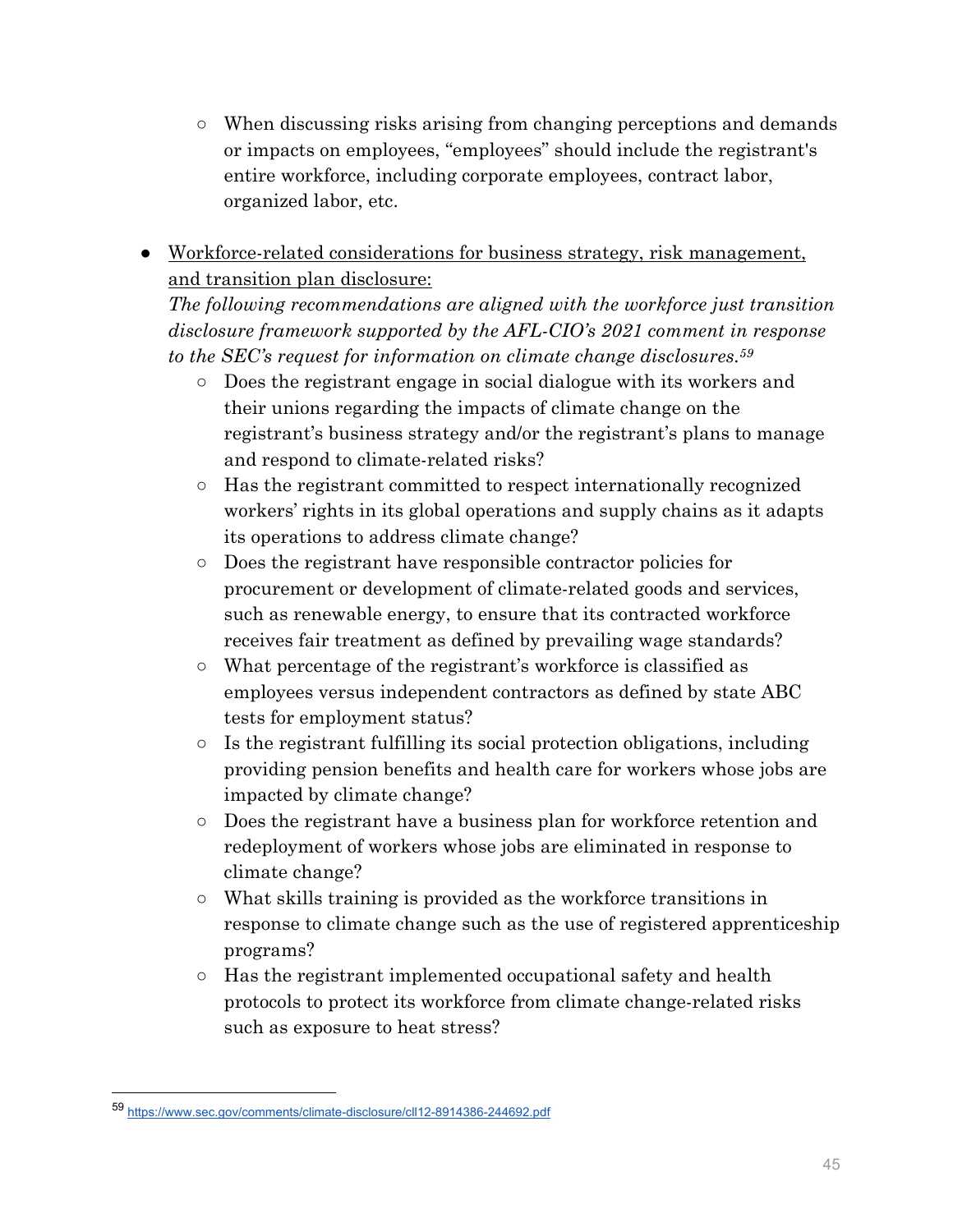- Is the registrant subject to legal and regulatory requirements, or does it receive subsidies and tax incentives, to provide for a climate change workforce just transition?
- Other stakeholder considerations for business strategy, risk management, and transition plan disclosure:
	- How does the registrant identify stakeholders (such as the public, host communities, Indigenous Peoples, customers, etc.) that may trigger climate-related transition risks and/or may be impacted by the registrant's management of climate-related risks or business strategy?
	- What is the registrant's process for identifying risks related to changes in public perception and demand, or impacts on public stakeholders and host communities, related to the implementation of its climate goals, transition plans, and/or climate risk mitigation efforts?
	- Does the registrant use any consultation processes (e.g. free, prior, and informed consent (FPIC)) with local communities or other stakeholders, specifically Indigenous Peoples, to obtain consent from those who would be impacted by the registrant's operations or activities as they relate to its business model and climate-related decisions?
	- Does the registrant use existing frameworks such as human rights due diligence (HRDD) processes to identify and mitigate the social and human-related risks related to climate change?
	- How does the registrant's business model and climate-related decisions implicate issues of Indigenous and/or tribal peoples' rights, including through their supply chains, contractors and subcontractors, finance, etc.?
	- Do the registrant's operations or impacts of operations (i.e. downstream pollution from oil drilling waste product) overlap with any Indigenous or tribal peoples' territories (both legally recognized as well as any territories currently under request of legal recognition)?
	- Are the registrant's current or planned operations related to its business strategy or climate risk management at risk of land rights grievances or complaints by local communities?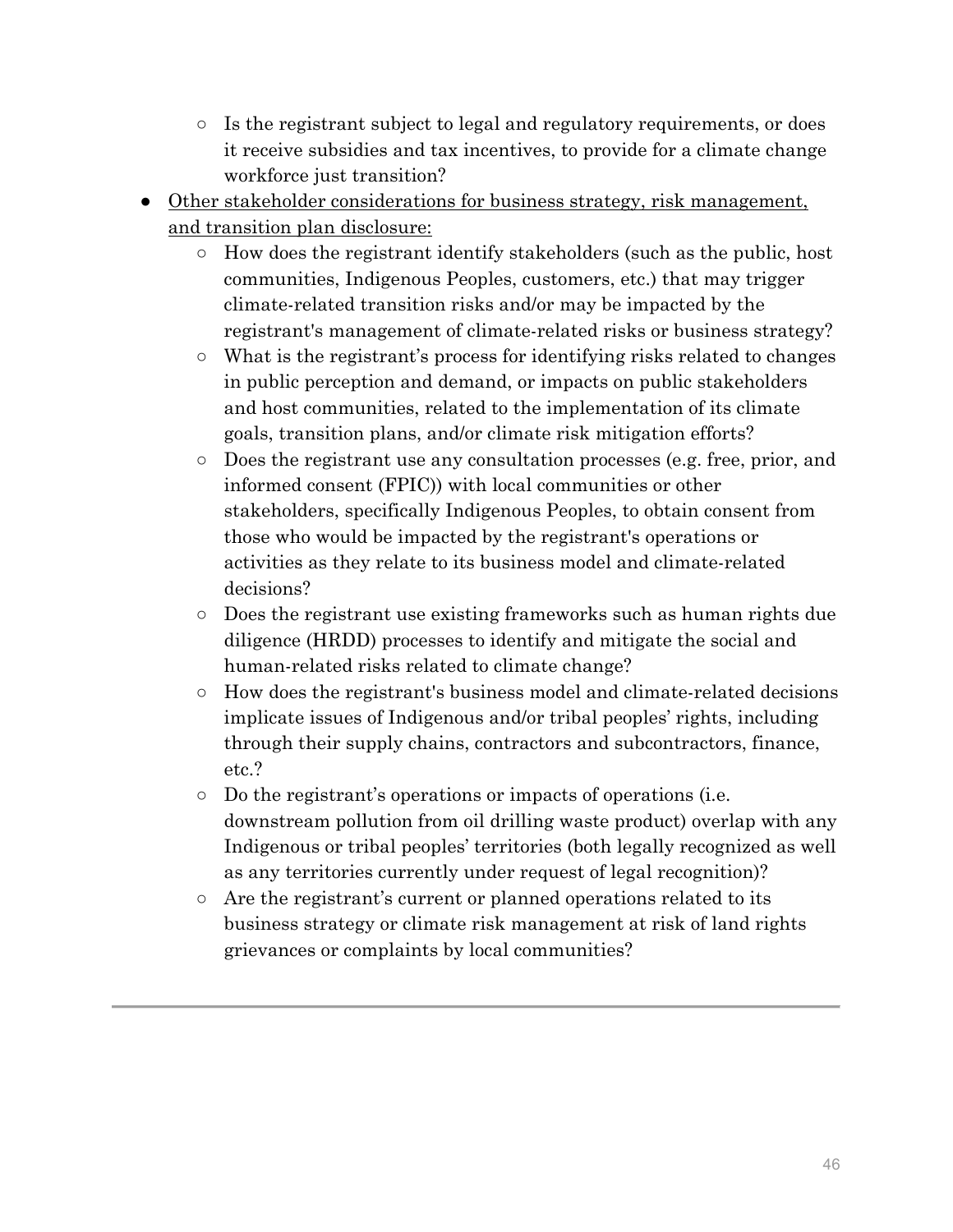#### **GOVERNANCE**

#### *A. Disclosing climate competency of the board*

The proposed rule Section  $229.1501(a)(ii)$  asks for disclosure as to "Whether any member of the board of directors has expertise in climate-related risks, with disclosure in such detail as necessary to fully describe the nature of the expertise." In addition, Section 229.1501(a)(iii) asks for disclosure as to the "processes by which the board of directors or board committee discusses climate-related risks, including how the board is informed about climate-related risks, and the frequency of such discussion."

While we support these necessary disclosure provisions, in our experience there is a need for a broader ongoing educational process for board members to ensure that boards are equipped to deal with a systemic and complex issue like climate change. Investors will increasingly find certain skill sets on boards important to deal with the challenge as it evolves in the near term, including business model disruption, technology innovation and disruption, public policy expertise, and Mergers and Acquisitions. Therefore, we believe an added disclosure requirement should be included, disclosing whether and how the Board of Directors brings in additional expertise and conducts training for the board members, to enable the board as an entirety to navigate and oversee the challenges posed by climate change. Such disclosure can clarify how companies support their boards in staying abreast of developments in climate science, improving the Board's strategy skill set on these complex issues, and helping the board to prioritize discussion of climate impacts on the company and strategies to address these. That would include adding climate and energy-related scientific or academic field experience, or government relations and public policy expertise to the board skills matrix in the proxy. For companies facing significant transition, Board expertise on workforce transition or technology disruption would also be appropriate to note in such disclosures, when relevant.

The proposed disclosures regarding climate-related skill sets, as well as proposed disclosures on board member training, could readily be included in the proxy statement's board profiles rather than the 10K. To simplify Board expertise disclosures, ICCR recommends that the SEC add Climate Change as a category of Board skills to include in any nominee description and/or Board nominee skills matrix, where such a skill is present in the nominee.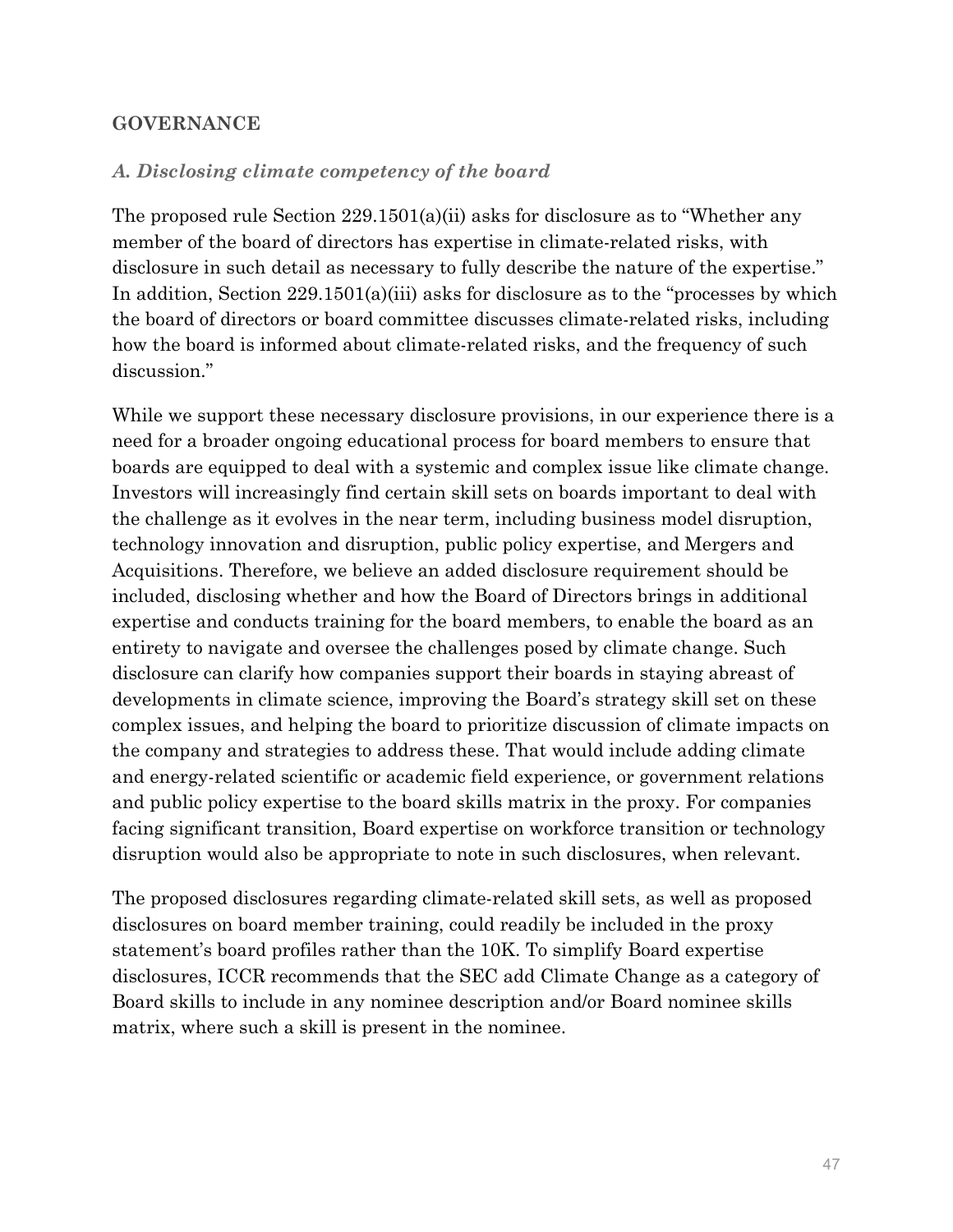# *B. Board leadership of, and oversight on, climate change impacts and scenario analysis*

The proposed rule provides for disclosure of oversight of climate matters by the board, including "Whether and how the board of directors or board committee considers climate-related risks as part of its business strategy, risk management, and financial oversight; and "Whether and how the board of directors sets climaterelated targets or goals, and how it oversees progress against those targets or goals, including the establishment of any interim targets or goals."

We support these disclosure requirements and suggest that Board members, and/or select committee(s) that have specific oversight of climate change, should report to shareholders how, how frequently, and with what concluding action steps it takes in deliberating various company scenarios related to climate impacts—both positive and negative. This would include the parameters for key scenarios analyzed—like Net Zero 2050, IEA NZ2050, SDS, etc., or less-recognized scenarios and why they were chosen, and how the Board will change its duties, functions, process, or oversight based on the findings of the scenarios (if relevant). Investors would benefit from Boards reporting on the larger takeaways from climate scenario analysis that have led to changes in how the board functions or is structured.

In addition, in disclosure of the strategic involvement of board committees, it would be helpful to encourage the various board committees to report on their particular roles in the oversight of climate-related risks and strategy. For example:

# Audit Committee

- Whether or not, and if not-why not, climate change was an issue of consideration of the Audit Committee in its conversations with, and oversight of, both the Auditor hired by the company, and the internal audit staff delegated to assist with the audit of the corporation;
- Note(s) as to whether (and why or why not) climate change was considered a key/critical audit matter in the auditor's report;
- The Audit Committee should be clear with investors whether the Board considers any climate change matter(s) to be a material factor(s) relevant to the company's ability to execute its strategy, drive or maintain revenue and cash flow, or continue its existing business model or its product/service portfolio.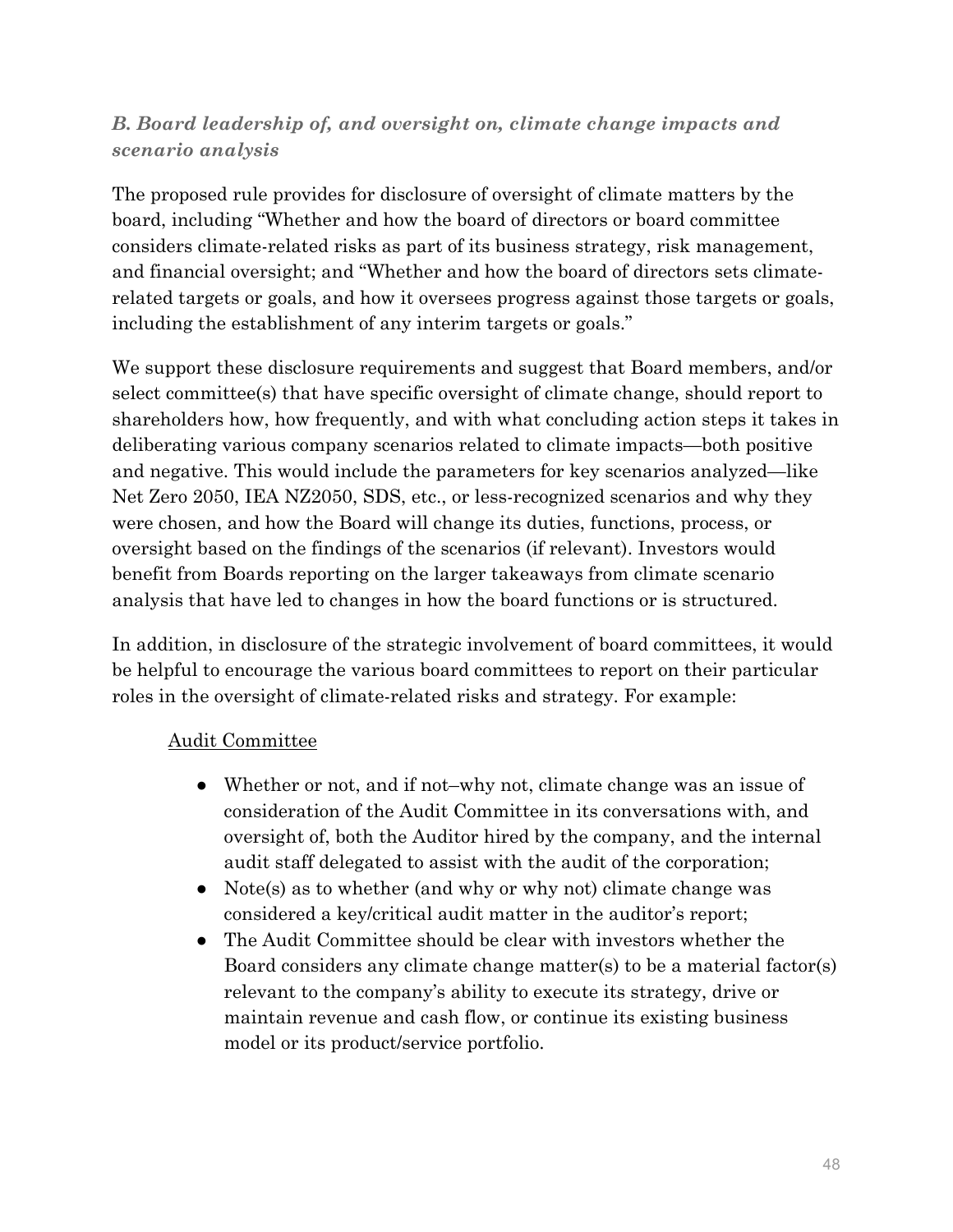### Compensation Committee Oversight

• The committee should disclose the extent to which compensation metrics are tied to concrete climate-related goals or targets. In recent years, many companies have attempted to tie executive compensation and compensation metrics to sustainability and human capital outcomes, but often the metrics have been vague, weak, and don't leave a lot of remuneration at risk if social, environmental, or governance performance is poor. Ideally, factors tied to meeting the climate change goals should apply across the entire executive team, and show evidence of how such performance factors are also linked to rank-and-file employees.

### Nominating and Governance Committee Oversight

• Disclose whether it considers, for nominees to the Board, the need for specific skills or experience related to climate change.

### *C. Public policy and business strategy obligations of the board*

The proposed rule's provisions on disclosure of climate strategy of the board and management should, as we discuss elsewhere in these comments, ensure that what a company says, and what it does in the arena of policy advocacy, are congruent. Very often, when it comes to commitments to climate action and goal-setting, Government Affairs and Public Policy executives are not in the room, and either their lobbying practices or their support for external trade associations may stray far from the company's climate strategy and even lead to advocacy of the opposite position. Investors are monitoring these issues and large and small investors are increasingly establishing guidance, and even recommending against votes for reelection of board members, when such misalignment occurs. It is therefore essential for the board to disclose how it identifies and redirects any misalignments between company actions, policies, and commitments on climate change and the direct and indirect advocacy that may thwart such goals. To not address such misalignments will mean increased attention on Board voting (and Vote No campaigns) when climate misalignment is ignored.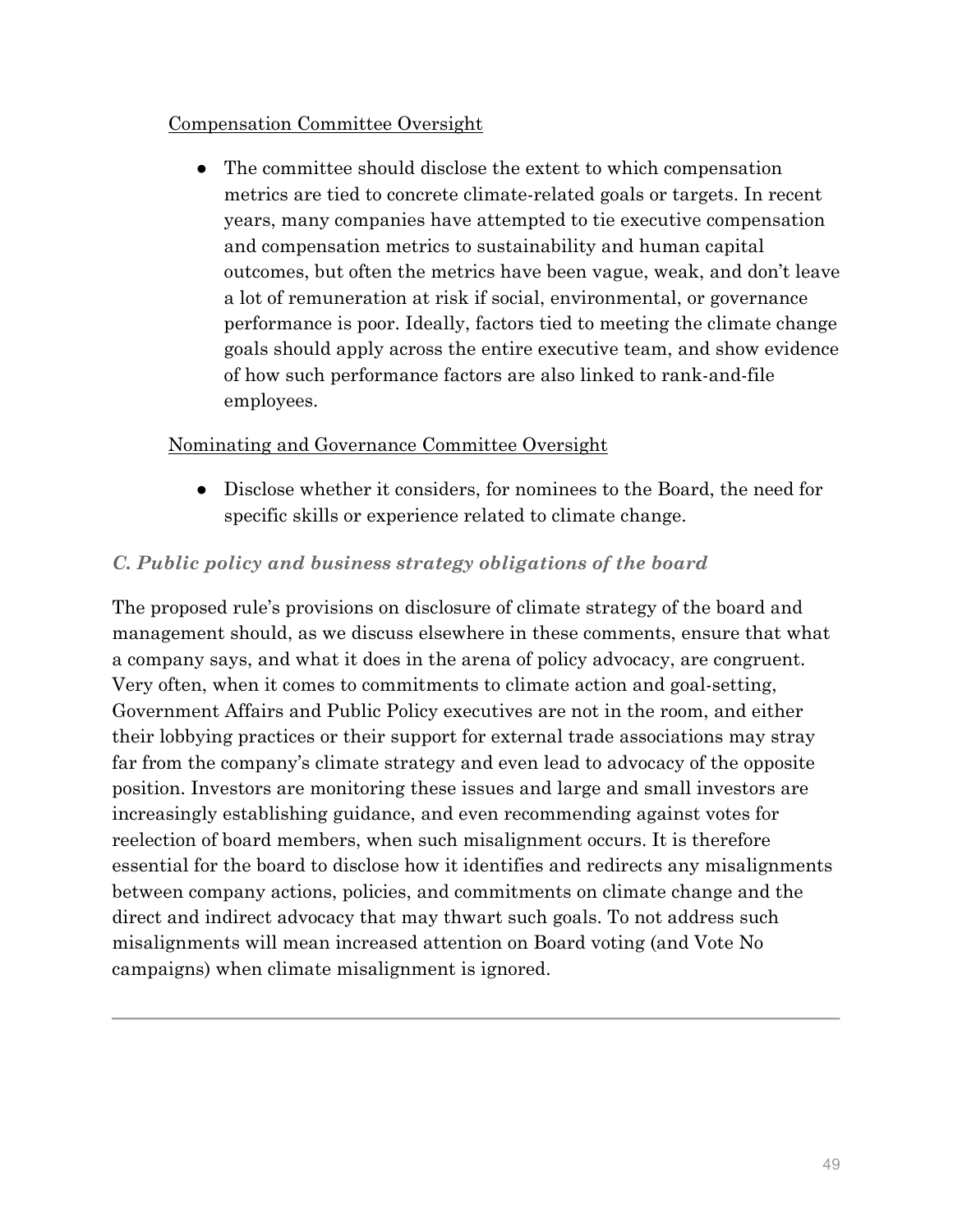# **POLICY ACTIVITY ALIGNMENT WITH CLIMATE STRATEGY**

### *A. Why corporate climate policy engagement is material to investors*

As early as 2011, researchers from Harvard Business School argued that understanding the physical emissions of a company represents an incomplete picture of its climate risk and that corporate policy impacts can fuel systemic risks that could far outweigh that of an individual company's emissions footprint.60

In parallel, corporate performance on climate change has been on the investor agenda for well over two decades, with many voluntary initiatives launching during that time, from CDP to the TCFD. To date, disclosures often focus on physical emissions associated with an individual company along with its future GHG reduction plans. And yet, deferral of effective climate policy—and the eventual acceleration of climate impacts—can pose greater financial risks to a company or sector and the economy writ large than GHG disclosure or emissions reduction goals.

With effective climate policies deferred today, policy experts such as the U.N. Principles for Responsible Investment (PRI) have recognized that the delay in policy responses portends an inevitable need for more severe policy responses by governments later, as cataclysmic climate events ultimately lead to regulatory changes for which many companies will be ill-prepared. That, in turn, is anticipated to trigger cascading volatility across markets and in investment funds and portfolios. It is therefore critical that investors understand how companies are engaging on climate policies, including proactive lobbying as well as dilatory tactics, and what risks a company's actions or lack thereof pose to the larger system. Such information is material to investors.

Lobbying and policy activities that are inconsistent with meeting the climate goals and strategies set by the company present several risks, from financial and reputational to regulatory and systemic risks. Investors largely recognize that there are critical gaps between the pledges and commitments national governments have made in their Nationally Determined Contributions (NDCs) and the actions required to stave off the worst effects of climate change; therefore, investors understand that corporations have an important and constructive role to play in enabling policymakers to close this 'ambition gap', which would also contribute positively to the long-term value of their investment portfolios.61

As a result, investors worldwide have increasingly engaged companies on three related topics regarding policy engagement activity:

<sup>60</sup>What Environmental Ratings Miss HBS Working Paper 12-017

<sup>61</sup> Investor Expectations on Climate Lobbying Sign on Letter, Ceres, 2019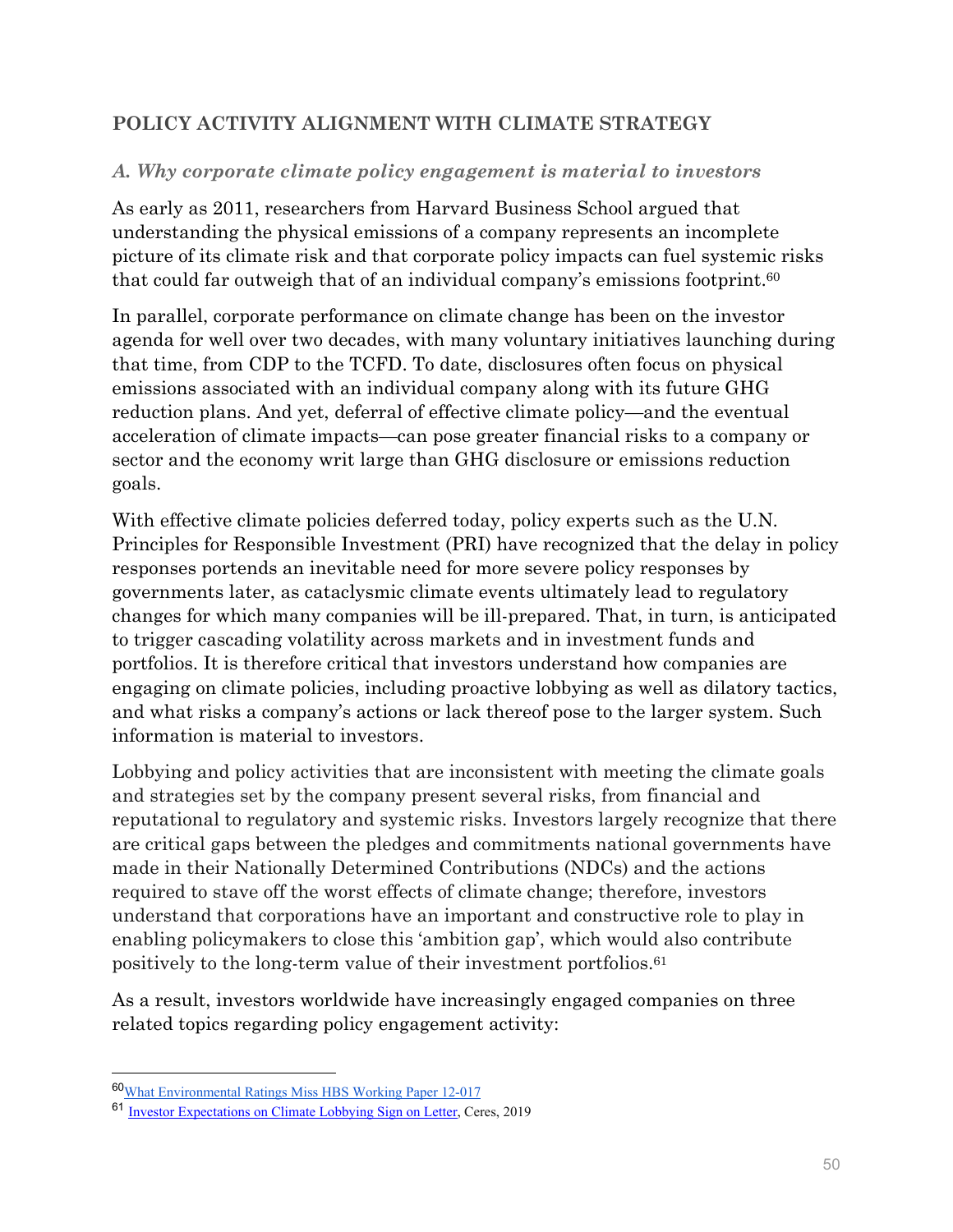**1.** Whether corporate lobbying and policy practices (both direct and indirect activities) align with the goals of the Paris Agreement to reach a pathway of 1.5 degrees Celsius; **2.** Whether any misalignment exists between a company's climate strategies and goals and its political and public engagement; **3.** Whether the company engages in policy influence activities through third parties, such as trade associations and policy think tanks, and if so, whether the company has an action plan for addressing any misalignments that may exist between those third parties' activities and positions on climate change with the company's stated climate commitments and priorities.

Investors are currently raising these issues with a broad swath of sectors, and across most major markets. Engagement is happening in the U.S., Canada, the U.K., the E.U., Japan, Australia, and South Africa, and across retail, insurance, and finance, IT communications services and hardware, automotive, oil and gas, utilities, food and beverage, logistics and freight, chemical, and consumer products, among others.

In 2019, investors with over \$6 trillion in assets under management signed a letter to U.S. companies requesting improved disclosure on climate policy activity aligned with the Paris Agreement and with corporate climate strategy.<sup>62</sup> In the E.U., in 2018, investor members of the Institutional Investors Group on Climate Change (or IIGCC) sent correspondence to companies with a set of investor expectations for climate-aligned policy activities. Subsequently, the U.N. PRI (a global network of over 1,400 investment signatories with over \$70 trillion in assets under management) also weighed in publicly with an amended set of investor expectations around climate change and Paris Agreement-aligned lobbying activity by companies. And in 2022, ICCR tracked at least 23 shareholder proposals filed by our members in the U.S. alone that specifically requested disclosures on climate policy alignment.

This support culminated in the latest action to produce a more globally-uniform set of investor expectations for corporate climate lobbying—known as the Global Standard for Responsible Climate Lobbying.63 That initiative, triggered by three well-known institutional investors in the U.K. and E.U. (BNP Paribas Asset Management, AP7 of Sweden, and the Church of England Pensions Board) launched in early 2022 with \$130 trillion in assets backing the request to companies after a two-year consultation shaped the outcome. The new standard covered public

 $62$  Ibid.

<sup>63</sup> See www.climate-lobbying.com for text of the standard and how it was developed.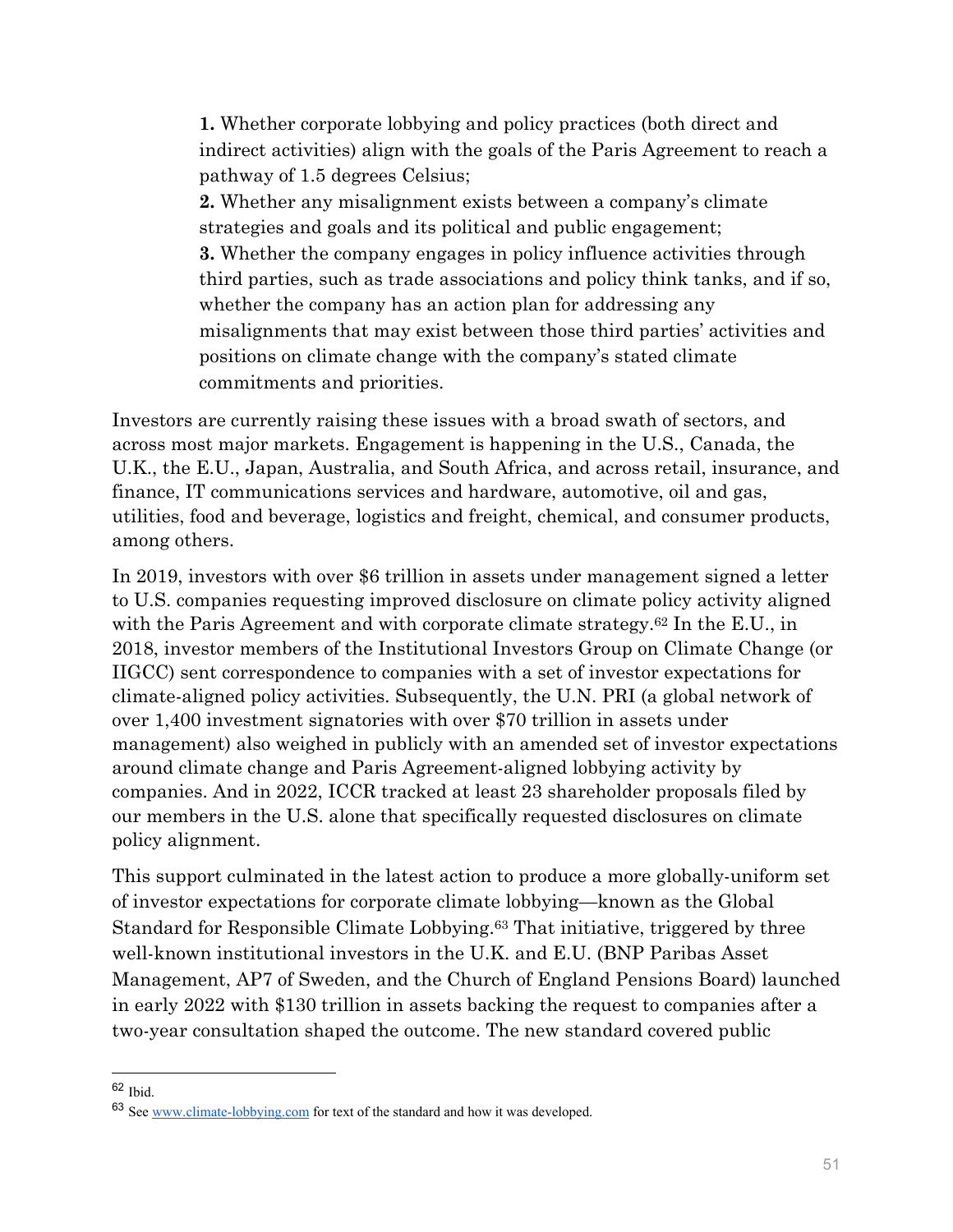commitments, governance, actions, and disclosures. Investor networks with more than 3,800 signatories and members endorsed the standard at its launch, including the PRI.

Investors have additionally requested that companies publish a yearly review of their lobbying activities and that of their trade associations on climate and energy policy.

# *B. Financial case for improved disclosure on climate policy alignment*

The evidence of this issue being a material factor for investor consideration takes several forms:

**i. The number and types of investors supporting the request to companies—or making it themselves—for increased climate lobbying disclosures** 

Both the PRI and academic analyses show that climate lobbying or climate policy positions that run counter to corporate climate commitments are material pieces of information for investors, but such gaps are not adequately priced into markets--especially sudden policy shifts, such as those referenced in the PRI's *Inevitable Policy Response*.64 Investors' engagement with companies to address this material gap in information also shows no signs of waning.65 In just a few years, over 65 large companies across a dozen industries have now produced climate lobbying and policy alignment assessments either with the company's own stated climate goals or with the Paris Agreement or both (ICCR internal analysis). And as noted above, global investors representing \$130 trillion in assets have recently backed the request to companies under the Global Standard for Responsible Climate Lobbying, further signaling the intense and increasing interest of institutional investors in this area.

**ii. Financial materiality and governance risk** 

Investors note the rising possibility of financially material risk to companies when misalignment occurs between what companies say on climate change with what they ultimately do.<sup>66</sup> Volkswagen Group's emissions cheating scandal, which made global news and was dubbed "Dieselgate" or "Emissionsgate," had

<sup>64</sup> https://www.unpri.org/sustainability-issues/climate-change/inevitable-policy-response

<sup>65</sup> *Wall Street Journal*, March 14, 2022: https://www.wsj.com/articles/investors-dial-up-pressure-over-companies-climatelobbying-11647272299

<sup>66</sup> https://cleanenergynews.ihsmarkit.com/research-analysis/corporate-talk-on-climate-change-not-matched-by-lobbyingceres.html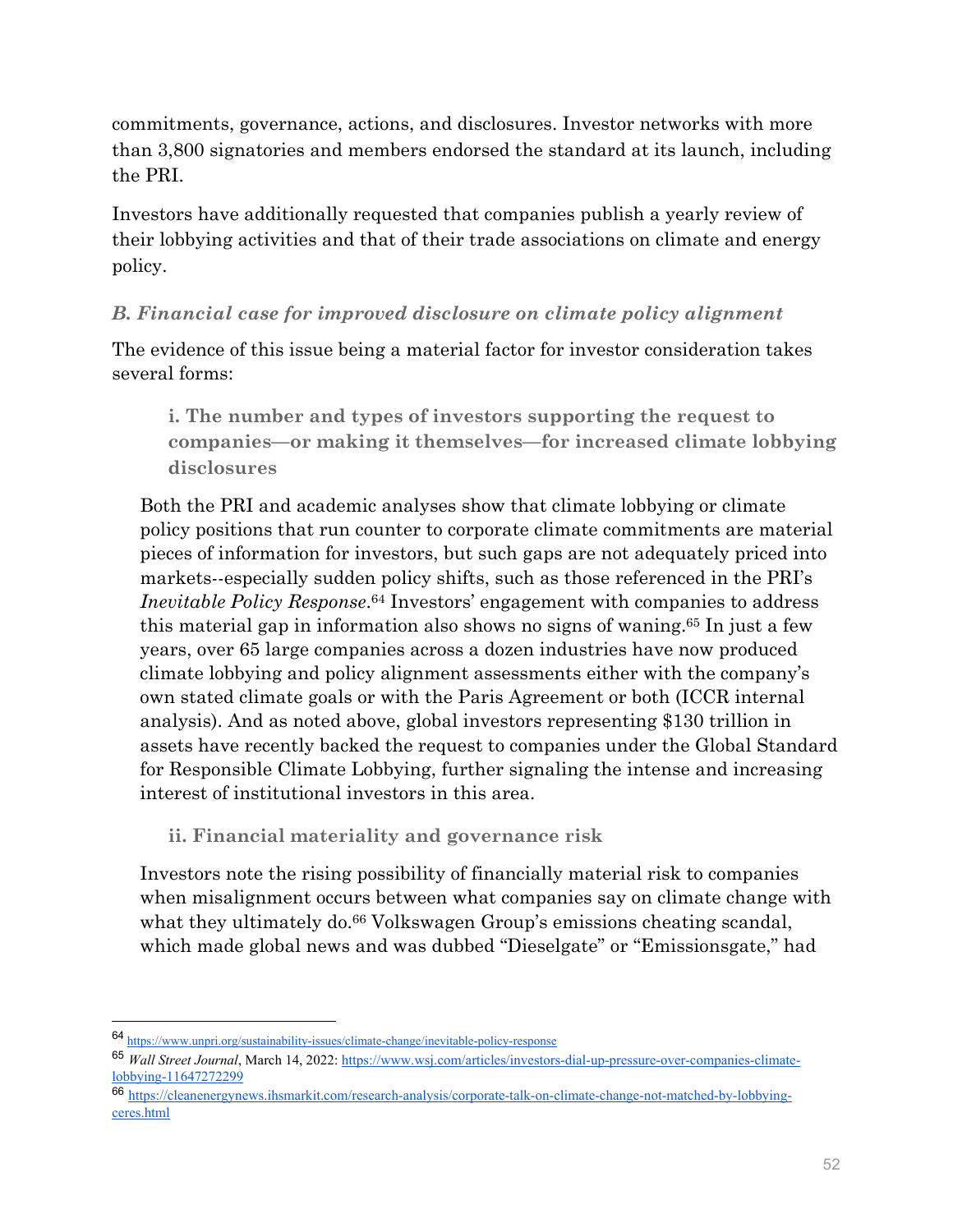an impact that was financially material<sup>67</sup> not just to VW, but it also triggered an investigation into many of its automotive peers, which unearthed widespread auto company involvement in such emissions misrepresentation, and billions of dollars in fines and settlements.

The "Dieselgate" case also illustrates the value of understanding policy engagement behavior as a proxy for true management thinking on how a company is approaching the risks or opportunities of climate change. Soon after the Dieselgate scandal went public, ESG data provider Sustainalytics noted in a conference presentation that Volkswagen already had been assessed with a poor governance ranking by the firm, which led to its poor ESG assessment prior to the scandal, and which should have been a red flag for investors.

The research organization Influence Map noted in its comment letter to the SEC in 202168 that the Dieselgate scandals provide "telling case studies as to how a deeper understanding of corporate policy engagement could have served to protect investors from material loss. While the Volkswagen Group presented itself as a climate and sustainability leader, its actual policy engagement represented dramatically different behavior. A lack of understanding as to how the company (along with others in the sector) was managing regulatory risk shocked shareholders and resulted in an SEC lawsuit (March 2019). It is noted that Volkswagen chose to defraud NOx-related rules to comply with increasingly stringent and climate-motivated CAFE efficiency standards in the US."

The case study also provided one of many clear examples of how climate lobbying strategies may contradict a company's purported climate change commitments and serve to both confuse investors and obfuscate real corporate motives. The SEC should therefore consider, at a minimum, disclosure requirements on climate lobbying alignment with corporate climate policy strategy when the omission or misrepresentation of such information would be deemed material under Rule 10b-5.

**iii. Systemic risks posed to economies from the lack of market-wide climate policies** 

Several U.S. Senators note in a 2022 letter to SEC Chairman Gary Gensler that "corporate lobbying against climate action or lack of engagement in favor of climate

<sup>67</sup> https://en.wikipedia.org/wiki/Volkswagen\_emissions\_scandal: "Regulators in multiple countries began to investigate Volkswagen, and its stock price fell in value by a third in the days immediately after the news. Volkswagen Group CEO Martin Winterkorn resigned, and the head of brand development Heinz-Jakob Neusser, Audi research and development head Ulrich Hackenberg, and Porsche research and development head Wolfgang Hatz were suspended. Volkswagen announced plans in April 2016 to spend  $\epsilon$ 16.2 billion (US\$18.32 billion at April 2016 exchange rates) on rectifying the emissions issues, and planned to refit the affected vehicles as part of a recall campaign. In January 2017, Volkswagen pleaded guilty to criminal charges....Winterkorn was charged in the U.S. with fraud and conspiracy on 3 May 2018. As of 1 June 2020, the scandal had cost VW \$33.3 billion in fines, penalties, financial settlements and buyback costs."

<sup>68</sup> Influence Map RFI comments May 2021: https://www.sec.gov/comments/climate-disclosure/cll12-8785675-237721.pdf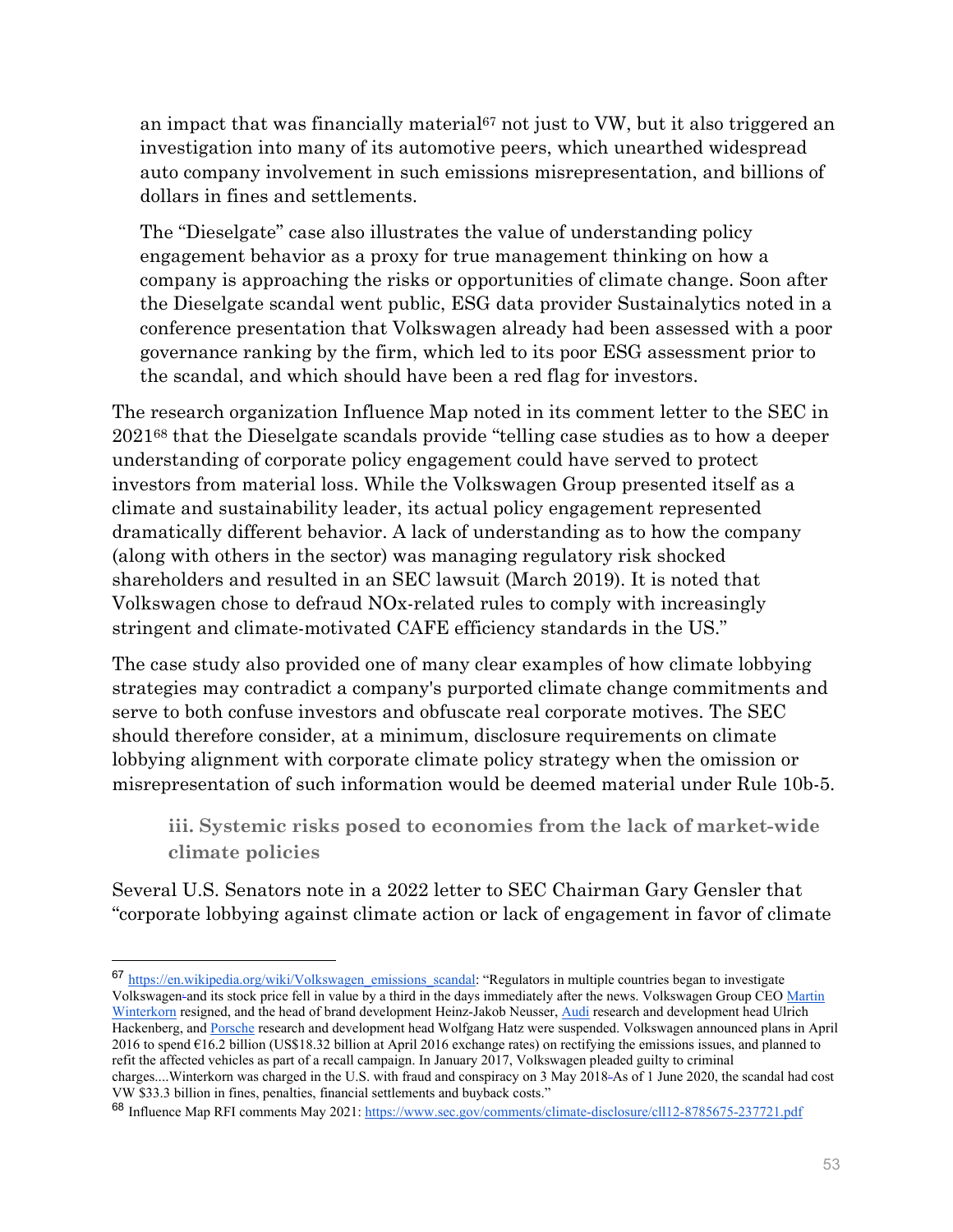action is therefore directly relevant to the costs companies may bear as a result of the increased physical risks of climate change."69

Transition risks to companies and to investors are exacerbated by delays in global climate policy caused by heavily financed anti-climate lobbying and a dearth of proclimate change corporate policy engagement. Mark Carney, as then-Governor of the Bank of England, wrote in his famous "Tragedy of the Horizon(s)" piece that the "[r]isks to financial stability will be minimized if the transition begins early and follows a predictable path."70 Other economic experts sound a similar note when discussing a potential "carbon bubble"—and the likely possibility that severe economic damage from a burst carbon bubble "'could be avoided by decarbonizing early,' and '[t]he extent to which financial exposures will translate into shocks depends on the ability of market participants to anticipate climate policy measures. If climate policies are implemented early on and in a stable and credible framework, market participants are able to smoothly anticipate the effects.'"71

The chart below, from the Bloomberg Green Daily newsletter72, notes the International Energy Agency's (IEA's) projections of the extent of renewable and low-carbon energies needed in a net-zero by 2050 scenario and dramatic decline in oil, gas, coal, and traditional biomass just within the next 8 years (from a 2019

#### **Demand Change (Million Tons of Oil Equivalent)** Renewables 1,917 **Nuclear**  $252$ Coal  $-2,228$ Oil  $-1,537$ Gas  $-314$ **Traditional Use of Biomass**  $-588$

#### **Greener Path**

The world is going to want a lot more renewable energy by 2030

Source: International Energy Agency

Based on the IEA's Net Zero by 2050 scenario. Change in global primary energy demand in 2030 is relative to 2019. **Bloomberg Green** 

<sup>69</sup> https://www.whitehouse.senate.gov/imo/media/doc/Letter%20to%20SEC%20on%20Climate%20Disclosure%20Final.pdf

<sup>70</sup> "Breaking the tragedy of the horizon: climate change and financial stability," Mark Carney (Sept. 29, 2015), available at https://www.bis.org/review/r151009a.pdf

<sup>71</sup> Jean-François Mercure, et al., "Macroeconomic impact of stranded fossil fuel assets," *Nature Climate Change*, Vol. 8, pgs. 588 – 593 (2018), https://www.nature.com/articles/s41558-018-0182-1; Stefano Battiston, et al., "A climate stress-test of the financial system," *Nature Climate Change*, Vol. 7, pgs. 283 –8 (2017), https://www.nature.com/articles/nclimate3255 <sup>72</sup> Bloomberg Green Daily newsletter feature, May 27, 2022.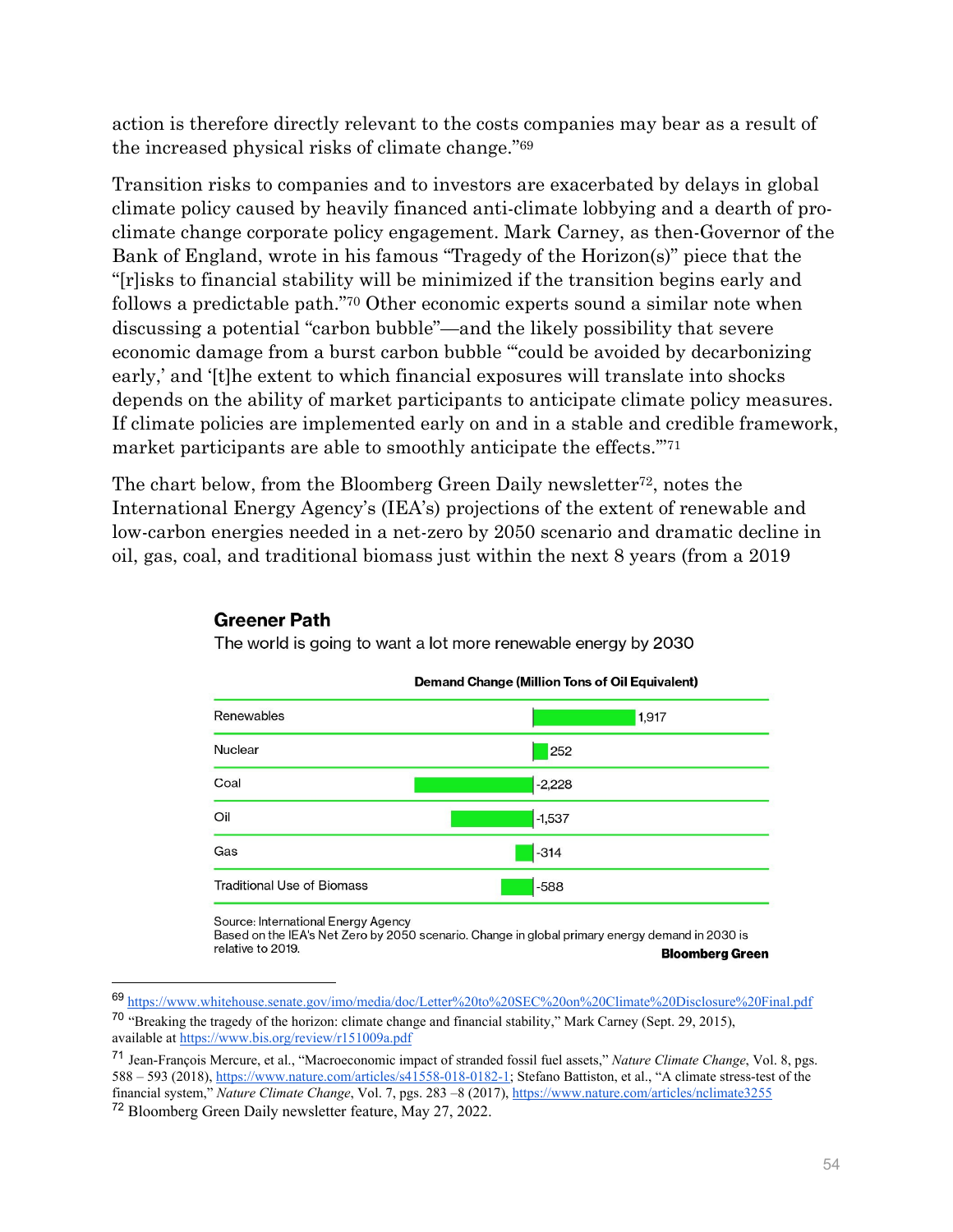baseline, pre-covid fluctuations). The fulfillment of the scenario is a short-term risk because of the infrastructure lifespans and time horizons for the infrastructure investments needed. Yet, many companies globally–and especially in the U.S.- continue to lobby for and invest in business strategies, scenarios, products, and energy types that would face substantial stranding and asset depreciation in the coming decade under the net-zero scenario.

# *C. Compliance risks, material omissions of fact, and the 'climate lobbying delta'*

Investors are heightening their scrutiny of the "climate lobbying delta"—meaning the difference between what a company commits to and says about climate change strategy versus what it actually does away from the public eye, and what it advocates for directly to policymakers and regulators, as well as through trade associations and related entities.

Glass Lewis and Institutional Shareholder Services (the two largest proxy advisory services in the world) are responding to this increased investor due diligence with more detailed assessment of corporate behavior on climate change when misalignments appear. For example, Glass Lewis notes the following about climate lobbying oversight and policy alignment issues:

### 2022 ESG Initiatives Voting Guidelines, Climate-Related Lobbying:

· "…There is a growing acknowledgment by investors and companies that ensuring alignment between stated values and lobbying expenditures, including those of trade associations, is an important consideration. When companies actively lobby, whether directly or indirectly, in a manner that seems to contradict their espoused priorities and positions, it can result in the inefficient use of corporate resources, confuse a company's messages, and expose a company to significant reputational risks. Accordingly, Glass Lewis will generally recommend in favor of proposals requesting more information on a company's climate-related lobbying. When reviewing proposals asking for disclosure on this issue, we will evaluate: (i) whether the requested disclosure would meaningfully benefit shareholders' understanding of the company's policies and positions on this issue; (ii) the industry in which the company operates; (ii) the company's current level of disclosure regarding its direct and indirect lobbying on climate change-related issues; and (iii) any significant controversies related to the Company's management of climate change or its trade association memberships." (p. 27)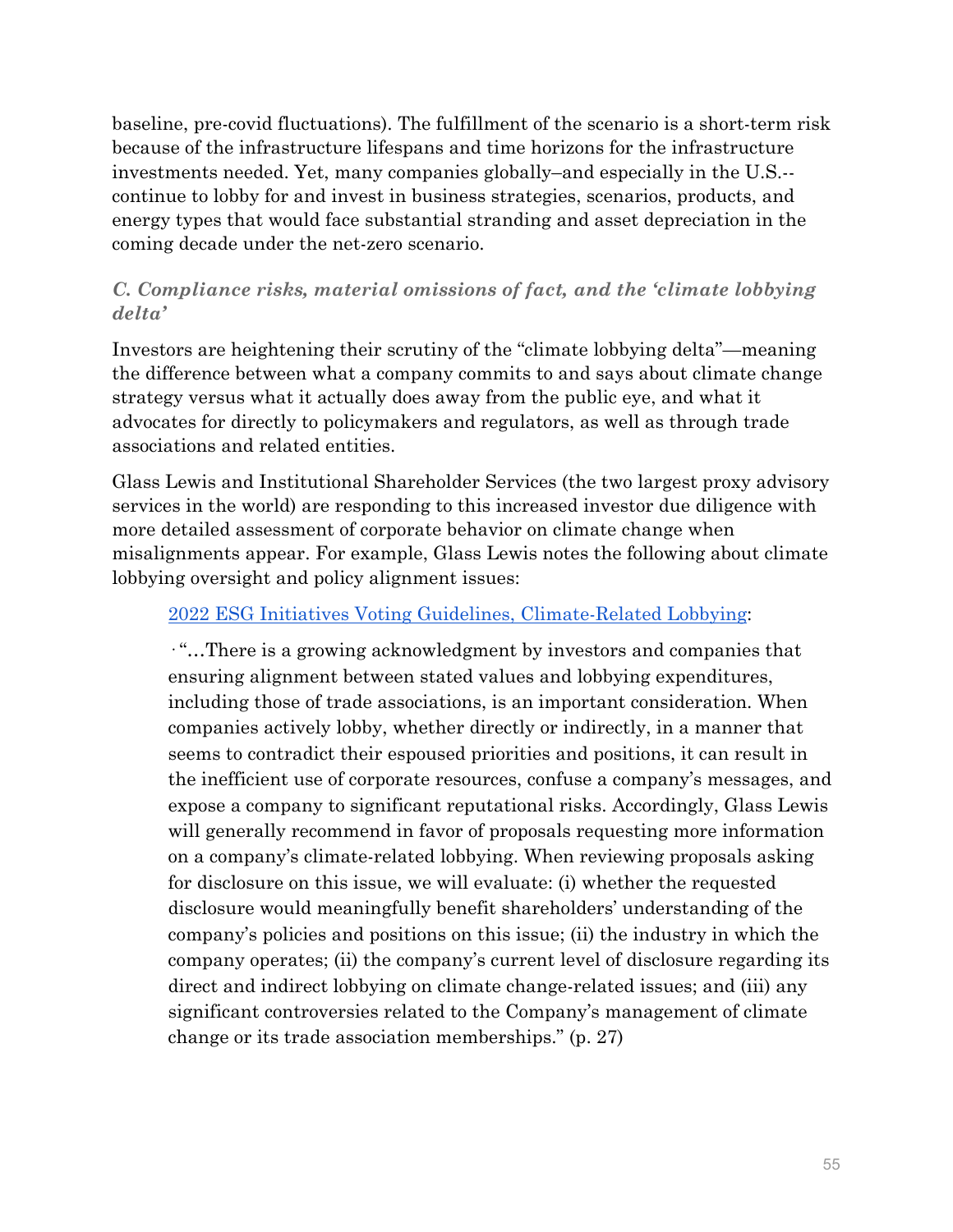This focus on both process (a gap analysis) and impact (acting on the findings of such an analysis) are articulated in documents from all three of the world's largest institutional investors (by total assets under management). In its *2021 Stewardship Expectations* brief, the world's largest asset manager, BlackRock, highlighted that lobbying and trade association alignment was a priority: "We will now seek confirmation from companies…that their corporate political activities are consistent with their public statements on material and strategic policy issues. Moreover, we expect companies to monitor the positions taken by trade associations of which they are active members on such issues for consistency on major policy positions and to provide an explanation where inconsistencies exist."

An example of the importance of such a gap analysis and identification of company policy misalignment is reflected in a shareholder proposal filed at Norfolk Southern for the 2021 proxy statement by ICCR member Friends Fiduciary, asking the Board to conduct an evaluation and issue a report to assess climate lobbying alignment. In its first year going to a vote, the proposal received 76% support from shareholders. The resolution was originally filed to address Norfolk Southern's seemingly contradictory emissions reduction commitments and trade association activities. The company had set short-term greenhouse gas emission goals and had committed to adopting a science-based reduction target,73 which was positively received by investors. However, the company had also been funding lobbying organizations, such as the American Coalition for Clean Coal Electricity, which worked to discredit climate science and opposed most federal climate policies. This lobbying behavior, according to press reports,74 reflected the fact that the transport of coal represented one of the company's primary business lines, which raised significant investor concern as it contradicted the company's clearly-stated climate strategy.

This example demonstrates the need by investors for additional disclosures on corporate climate policy practices and why this information can be quite material in investment decision-making. The company's need to reconcile the misalignment between its lobbying and policy activities—including by third parties like a trade association--and its own stated strategies highlight both the greenwashing challenge investors are facing in their day-to-day issuer analysis and the importance of general strategy and business model alignment with policy influence engagement activity.

Yet, Norfolk Southern is but one example of an increasing roster where shareholder concerns over policy and action misalignment are occurring. In 2021, ICCR members garnered majority support from the majority of proposals going to a

<sup>73</sup> http://nscorp.com/content/dam/nscorp/get-to-know-ns/about-ns/environment/Norfolk-Southern-2020-CDP-filing.pdf p. 15.

<sup>74</sup> https://www.theatlantic.com/science/archive/2019/12/freight-railroads-funded-climate-denial-decades/603559/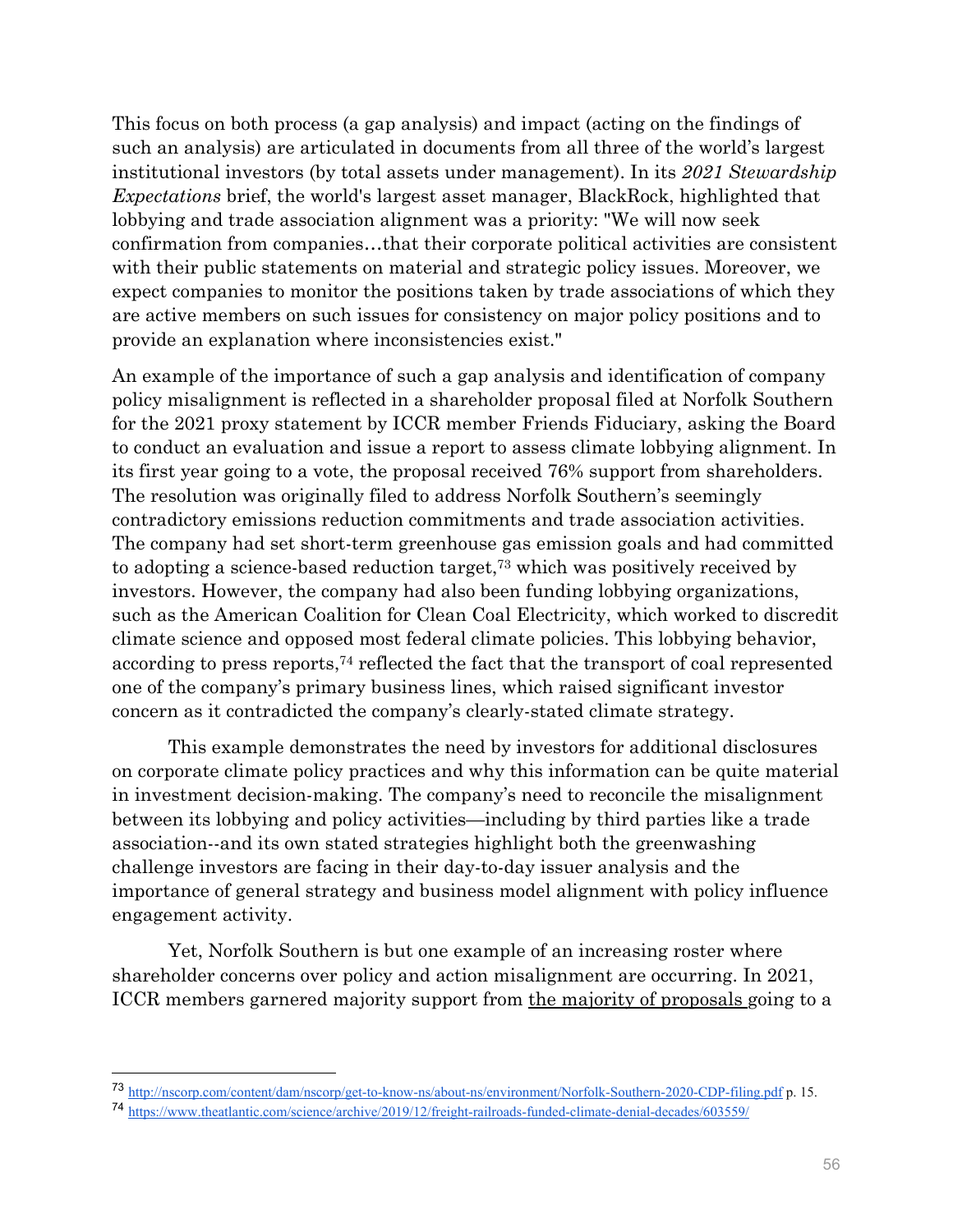vote, including ExxonMobil (63.8%), Phillips 66 (62.49%), and United Airline Holdings (65%), in addition to Norfolk Southern.

### *D. Board responsibilities and climate policy governance*

While U.S. companies are increasingly setting GHG reduction goals, making Net Zero commitments, or touting their climate change credentials for new business investment, an analysis in 2021 by US nonprofit Ceres of 96 large, US-based companies noted that corporate Boards are missing critical pieces of information to understand how their respective companies are engaging on climate policy.75 Among the assessed companies, 74% publicly acknowledged climate change as a material risk to their enterprises, 88% formally tasked their boards with the responsibility to oversee climate or sustainability issues, and 92% were setting GHG emissions reduction goals for their own operations. *But,* 21% lobbied in opposition to such policies, and these were "often the same companies that were establishing targets and lobbying for climate regulation in other contexts." Such misalignments raise serious issues for investors around climate governance, strategy oversight, material risks from misrepresentation of information, and other concerns. The authors of the report suggested three critical steps to address this misalignment, which ICCR agrees with:76

1. **Assess the value-creation opportunities that open with climate regulation in place.** Firms generally prefer free markets over increased regulation, but what would uncontrolled climate change really look like" for business strategy? It notes that increased storm activity, wildfires, droughts, and populations displaced as a result of climatic changes would likely negatively impact operations;

2. **Systematize decision-making on climate change across the company.** Boards with an explicit mandate to oversee both climate change and public policy are best positioned to consider these issues and the overlap between them regularly and robustly." ICCR members (along with the Ceres report recommendations) have recommended to companies during climate policy engagements that companies formalize this responsibility within the Board, including with the addition of language in the appropriate board committee charter(s) where appropriate.

3. **Regularly conduct an audit of the company's climate positions to ensure consistency.** A growing number of investors are calling on companies to conduct internal audits, which the board should oversee, into the extent to which lobbying efforts are aligned with science-based climate

<sup>75</sup> https://blog.nacdonline.org/posts/climate-governance-lobbying-oversight; https://www.ceres.org/practicingRPE <sup>76</sup> Ibid.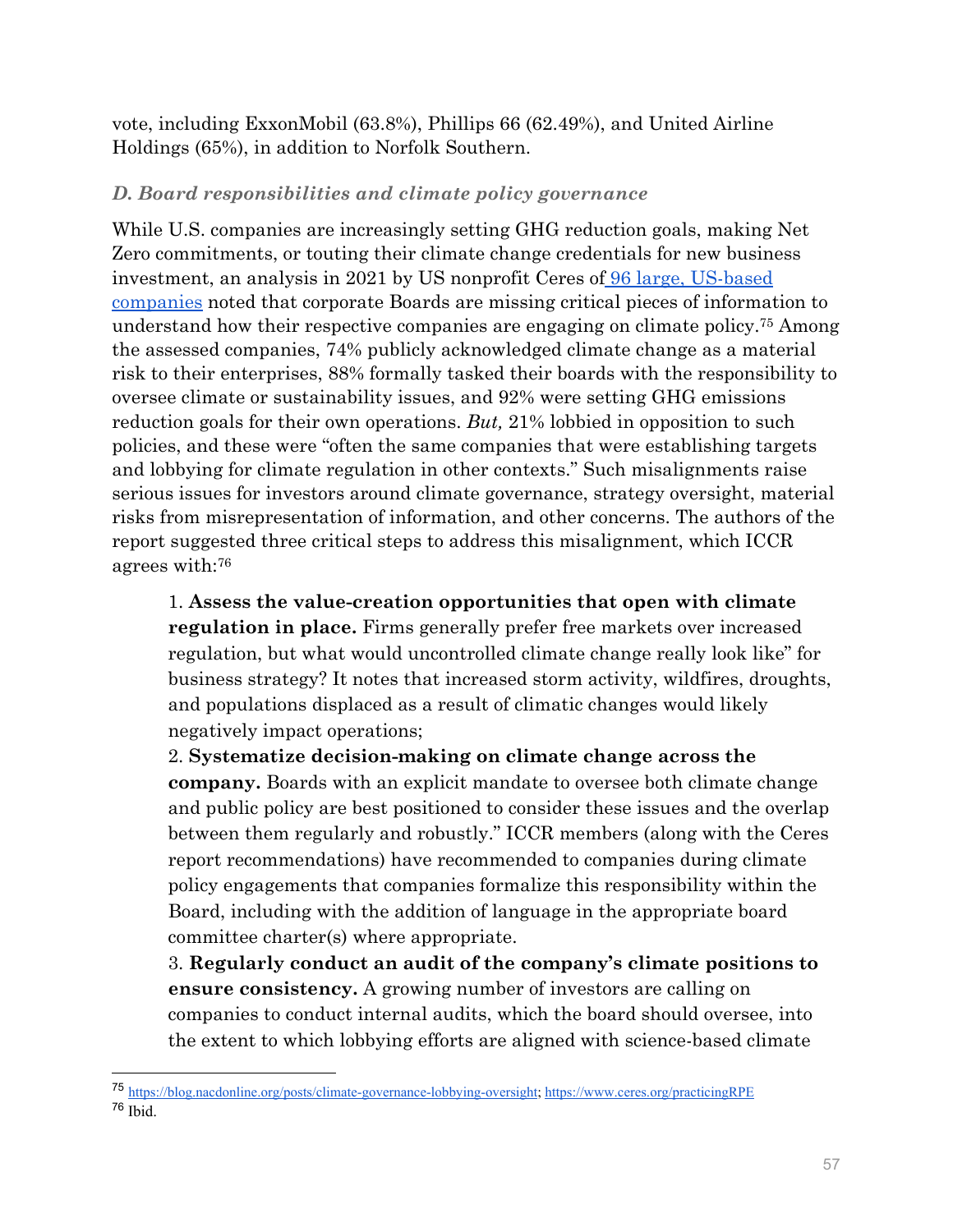policy. These audits should cover both direct lobbying with policymakers and indirect lobbying conducted on a company's behalf by the trade associations to which it belongs. Boards should oversee these internal audits at regular intervals as the scope and context of climate impacts evolve, and they should systematize concrete steps and timelines to address any misalignment that the audits reveal. Amid investors' growing interest in companies' lobbying efforts, it is also strongly recommended that companies disclose the results of those audits as well as the steps companies plan to take to tackle any misalignment they find." This step is further highlighted in the *Global Standard for Responsible Climate Lobbying* and is a critical aspect of every ICCR investor engagement with companies on climate lobbying.

Investors are aware of many additional examples making the news regarding climate lobbying misalignment, from the ExxonMobil "recruitment sting" scandal in 202177 to banking giant HSBC's "Miami underwater in 100 years" reputational risk impacts during May 2022.78 This is to say that the issue of aligning climate policies and lobbying with internal corporate strategy is not confined to a few sectors like heavy greenhouse gas emitters but is broadly applicable to many public companies. Investors, therefore, need additional information from company boards regarding the governance structures in place to ensure that external statements and advocacy align with the internal positions and commitments of companies on climate action.

### *E. Key reasons why investors ask for these disclosures*

ICCR's investor members have communicated several key reasons why investors are seeking disclosures from companies on lobbying alignment, including:

- Complementing corporate risk analysis.
- Internal and external corporate benchmarking on climate readiness and risk.
- Managing fund strategies for systemic risks.
- Need for improved and more consistent data to assess climate regulatory risk for companies, projects, and industries.
- Material investment factor when business model/strategy/revenue is strongly impacted by climate policy in a negative or positive direction.
- Materiality triggers, when a company's business model is dependent on specific policies coming to fruition, such as Electric Vehicle producers' dependability on the emergence of global EV recharging infrastructure.

<sup>77</sup> https://www.nytimes.com/2021/06/30/climate/exxon-greenpeace-lobbyist-video.html

<sup>78</sup> https://www.independent.co.uk/tv/news/hsbc-climate-change-miami-joke-b2085313.html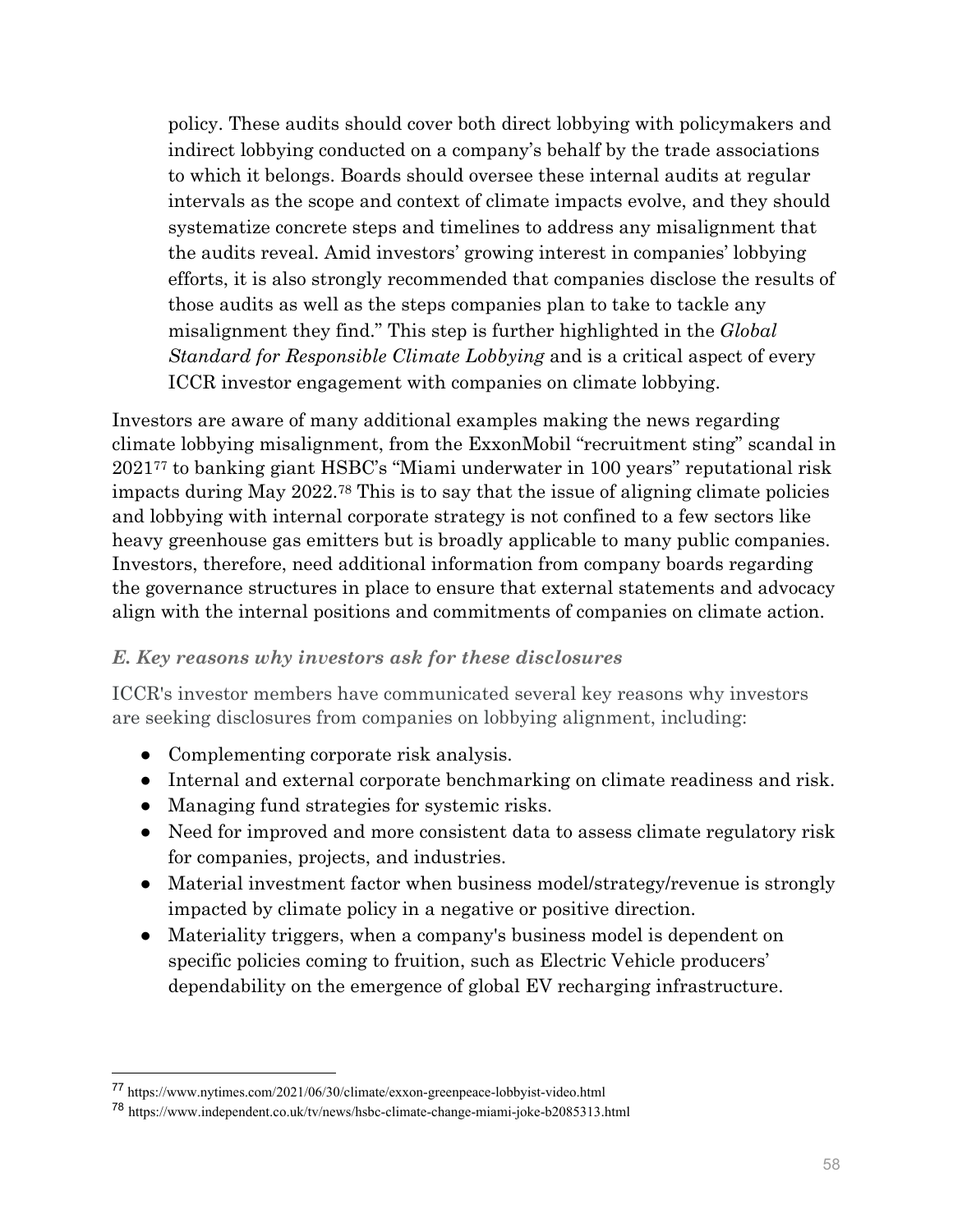- Serving as a proxy for management's thinking on business preparation for the energy transition, and how a company will respond, or pivot to address future needs.
- Issue is important in proxy voting decisions and determining board election criteria for oversight of risk, climate and policy strategy, and business model.
- Potential divestment criteria: The Swedish AP7 fund, for example, halted investments in ExxonMobil and others, based on climate policy engagement criteria it had developed.
- Engagement: Policy lobbying alignment on climate change is a strategic element within the Climate Action 100+ (CA100+) investor framework, which has the support of at least 545 investors with a total of \$52 trillion in signatory assets under management.

# *F. Corporate climate policy disclosure needs are not being addressed by existing market forces*

Investors, through countless voluntary efforts via corporate engagement on climate policy disclosure alignment, often receive misleading and "greenwashing" responses from companies with little evidence backing up corporate claims. Some investors support an increased role for third parties (auditors or assurance providers) in checking such policy alignment disclosures on behalf of investors.

To improve investor confidence in company actions and disclosures regarding climate policy activity, investors are encouraging companies to ask trade associations and other entities which lobby on their behalf to report back annually to contributing or participating companies on the lobbying activities, policy positions, and related information so that companies and boards have the needed disclosures to complete an alignment exercise each year on climate policy alignment.

Although mandatory auditing of direct and indirect climate policy lobbying and positions taken would be preferred by some groups of investors, since greenwashing can be widespread in this area, we suggest that the SEC examine this issue and how the credibility of climate policy disclosures can be improved. The current disclosure regime is extremely ill-suited to investor needs. For example:

> • The current US framework addressing lobbying disclosures by companies is the Lobbying Disclosure Act (LDA) of 1995 and subsequent updates. Data generated by the LDA falls short of investor needs though, as it defines the term 'lobbying' in a relatively narrow way, and does not include a broader range of influence activities under this reporting. Secondly, the LDA does not require details about the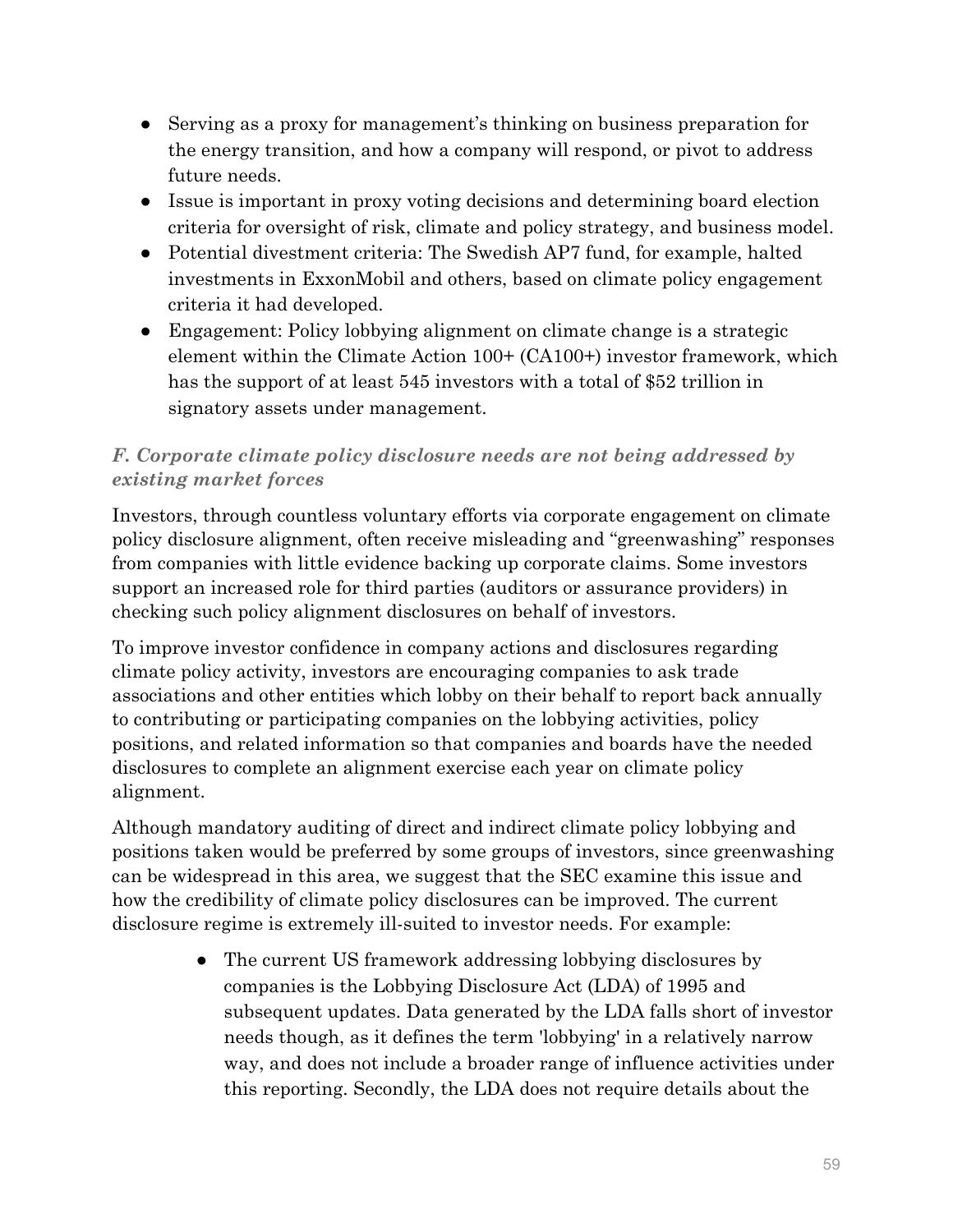position taken by the company, or its lobbyists, related to the actual policy stance on a given bill or regulation. It is therefore unclear whether a company or its lobbyists would be for or against a bill being disclosed in the LDA report.

- Existing climate change and ESG frameworks do not adequately cover the topic: neither the Taskforce on Climate-Related Financial Disclosures (TCFD), nor the Sustainability Accounting Standards Board (SASB), or the Climate Disclosure Standards Board (CDSB) [both now subsumed into the International Sustainability Standards Board as of June 30, 2022] substantively mentions climate policy engagement or climate policy misalignment as a material issue.
- Since a lot of policy activity conducted by trade associations, policy think tanks, and related business alliances have little U.S. obligation to disclose their day-to-day influence activities and policy stances, it is quite difficult for investors to do an internal assessment of a company's climate strategy and commitments with a determination of alignment or misalignment within their policy and lobbying activities—especially when conducted by third parties.

Several entities mentioned in these comments, however, are working to create standards, reporting expectations, benchmarking, and other useful investment tools on this issue, and the SEC would have a stronger final rule if it scrutinized the governance, compliance, and reporting gaps that remain in this area.

Organizations and investor networks that are benchmarking and evaluating corporate actions, policies, and governance practices around climate lobbying and policy engagement include: ICCR, Ceres, CDP, the Transitions Pathway Initiative, the Climate Action 100+, Influence Map, the Center for Political Accountability's Zicklin Index, the Global Standard for Responsible Climate Lobbying, and the Principles for Responsible Investment, among others.

# *G. Where should such disclosures be made?*

As InfluenceMap notes in their 2021 comments: "Laws and regulations prohibit companies from making materially false or misleading statements. Likewise, companies are prohibited from omitting material information that is needed to make the disclosure not misleading. In addition, a company's CFO and CEO must certify to the accuracy of the 10-K and 10-Q."79 Investors also increasingly have an

<sup>79</sup> https://www.sec.gov/comments/climate-disclosure/cll12-8785675-237721.pdf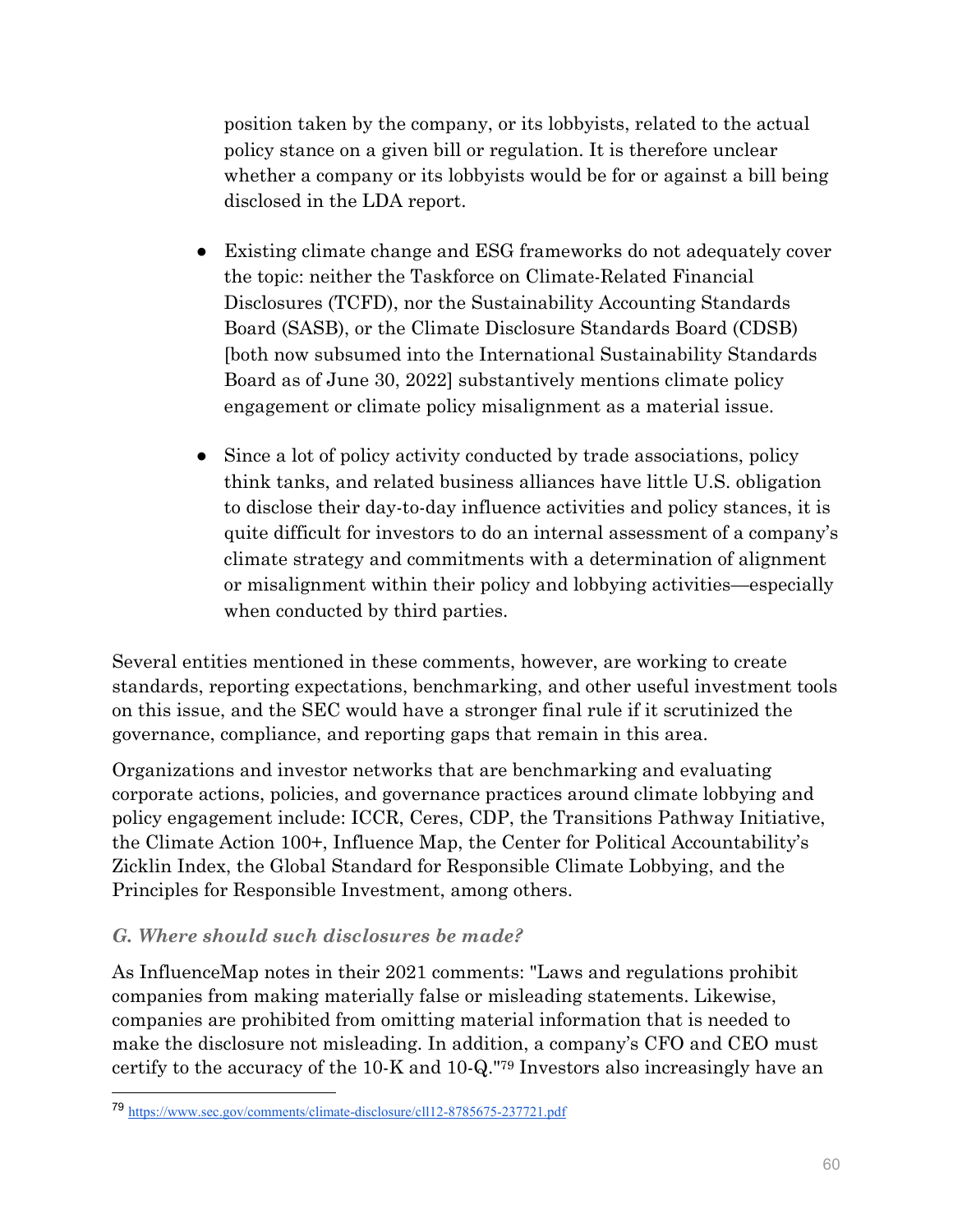interest in understanding the details and mechanics of how corporations are engaging on policy areas material to their businesses even beyond climate change. "Sectors where opaque policy engagement could be hiding material investor risks include drug pricing and healthcare, financial regulatory reform, digital/internet regulations, etc. Making [these disclosure obligations on climate policy engagement] generic and applying as part of the S-K process in general could radically improve investor understanding of corporate behavior in highly regulated sectors," including beyond climate change itself. InfluenceMap 2021 comments (p.8).

### *H. Congressional Budget rider on the disclosure of political contributions and dues*

We note that the SEC's activities are constrained by a Congressional budget rider which prohibits the expenditure of funds by the SEC to require the disclosure of political and tax-exempt contributions or dues paid to trade associations. The rider specifies:

Sec. 631. None of the funds made available by this Act shall be used by the Securities and Exchange Commission to finalize, issue, or implement any rule, regulation, or order regarding the disclosure of political contributions, contributions to tax-exempt organizations, or dues paid to trade associations.

However, it is clear that this rider is focused on the disclosure of *contributions* and *dues*. Therefore, our recommendations do not seek disclosure of such expenditures but instead focus on the company's assessment and demonstration of alignment of any such spending on lobbying and other policy advocacy, including through trade associations.

# *I. Recommendations for policy disclosure requirements in the rulemaking proposal*

- 1. Amend the governance provisions of the rule proposal to require
	- a. Disclosure of Climate Change Competency and Policy/Regulatory Affairs expertise in any board skills matrix or nominee qualifications.
	- b. Disclosure of Board's oversight role and responsibilities related to both climate change strategy, and climate change policy oversight and due diligence, including any role of Board committees.
- 2. Amend the risk management provisions of the rule to require that a company in a high-GHG-emitting sector, or that has made public claims regarding alignment with or support for the Paris Agreement, or that has publicly committed to a low-carbon transition plan or similar emissions reduction commitments, to disclose whether it has lobbied directly or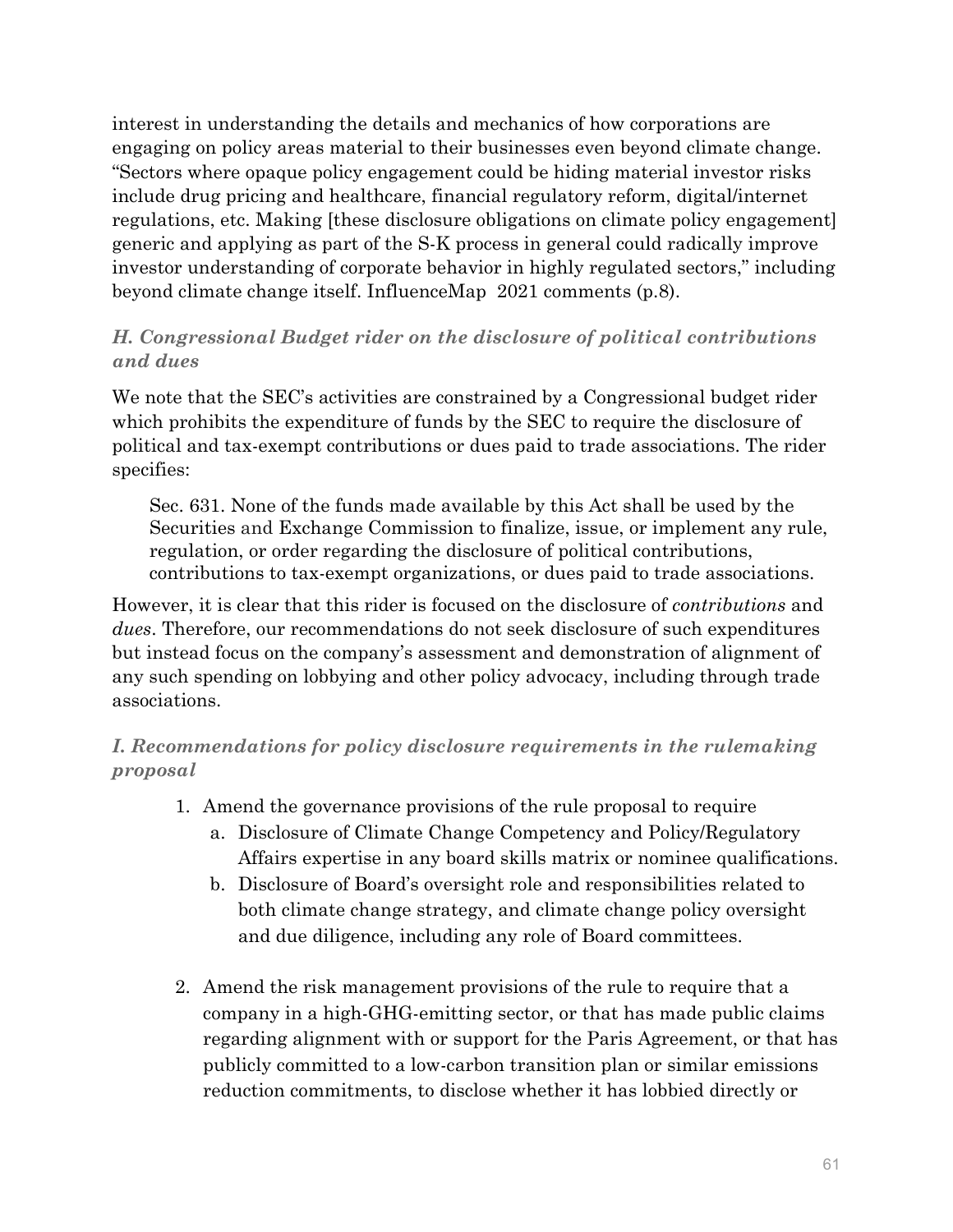through third parties on climate change matters, and if so, whether such lobbying activity is aligned with the company's stated climate strategy or transition plan—as well as the method the company and board used to determine that alignment. If any misalignment is identified, the Board director or Board Committee should explain to investors how the company is addressing the misalignment. Include requirements for such assessment to also include assessment of lobbying by third-party organizations such as trade associations supported by the company, including establishing requirements for transparency of trade association lobbying activities to allow the company to track these activities and evaluate alignment.

3. Provide guidance in the background section of the rulemaking release to make it clear that disclosure of an "aligned" strategy, net-zero commitment, or other proactive transition strategies may necessitate disclosure of any contradictory policy advocacy supported by the company. Failure to disclose such contradictory lobbying positions in light of the other disclosures may be considered a materially misleading omission.

# **PHYSICAL RISK**

*A. Final rule should address company preparedness for how the physical risks of climate change impact the company's workforce and the communities in which it operates* 

59. Should we require registrants to disclose the financial impact metrics, as proposed? Would presenting climate-specific financial information on a separate basis based on climate-related events (severe weather events and other natural conditions and identified physical risks) and transition activities (including identified transition risks) elicit decision-useful or material information for investors? Are there different metrics that would result in the disclosure of more useful information about the impact of climate-related risks and climate-related opportunities on the registrant's financial performance and position?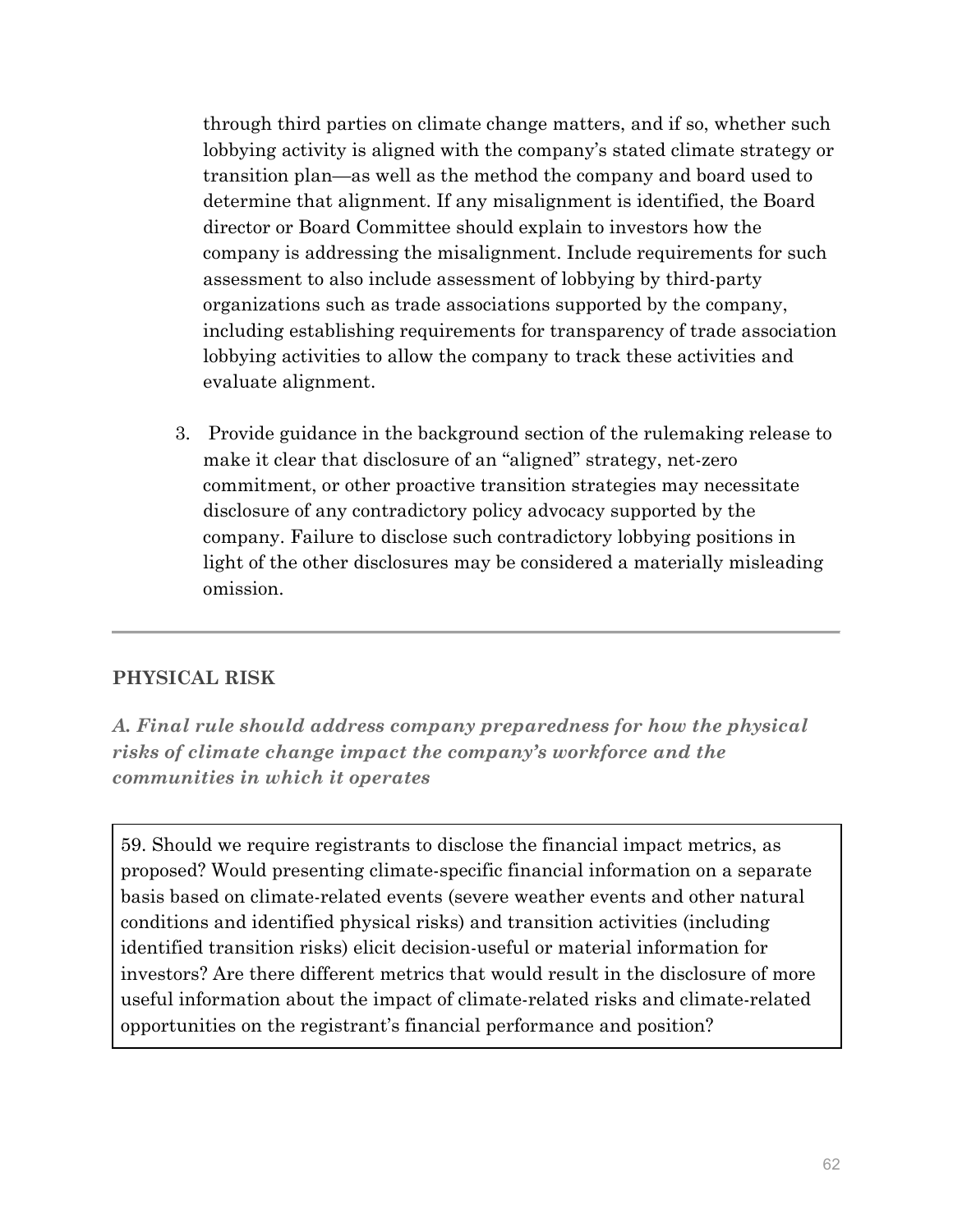At various locations in the proposed rule, physical risks are discussed, including in the business strategy, risk management, transition plan, and financial statement sections of the rule. In each instance, there is inadequate granularity regarding the substantial impact that physical risks may impose on humans - on the workforce and on the communities in which the company operates. The hardships on these stakeholders also threaten enterprise value. Therefore, disclosure of physical risks to human beings as they intersect with the company's activities and interests is an important element of disclosure that is neglected in the draft rule.

### *B. Workforce impacts*

 $\overline{a}$ 

Currently, investors encounter little disclosure regarding the effects of climate change on a registrant's workforce. That can and should be remedied in the Final Rule.

Academics, health care practitioners, and local, state, and national agencies (like the U.S. Centers for Disease Control and Prevention and the National Institute for Occupational Safety and Health) have all recognized some of the most critical risks from climate change to worker health and safety: those include severe heat stress, dangerous humidity levels, the magnification of dangerous air pollutants or climaterelated exposure to hazardous chemicals, allergy hazards exacerbated by climate change, extreme weather risks impacting workforce locations and the surrounding community (like flooding, hurricanes, tornadoes, droughts, and wildfires—to name a few), and biological vectors/pathogens where climate change increases the risk of illness, disease, contagious infections, and lethal outbreaks. These impacts on the workforce not only pose risks to the health of employees and subcontracted workers and their families; there is widespread evidence that such impacts will affect GDP, workplace productivity, the hours and conditions under which workers can operate, and other factors critical to business revenue generation.

In 2019, the California Public Employees Retirement System (CalPERS) and Wellington Management produced a Climate Risk model that focused on specific categories of physical risks.80 They noted both acute and chronic physical risks for workers: "Above certain levels, heat, especially when combined with humidity, takes a human toll. As regions see more days of high heat, labor and energy costs may climb as outdoor productivity and hours decline and workers move indoors. Health care costs may go up, especially among vulnerable populations. Customers

<sup>80</sup> https://www.wellington.com/uploads/2019/10/21eb89c87e979daca0b3fe271c7408e1/physical-risks-of-climatechange\_procc\_framework.pdf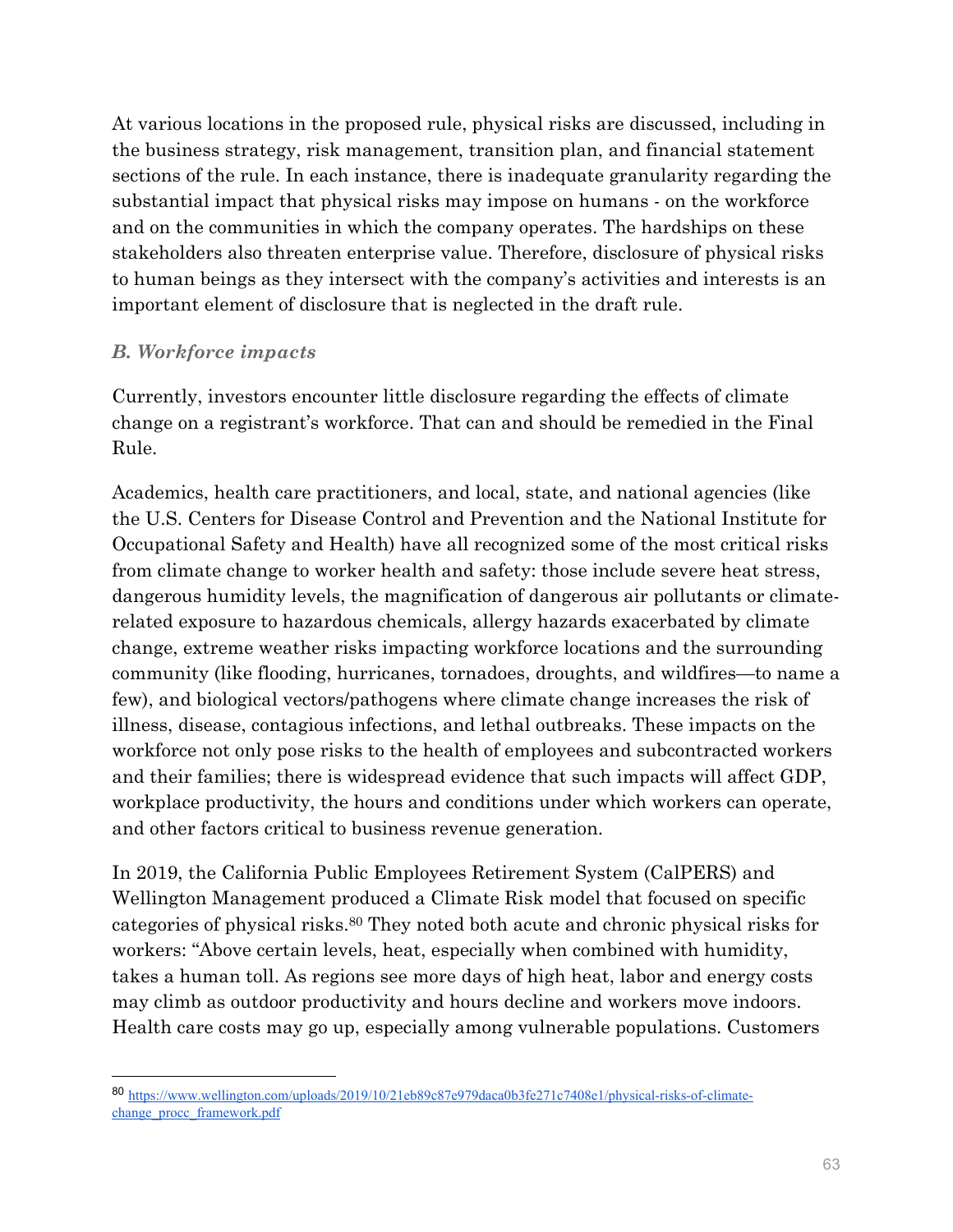may change vacation destinations or have less interest in outdoor venues. Outdoor agricultural and construction productivity and hours worked may drop."81

The U.S. CDC notes that: "A number of both indoor and outdoor worker populations may be particularly vulnerable to climate variations. Examples include emergency responders, health care workers, firefighters, utility workers, farmers, manufacturing workers, and transportation workers. Climate conditions can amplify existing health and safety issues and could lead to new unanticipated hazards. *Workers may also be exposed to weather and climate conditions that the general public can elect to avoid*. For worker populations such as migrant workers and day laborers who may have inadequate housing or other social and economic constraints, the adverse health effects of exposure to climate-related hazards in the workplace could be exacerbated by exposure to similar hazards in the home."82

# *C. Affected populations where companies operate (corporate community impacts)*

Beyond the very real risks of extreme weather events, which are taking an increasing economic toll on communities throughout the U.S., and of which many are linked to the exacerbating effects of climate change, acute impacts to local/regional populations where companies operate should be on corporate radars, as these risks can and often do force companies to shift strategy due to the inability of local businesses to function in support of company activities. For example, CalPERS and Wellington note the lesser-discussed challenge of drought as a physical risk issue with compounding effects, which can impact "the availability, access, and pricing of water and food" for both workers and local residents. [4] A company may be forced to shift its strategy when corporate demands for local water come into conflict with community needs, and climate change is driving a surge in that regional water competition.

Additionally, floods, wildfires, hurricanes, and other climate-magnifying events close schools, hospitals, supermarkets, banks, and other essential services, which put added strain on companies' abilities to operate in affected areas—especially when the corporate workforce is focused on meeting basic survival and safety needs of their families first. The SEC need look no further than climate weather disasters from just the past three years for a plethora of examples of how these physical risks

<sup>81</sup> Ibid.

<sup>82</sup> https://www.cdc.gov/niosh/topics/climate/how.html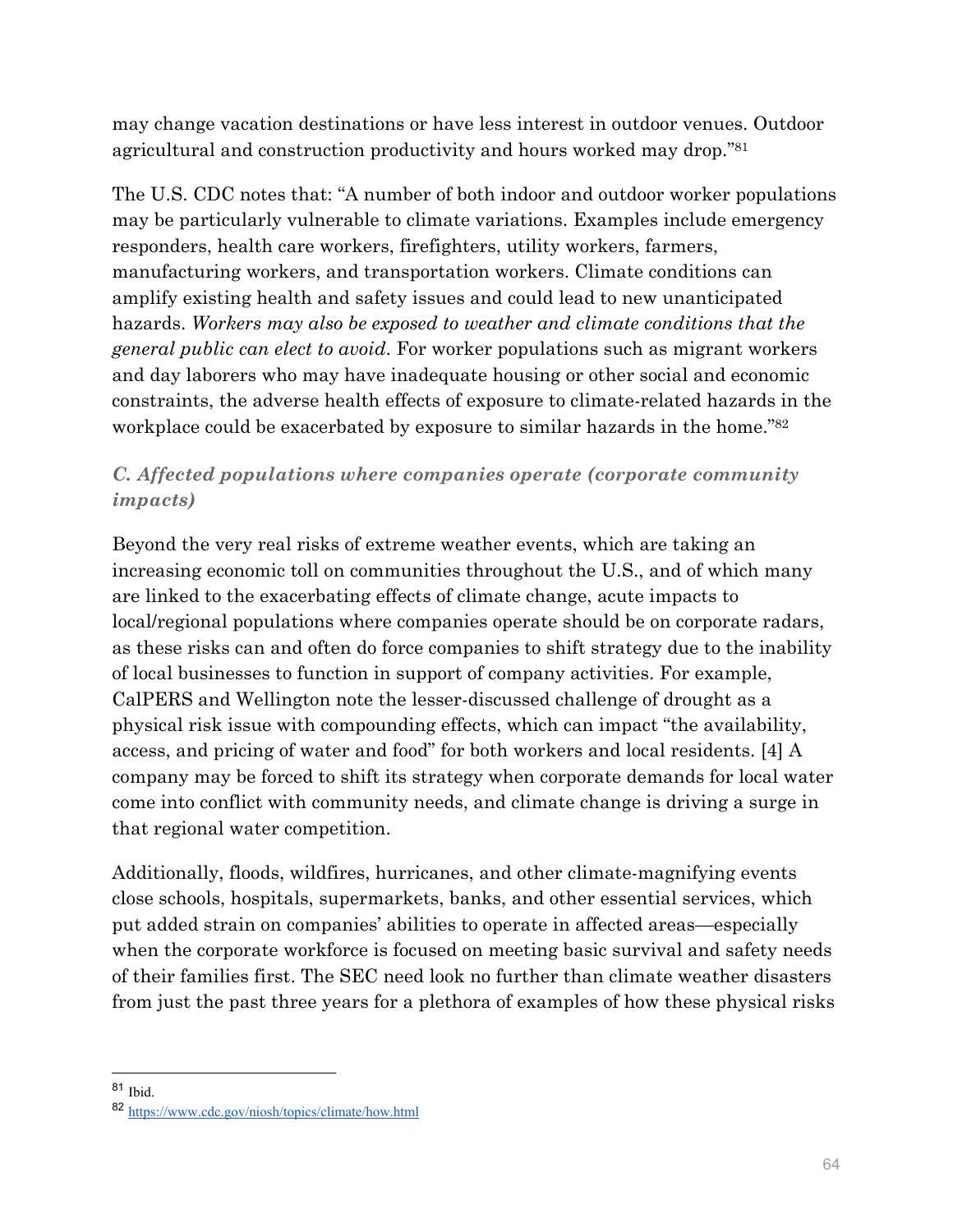play out in communities, and the resulting impacts on company productivity and operational capacity in those impacted regions, to understand investor concerns.

Moreover, for some companies, particular impacts of their operations on host communities are exacerbated when the physical impacts of climate change affect their operations. An example is flooding of manufacturing or chemical production operations that lead to toxic releases to adjacent communities.

Therefore, investors need greater and more granular information about how companies are assessing, planning for, and investing in solutions that lessen these regional workforce and community impacts, as there is a direct connection to the bottom line with both the severity and frequency of such events stemming from climate change today.

# *D. Compounded risks and impacts to workers from climate*

While policymakers need to take a closer look at the way these issues are taking a toll on essential workers in vulnerable sectors like agriculture, manufacturing, and emergency response, the SEC has a different role here in driving better transparency about the depth to which these issues are impacting corporate planning and workforce response, as well as how companies are developing solutions to mitigate these risks—especially when it comes to more vulnerable workers. This includes the indirect ways in which climate change poses structural risks to workers dealing with the physical impacts they face. "While many of the effects of climate change on human health are well-documented, there is a marked absence of focus on the ways these effects impact workers and the ways climate change can stress the systems designed to protect them, like OSHA and workers' compensation programs,"83 notes a thought-piece from Georgetown Environmental Law Review.

Both academic literature and US health agencies note that certain subsets of workers, in particular, are at higher risk than others, based on the typical conditions of their job function: the risk of illness or major injury is directly proportional to rising global temperatures for those "on the front lines" of responding to extreme weather events and natural disasters. The rising "frequency and magnitude" of such extreme weather events that are putting more and more workers in harm's way should be a factor in corporate strategy, mitigation, and reporting to investors.

<sup>83</sup> https://www.law.georgetown.edu/environmental-law-review/blog/workers-among-most-vulnerable-to-climate-change/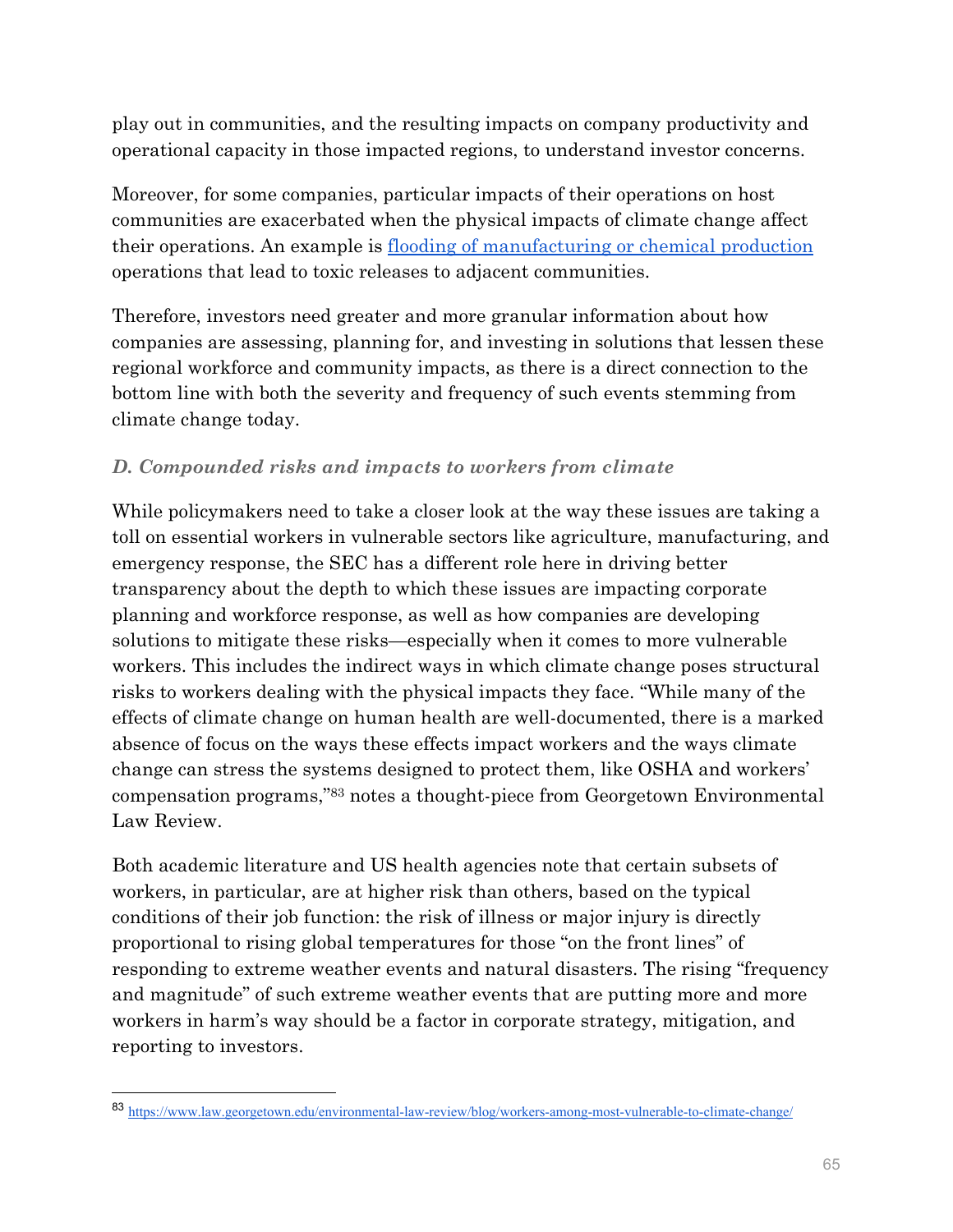Agricultural and other outdoor workers are especially vulnerable to weather conditions. "Those who are paid based on how much they harvest are disincentivized from taking breaks to rest, hydrate, and move to cooler areas, 84 notes the Georgetown Law publication *Workers Among Most Vulnerable to Climate Change*. "The resulting dehydration may be the cause of an outbreak of chronic kidney disease among agricultural workers,"85 it adds—clearly showing the compounded effects on subsets of the workforce. Manufacturing is another industry noted in academic studies where many workers "are exposed to heat because the buildings that house large-scale manufacturing are too big to be air-conditioned and can be hotter inside than outside.86 For both indoor and outdoor workers, heat exposure can cause heat exhaustion, and heat stroke, and can exacerbate existing chronic diseases.87 Hotter working conditions are also associated with reduced cognitive function, which leads to increased risk of injury and decreased productivity,"88 the research notes.89

Climate change is intensifying other seemingly indirect threats as well, such as exposure to hazardous chemicals, insects, and pathogens. As "weeds and pests expand, farming tends to rely on more and different pesticides, to which agricultural workers are then exposed. Environmental pollutants to which workers are already exposed are more volatile due to warmer temperatures, which can result in airborne transport of chemicals for long distances."90 And, as mentioned above, mosquitos, ticks, and other vectors of illness are seeing expanded ranges, which has health implications for many outdoor workers.<sup>91</sup> The CDC notes that "climate conditions such as temperature and rainfall affect the prevalence and distribution of vectors, pathogens, hosts and allergens. Associated health impacts include food-borne and water-borne diseases; asthma and allergies triggered by pollen; mold-related asthma; skin and lung irritation from poisonous plants; and vector-borne diseases such as Lyme disease, dengue, chikungunya, and Zika virus disease. The most vulnerable occupational groups may include outdoor workers,

<sup>84</sup> Barry Levy & Cora Roelofs, *Impacts of Climate Change on Workers' Health and Safety*, Oxford Research Encyclopedia, Global Public Health (Feb. 25, 2019), https://doi.org/10.1093/acrefore/9780190632366.013.39 <sup>85</sup> Ibid.

<sup>86</sup> Colleen Walsh, *Toll of Climate Change on Workers*, Harvard Gazette (Nov. 1, 2019), https://news.harvard.edu/gazette/story/2019/11/researcher-analyzes-effects-of-climate-change-on-productivity/

<sup>87</sup> Levy & Roelofs, *supra* note 1.

<sup>88</sup> Max Kiefer et al., *Worker Health and Safety and Climate Change in the Americas: Issues and Research Needs*, 40(3) Rev. Panam Salud Publica, 192 (2016), https://www.ncbi.nlm.nih.gov/pmc/articles/PMC5176103/

<sup>89</sup> https://www.law.georgetown.edu/environmental-law-review/blog/workers-among-most-vulnerable-to-climate-change/ <sup>90</sup> Levy & Roelofs, *supra* note 1.

<sup>91</sup> Ibid.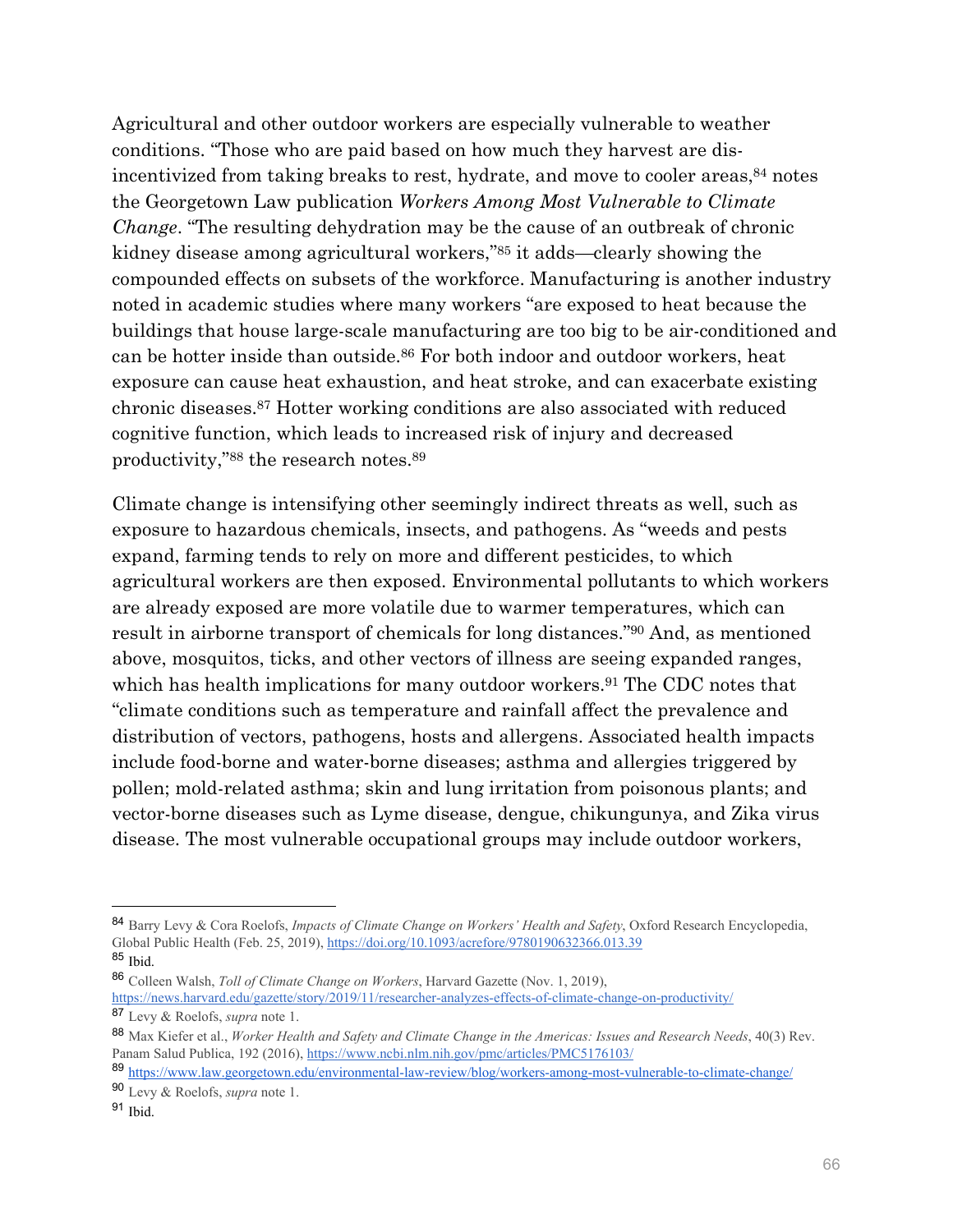emergency responders, post-disaster remediation and construction workers, and health care workers."92

While obvious, it should still be noted that workers are at much greater risk than the general population because they cannot avoid the hazards noted above; "their livelihood requires such exposure.<sup>93</sup> "Workers' exposures are greater in frequency, duration, and intensity, and they have been described as a 'canary' in the 'coal mine' of climate change."94

And for low-wage workers, and workers operating within deeper layers of the supply chain, the health impacts in the workplace may also be compounded by several non-work-related issues, such as inadequate housing, lack of healthcare access or vaccination, or a lack of air conditioning or proper transport. As ICCR has witnessed in several industries like meatpacking, apparel, and agricultural work (where our investor members have been engaging companies on worker rights and workplace conditions for over 30 years)—including during the Covid-19 outbreak in the US--the more vulnerable workers are, the less power and authority they feel they have to advocate for workplace-based protections, or even company-provided safety equipment (PPE).

We also note that several US agencies can provide current data on these risks, and the subset of workers most likely to be impacted, including NIOSH, the CDC, and the Dept. of Labor.95

# *E. Recommendations*

The Commission should clarify in the text of the final rule or accompanying release that the risk management, transition planning, and financial statement elements should include qualitative and quantitative disclosures on how the physical risks of climate change to the company's workforce and the communities in which it operates are posing challenges and risks to the company, and any mitigation efforts and investments in the workforce or communities to reduce the likelihood of such impacts.

<sup>92</sup> https://www.cdc.gov/niosh/topics/climate/how.html

<sup>93</sup> *Impact of Climate on Workers*, Nat'l Inst. for Occupational Safety and Health (NIOSH), Ctrs. for Disease Control and Prevention (CDC), https://www.cdc.gov/niosh/topics/climate/how.html (last reviewed Dec. 6, 2016)

<sup>94</sup> Cora Roelofs & David Wegman, *Workers: the Climate Canaries*, 104(10) Am. J. Pub. Health, 1799 (2014), https://www.ncbi.nlm.nih.gov/pmc/articles/PMC4167120/.

<sup>95</sup> https://www.cdc.gov/niosh/topics/climate/how.html; www.cdc.gov/niosh/topics/heatstress; https://www.cdc.gov/niosh/topics/pesticides/default.html.